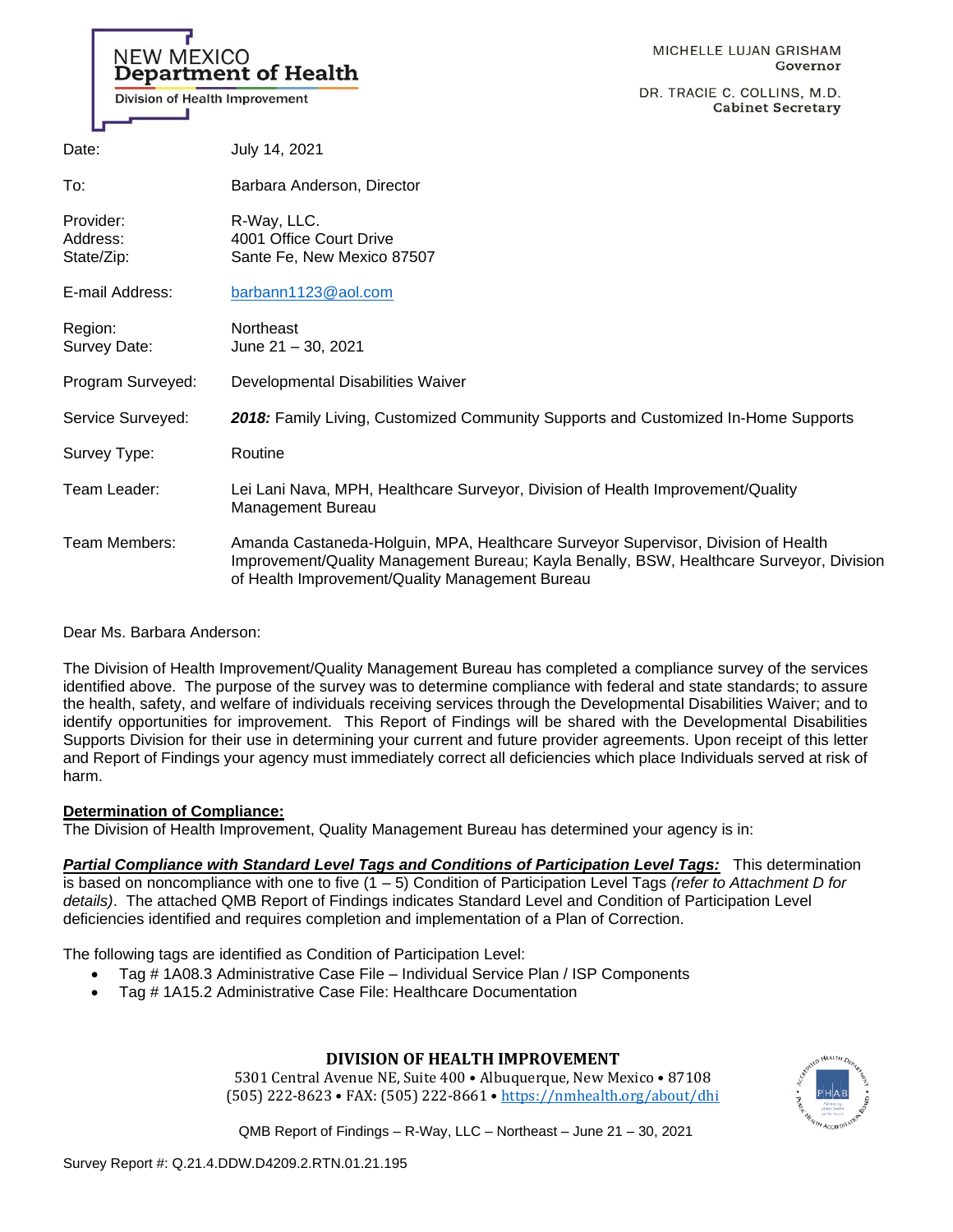The following tags are identified as Standard Level:

- Tag # 1A08 Administrative Case File
- Tag # 1A08.1 Administrative and Residential Case File: Progress Notes
- Tag # 1A27.2 Duty to Report IRs Filed During On-Site and/or IRs Not Reported by Provider
- Tag # IH32 Customized In-Home Supports Reimbursement

## **Plan of Correction:**

The attached Report of Findings identifies the deficiencies found during your agency's on-site compliance review. You are required to complete and implement a Plan of Correction. Your agency has a total of 45 business days (10 business days to submit your POC for approval and 35 days to implement your *approved* Plan of Correction) from the receipt of this letter.

You were provided information during the exit meeting portion of your on-site survey. Please refer to this information (Attachment A) for specific instruction on completing your Plan of Correction. At a minimum your Plan of Correction should address the following for each Tag cited:

## **Corrective Action for Current Citation**:

• How is the deficiency going to be corrected? (i.e. obtained documents, retrain staff, individuals and/or staff no longer in service, void/adjusts completed, etc.) This can be specific to each deficiency cited or if possible an overall correction, i.e. all documents will be requested and filed as appropriate.

## **On-going Quality Assurance/Quality Improvement Processes:**

- What is going to be done on an ongoing basis? (i.e. file reviews, etc.)
- How many individuals is this going to effect? (i.e. percentage of individuals reviewed, number of files reviewed, etc.)
- How often will this be completed? (i.e. weekly, monthly, quarterly, etc.)
- Who is responsible? (responsible position within your agency)
- What steps will be taken if issues are found? (i.e. retraining, requesting documents, filing RORA, etc.)
- How is this integrated in your agency's QIS, QI Committee reviews and annual report?

### **Submission of your Plan of Correction:**

Please submit your agency's Plan of Correction in the available space on the two right-hand columns of the Report of Findings. *(See attachment "A" for additional guidance in completing the Plan of Correction)*.

Within 10 business days of receipt of this letter your agency Plan of Correction must be submitted to the parties below:

- **1. Quality Management Bureau, Attention: Monica Valdez, Plan of Correction Coordinator in any of the following ways:**
	- a. Electronically at [MonicaE.Valdez@state.nm.us](mailto:MonicaE.Valdez@state.nm.us) *(preferred method)*
	- b. Fax to 505-222-8661, or
	- c. Mail to POC Coordinator, 5301 Central Ave NE Suite 400, Albuquerque, New Mexico 87108

## **2. Developmental Disabilities Supports Division Regional Office for region of service surveyed**

Upon notification from QMB that your *Plan of Correction has been approved*, you must implement all remedies and corrective actions to come into compliance. If your Plan of Correction is denied, you must resubmit a revised plan as soon as possible for approval, as your POC approval and all remedies must be completed within 45 business days of the receipt of this letter.

Failure to submit your POC within the allotted 10 business days or complete and implement your Plan of Correction within the total 45 business days allowed may result in the imposition of a \$200 per day Civil Monetary Penalty until it is received, completed and/or implemented.

#### **Billing Deficiencies:**

If you have deficiencies noted in this report of findings under the *Service Domain: Medicaid Billing/Reimbursement*, you must complete a "Void/Adjust" claim or remit the identified overpayment via a check within 30 calendar days of the date of this letter to HSD/OIG/PIU, *though this is not the preferred method of payment*. If you choose to pay via check,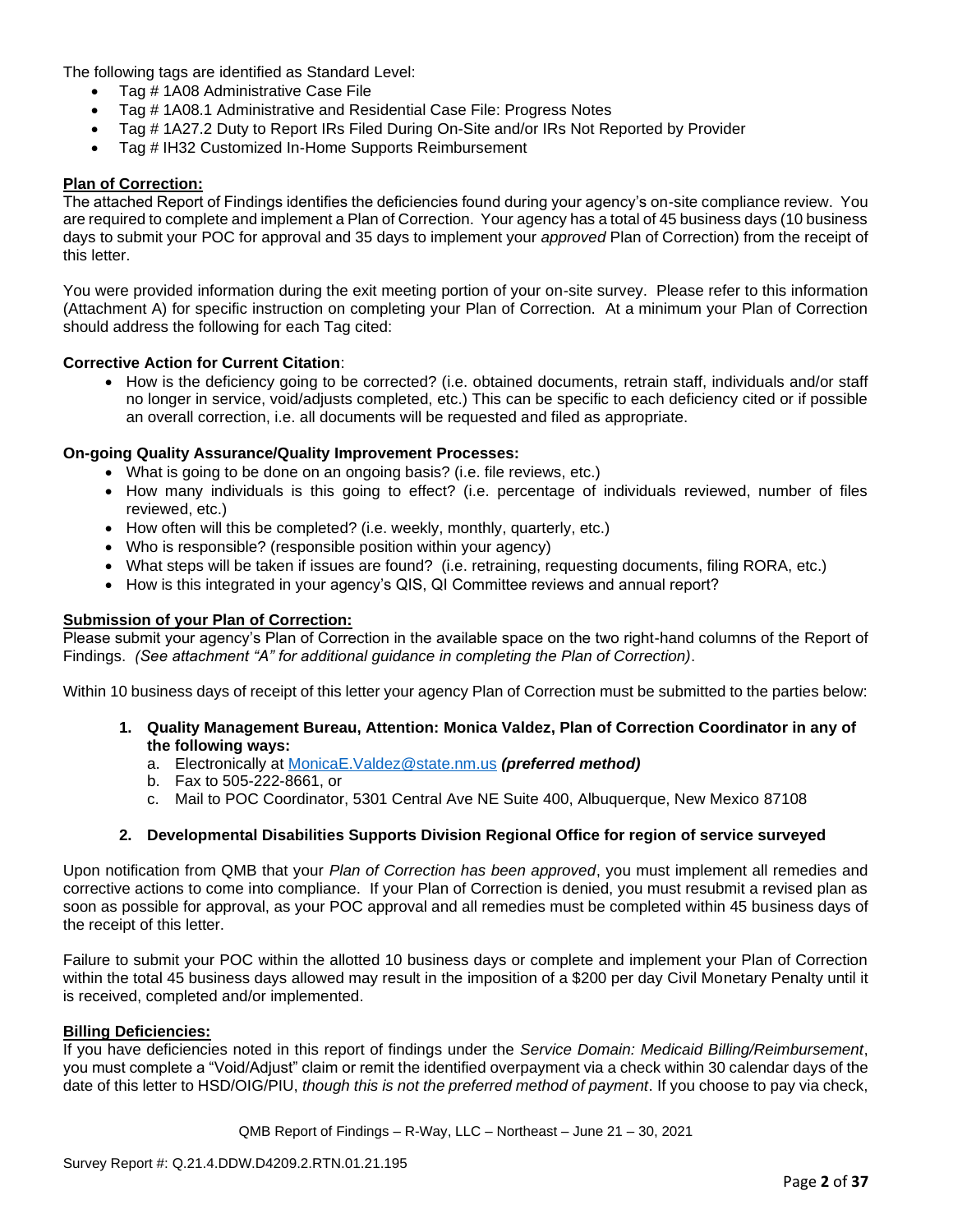please include a copy of this letter with the payment. Make the check payable to the New Mexico Human Services Department and mail to:

> Attention: *Lisa Medina-Lujan* HSD/OIG/Program Integrity Unit 1474 Rodeo Road Santa Fe, New Mexico 87505

If you have questions and would like to speak with someone at HSD/OIG/PIU, please contact:

*Lisa Medina-Lujan [\(Lisa.medina-lujan@state.nm.us\)](mailto:Lisa.medina-lujan@state.nm.us)*

Please be advised that there is a one-week lag period for applying payments received by check to Void/Adjust claims. During this lag period, your other claim payments may be applied to the amount you owe even though you have sent a refund, reducing your payment amount. For this reason, we recommend that you allow the system to recover the overpayment instead of sending in a check.

## **Request for Informal Reconsideration of Findings (IRF):**

If you disagree with a finding of deficient practice, you have 10 business days upon receipt of this notice to request an IRF. Submit your request for an IRF in writing to:

> ATTN: QMB Bureau Chief Request for Informal Reconsideration of Findings 5301 Central Ave NE Suite #400 Albuquerque, NM 87108 Attention: IRF request/QMB

See Attachment "C" for additional guidance in completing the request for Informal Reconsideration of Findings. The request for an IRF will not delay the implementation of your Plan of Correction which must be completed within 45 total business days (10 business days to submit your POC for approval and 35 days to implement your *approved* Plan of Correction). Providers may not appeal the nature or interpretation of the standard or regulation, the team composition or sampling methodology. If the IRF approves the modification or removal of a finding, you will be advised of any changes.

Please contact the Plan of Correction Coordinator, Monica Valdez at 505-273-1930 or email at: [MonicaE.Valdez@state.nm.us](mailto:MonicaE.Valdez@state.nm.us) if you have questions about the Report of Findings or Plan of Correction. Thank you for your cooperation and for the work you perform.

Sincerely,

Lei Lani Nava, MPH

Lei Lani Nava, MPH Team Lead/Healthcare Surveyor Division of Health Improvement Quality Management Bureau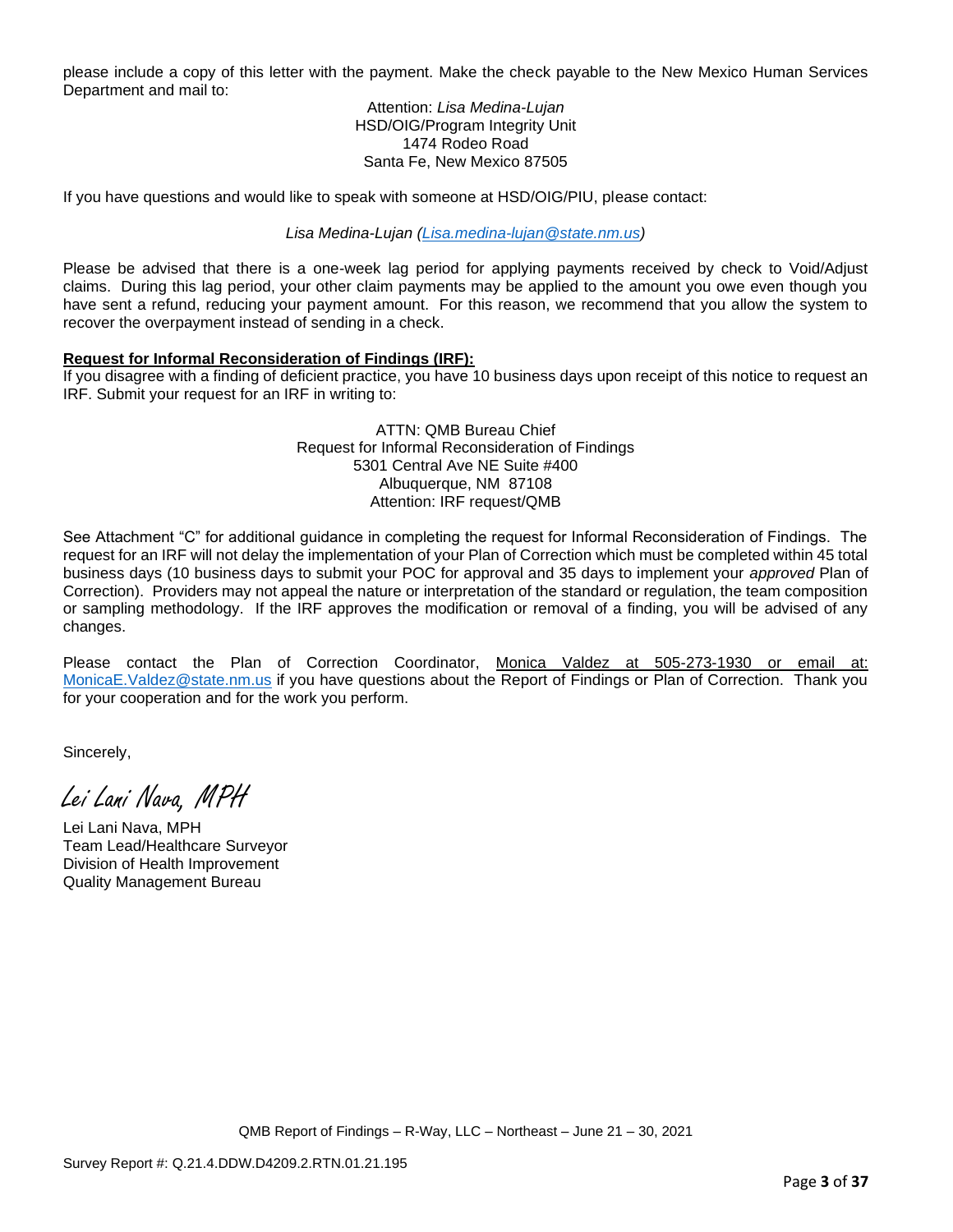#### **Survey Process Employed:**

Administrative Review Start Date: June 21, 2021

Contact: **R-Way, LLC.**  Barbara Anderson, Director

> **DOH/DHI/QMB** Lei Lani Nava, MPH, Team Lead/Healthcare Surveyor

On-site Entrance Conference Date: June 21, 2021

Exit Conference Date: June 30, 2021

Total Sample Size: 3

Present: **R-Way, LLC.** 

Barbara Anderson, Director

**DOH/DHI/QMB** Lei Lani Nava, MPH, Team Lead/Healthcare Surveyor Kayla Benally, BSW, Healthcare Surveyor

Present: **R-Way, LLC.** Barbara Anderson, Director

> **DOH/DHI/QMB** Lei Lani Nava, MPH, Team Lead/Healthcare Surveyor Amanda Castaneda-Holguin, MPA, Healthcare Surveyor Supervisor

**DDSD - NE Regional Office**  Angela Pacheco, Regional Director

Administrative Locations Visited: 0 (*Note: No administrative locations visited due to COVID-19 Public Health Emergency*)

0 - *Jackson* Class Members

- 3 Non-*Jackson* Class Members
- 3 Customized In-Home Supports

*19 Public Health Emergency)*

*19 Public Health Emergency)*

**Persons Served Records Reviewed 3** 

Persons Served Interviewed 2 *(Note: Interviews conducted by video / phone due to COVID-*

Persons Served Not Seen and/or Not Available 1 (*Note: 1 Individual chose not to participate in the interview*)

Direct Support Personnel Records Reviewed 3 *(Note: One DSP performs dual role as Service Coordinator)*

Direct Support Personnel Interviewed 2 *(Note: Interviews conducted by video / phone due to COVID-*

Service Coordinator Records Reviewed 1 *(Note: One Service Coordinator performs dual role as DSP)*

Nurse Interview 1

Administrative Processes and Records Reviewed:

QMB Report of Findings – R-Way, LLC – Northeast – June 21 – 30, 2021

Survey Report #: Q.21.4.DDW.D4209.2.RTN.01.21.195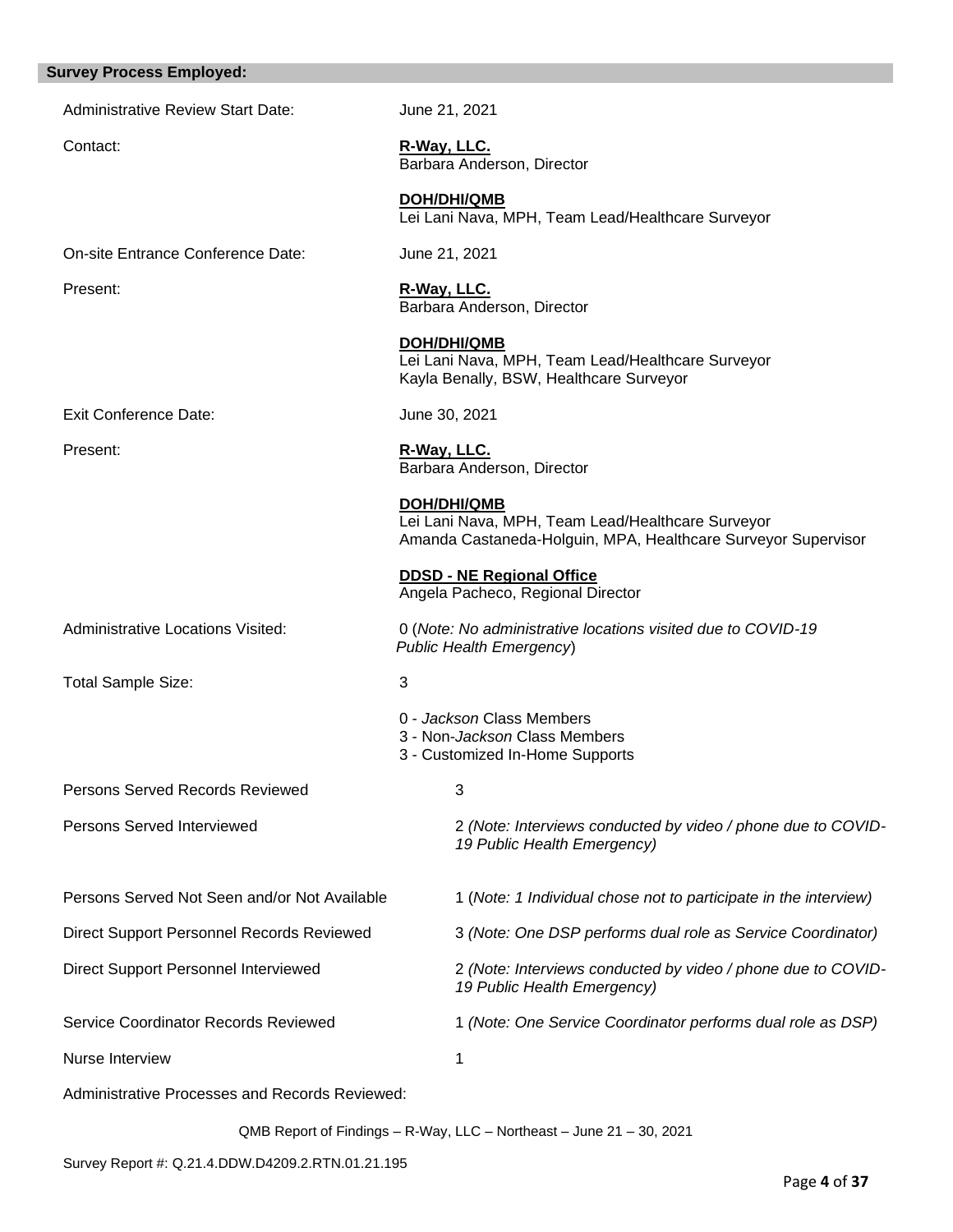- Medicaid Billing/Reimbursement Records for all Services Provided
- Accreditation Records
- Oversight of Individual Funds
- Individual Medical and Program Case Files, including, but not limited to:
	- °Individual Service Plans
	- Progress on Identified Outcomes
	- <sup>o</sup>Healthcare Plans
	- Medication Administration Records
	- Medical Emergency Response Plans
	- Therapy Evaluations and Plans
	- Healthcare Documentation Regarding Appointments and Required Follow-Up Other Required Health Information
- Internal Incident Management Reports and System Process / General Events Reports
- Personnel Files, including nursing and subcontracted staff
- Staff Training Records, Including Competency Interviews with Staff
- Agency Policy and Procedure Manual
- Caregiver Criminal History Screening Records
- Consolidated Online Registry/Employee Abuse Registry
- Human Rights Committee Notes and Meeting Minutes
- Evacuation Drills of Residences and Service Locations
- Quality Assurance / Improvement Plan
- CC: Distribution List: DOH Division of Health Improvement
	- DOH Developmental Disabilities Supports Division
	- DOH Office of Internal Audit
	- HSD Medical Assistance Division
	- NM Attorney General's Office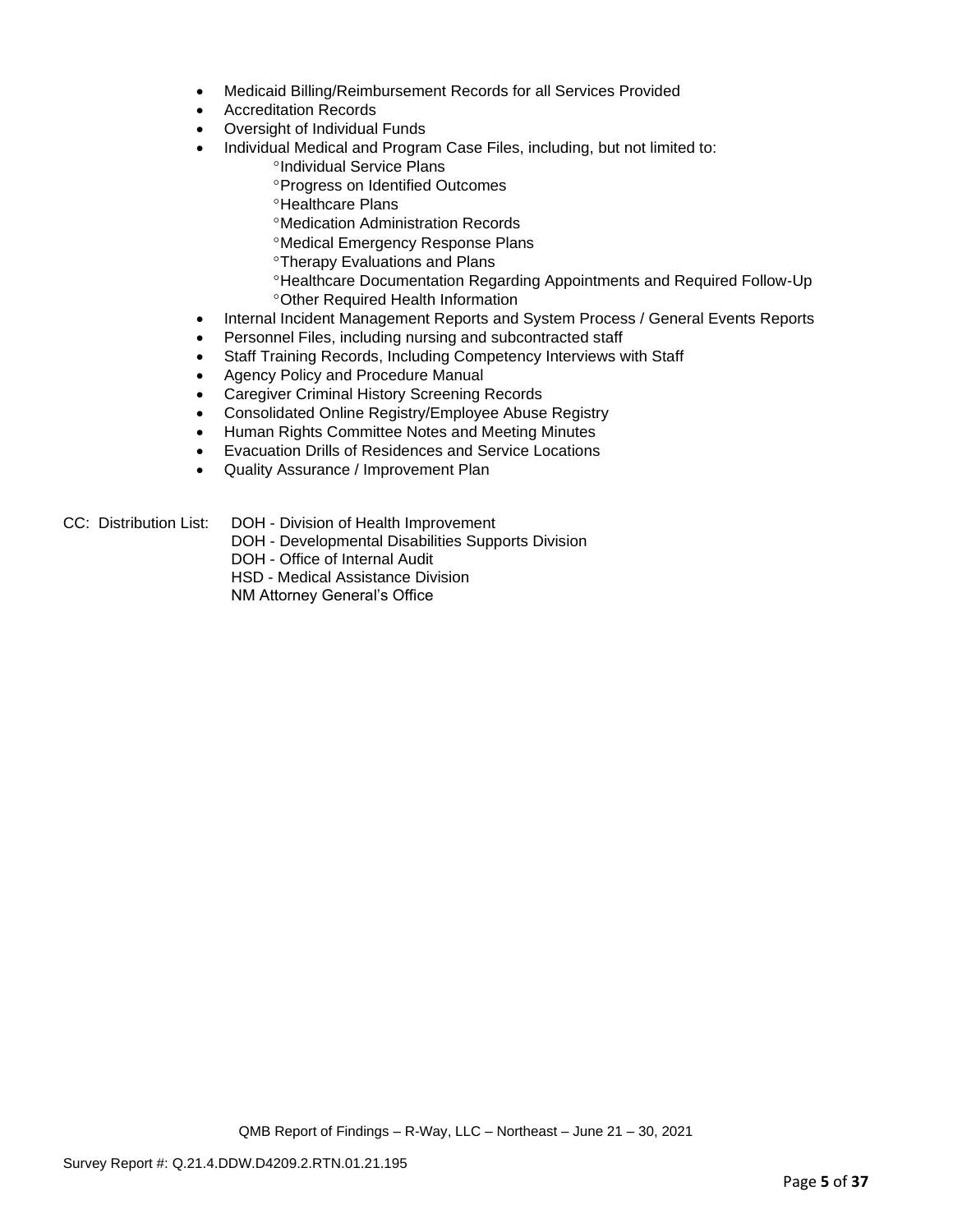## **Attachment A**

## **Provider Instructions for Completing the QMB Plan of Correction (POC) Process**

## *Introduction:*

After a QMB Compliance Survey, your QMB Report of Findings will be sent to you via e-mail.

Each provider must develop and implement a Plan of Correction (POC) that identifies specific quality assurance and quality improvement activities the agency will implement to correct deficiencies and prevent continued deficiencies and non-compliance.

Agencies must submit their Plan of Correction within ten (10) business days from the date you receive the QMB Report of Findings. (Providers who do not submit a POC within 10 business days may be referred to the DDSD Regional Office for purposes of contract management or the Internal Review Committee [IRC] for possible actions or sanctions).

Agencies must fully implement their approved Plan of Correction within 45 business days (10 business days to submit your POC for approval and 35 days to implement your approved Plan of Correction) from the date they receive the QMB Report of Findings. Providers who fail to complete a POC within the 45-business days allowed will be referred to the IRC for possible actions or sanctions.

If you have questions about the Plan of Correction process, call the Plan of Correction Coordinator at 505-273-1930 or email at [MonicaE.Valdez@state.nm.us.](mailto:MonicaE.Valdez@state.nm.us) Requests for technical assistance must be requested through your Regional DDSD Office.

The POC process cannot resolve disputes regarding findings. If you wish to dispute a finding on the official Report of Findings, you must file an Informal Reconsideration of Findings (IRF) request within ten (10) business days of receiving your report. Please note that you must still submit a POC for findings that are in question (see Attachment C).

#### *Instructions for Completing Agency POC:*

### *Required Content*

Your Plan of Correction should provide a step-by-step description of the methods to correct each deficient practice cited to prevent recurrence and information that ensures the regulation cited comes into and remains in compliance. The remedies noted in your POC are expected to be added to your Agency's required, annual Quality Assurance (QA) Plan.

If a deficiency has already been corrected since the on-site survey, the plan should state how it was corrected, the completion date (date the correction was accomplished), and how possible recurrence of the deficiency will be prevented.

*The following details should be considered when developing your Plan of Correction:*

#### *The Plan of Correction must address each deficiency cited in the Report of Findings unless otherwise noted with a "No Plan of Correction Required statement." The Plan of Correction must address the five (5) areas listed below:*

- 1. How the specific and realistic corrective action will be accomplished for individuals found to have been affected by the deficient practice.
- 2. How the agency will identify other individuals who have the potential to be affected by the same deficient practice, and how the agency will act to protect those individuals in similar situations.
- 3. What Quality Assurance measures will be put into place and what systemic changes made to ensure the deficient practice will not recur.
- 4. Indicate how the agency plans to monitor its performance to make certain solutions are sustained. The agency must develop a QA plan for ensuring correction is achieved and sustained. This QA plan must be implemented, and the corrective action is evaluated for its effectiveness. The plan of correction is integrated into the agency quality assurance system; and
- 5. Include dates when corrective actions will be completed. The corrective action completion dates must be acceptable to the State.

*The following details should be considered when developing your Plan of Correction:*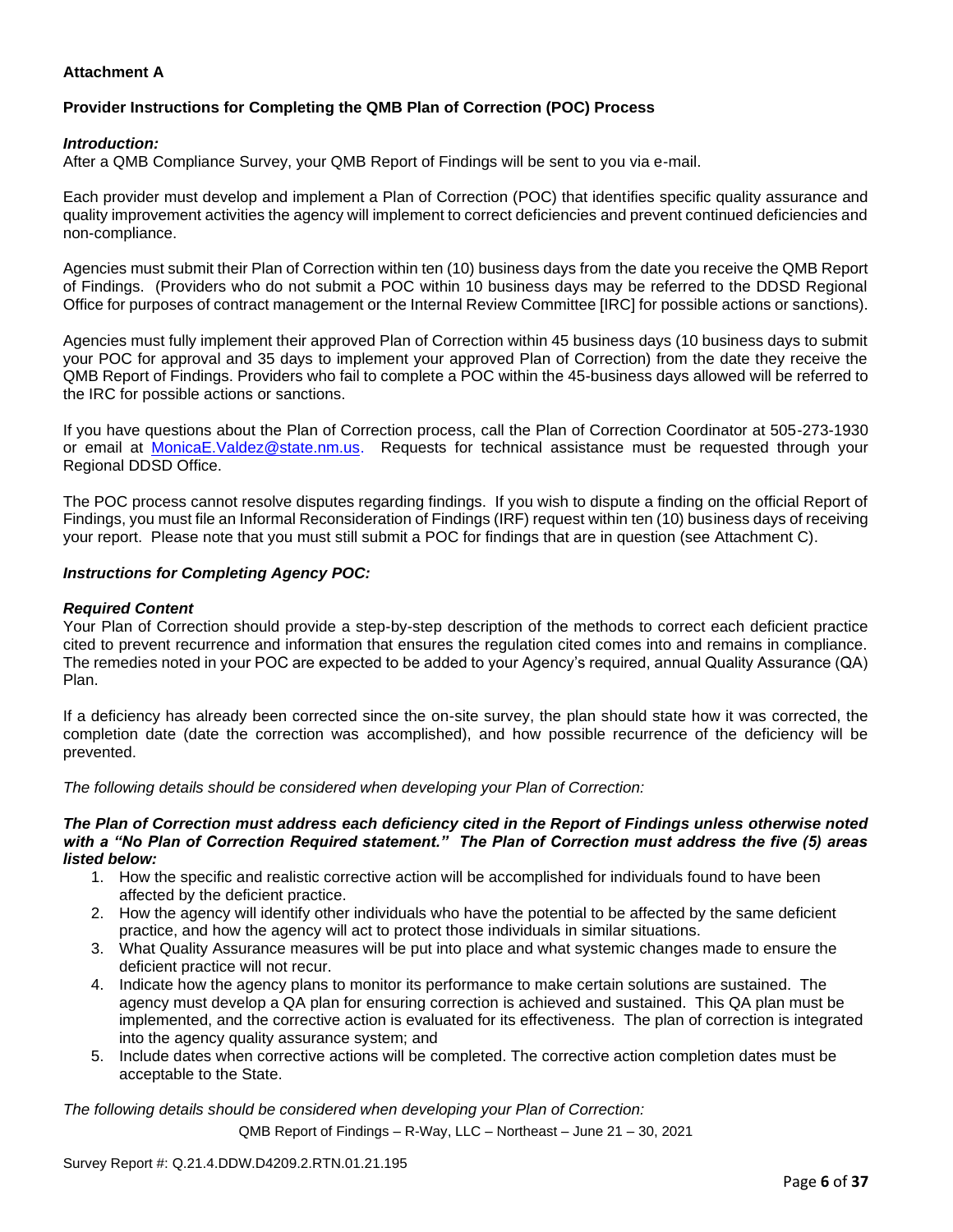- Details about how and when Individual Served, agency personnel and administrative and service delivery site files are audited by agency personnel to ensure they contain required documents;
- Information about how medication administration records are reviewed to verify they contain all required information before they are distributed to service sites, as they are being used, and after they are completed;
- Your processes for ensuring that all required agency personnel are trained on required DDSD required trainings;
- How accuracy in billing/reimbursement documentation is assured;
- How health, safety is assured;
- For Case Management providers, how Individual Service Plans are reviewed to verify they meet requirements, how the timeliness of level of care (LOC) packet submissions and consumer visits are tracked;
- Your process for gathering, analyzing and responding to quality data indicators; and,
- Details about Quality Targets in various areas, current status, analyses about why targets were not met, and remedies implemented.

*Note:* **Instruction or in-service of staff alone may not be a sufficient plan of correction.** This is a good first step toward correction, but additional steps must be taken to ensure the deficiency is corrected and will not recur.

## *Completion Dates*

- The plan of correction must include a **completion date** (entered in the far right-hand column) for each finding. Be sure the date is **realistic** in the amount of time your Agency will need to correct the deficiency; not to exceed 45 total business days.
- Direct care issues should be corrected immediately and monitored appropriately.
- Some deficiencies may require a staged plan to accomplish total correction.
- Deficiencies requiring replacement of equipment, etc., may require more time to accomplish correction but should show reasonable time frames.

## *Initial Submission of the Plan of Correction Requirements*

- 1. The Plan of Correction must be completed on the official QMB Survey Report of Findings/Plan of Correction Form and received by QMB within ten (10) business days from the date you received the report of findings.
- 2. For questions about the POC process, call the POC Coordinator, Monica Valdez at 505-273-1930 or email at [MonicaE.Valdez@state.nm.us](mailto:MonicaE.Valdez@state.nm.us) for assistance.
- 3. For Technical Assistance (TA) in developing or implementing your POC, contact your Regional DDSD Office.
- 4. Submit your POC to Monica Valdez, POC Coordinator in any of the following ways:
	- a. Electronically at [MonicaE.Valdez@state.nm.us](mailto:MonicaE.Valdez@state.nm.us) *(preferred method)*
		- b. Fax to 505-222-8661, or
		- c. Mail to POC Coordinator, 5301 Central Ave NE Suite 400, Albuquerque, New Mexico 87108
- 5. *Do not submit supporting documentation* (evidence of compliance) to QMB *until after* your POC has been approved by the QMB.
- 6. QMB will notify you when your POC has been "approved" or "denied."
	- a. During this time, whether your POC is "approved," or "denied," you will have a maximum of 45-business days from the date of receipt of your Report of Findings to correct all survey deficiencies.
	- b. If your POC is denied, it must be revised and resubmitted as soon as possible, as the 45-business day limit is in effect.
	- c. If your POC is denied a second time your agency may be referred to the Internal Review Committee.
	- d. You will receive written confirmation when your POC has been approved by QMB and a final deadline for completion of your POC.
	- e. Please note that all POC correspondence will be sent electronically unless otherwise requested.
- 7. Failure to submit your POC within 10 business days without prior approval of an extension by QMB will result in a referral to the Internal Review Committee and the possible implementation of monetary penalties and/or sanctions.

#### *POC Document Submission Requirements*

Once your POC has been approved by the QMB Plan of Correction Coordinator you must submit copies of documents as evidence that all deficiencies have been corrected, as follows.

1. Your internal documents are due within a *maximum* of 45-business days of receipt of your Report of Findings.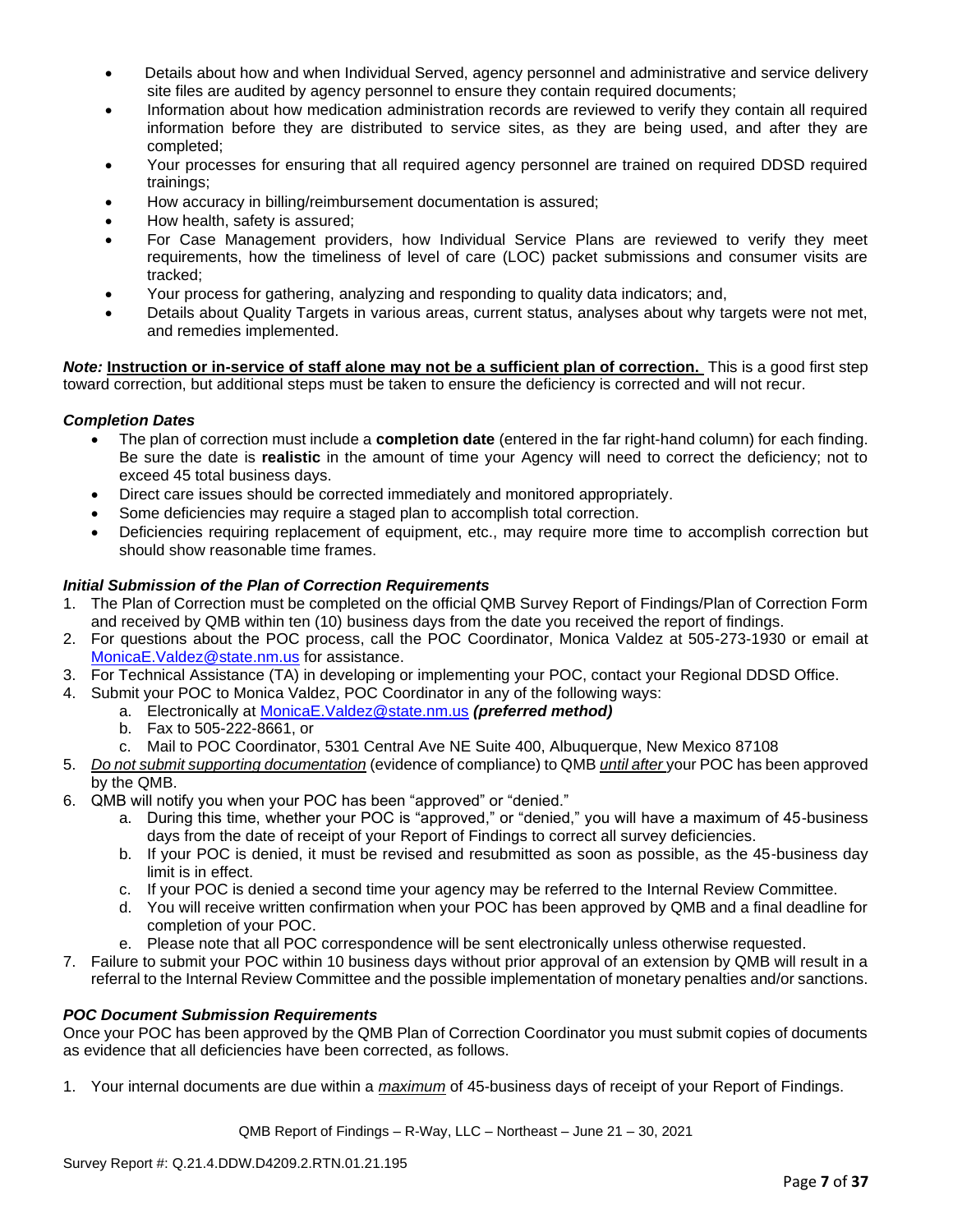- 2. It is preferred that you submit your documents via USPS or other carrier (scanned and saved to CD/DVD disc, flash drive, etc.). If documents containing HIPAA Protected Health Information (PHI) documents must be submitted through S-Comm (Therap), Fax or Postal System, do not send PHI directly to NMDOH email accounts. If the documents do not contain protected Health information (PHI) then you may submit your documents electronically scanned and attached to e-mails.
- 3. All submitted documents *must be annotated*; please be sure the tag numbers and Identification numbers are indicated on each document submitted. Documents which are not annotated with the Tag number and Identification number may not be accepted.
- 4. Do not submit original documents; Please provide copies or scanned electronic files for evidence. Originals must be maintained in the agency file(s) per DDSD Standards.
- 5. In lieu of some documents, you may submit copies of file or home audit forms that clearly indicate cited deficiencies have been corrected, other attestations of correction must be approved by the Plan of Correction Coordinator prior to their submission.
- 6. When billing deficiencies are cited, you must provide documentation to justify billing and/or void and adjust forms submitted to Xerox State Healthcare, LLC for the deficiencies cited in the Report of Findings.

**Revisions, Modifications or Extensions to your Plan of Correction (post QMB approval) must be made in writing and submitted to the Plan of Correction Coordinator, prior to the completion date and are approved on a case-by-case basis. No changes may be made to your POC or the timeframes for implementation without written approval of the POC Coordinator.**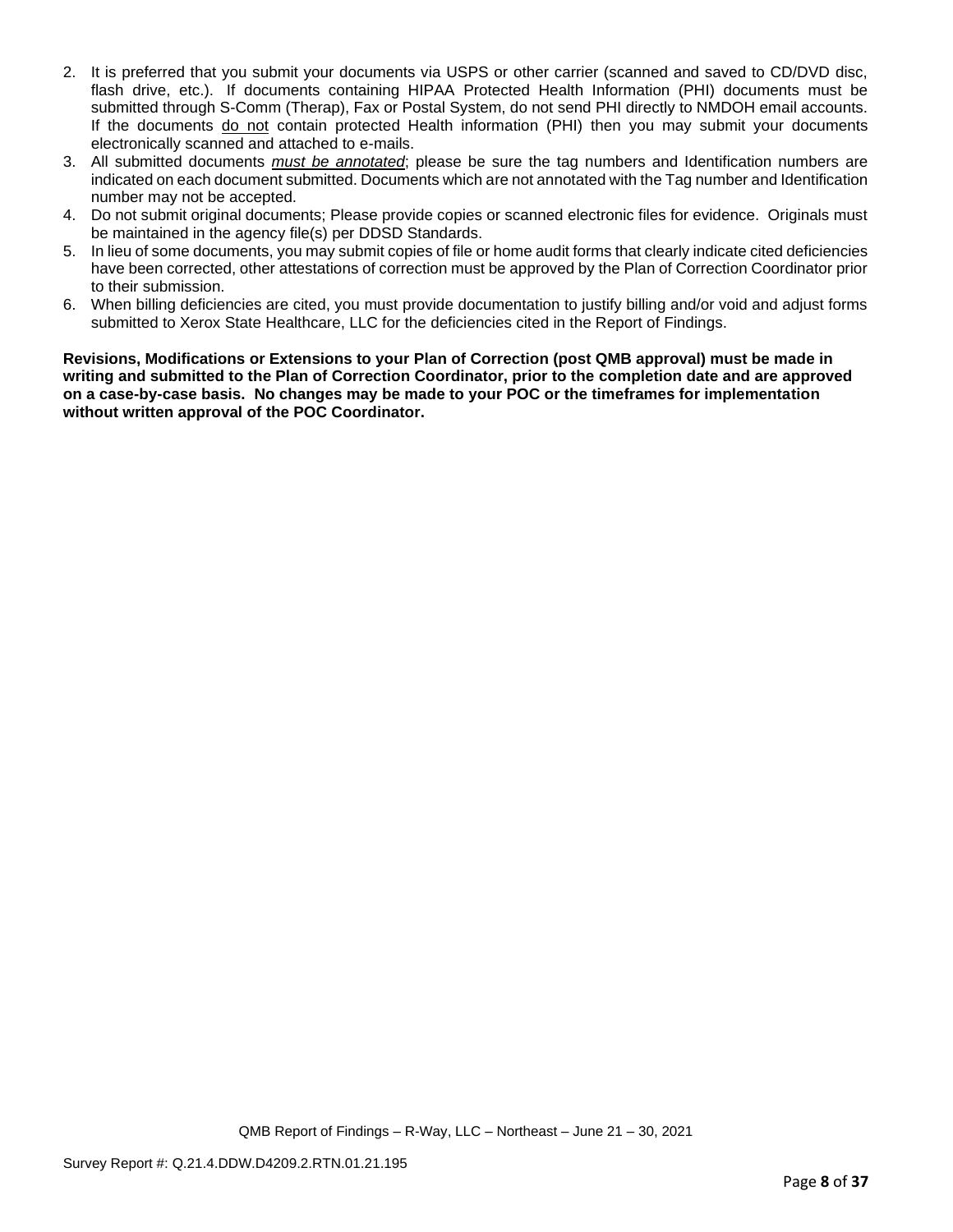## **Department of Health, Division of Health Improvement QMB Determination of Compliance Process**

The Division of Health Improvement, Quality Management Bureau (QMB) surveys compliance of the Developmental Disabilities Waiver (DDW) standards and other state and federal regulations. For the purpose of the LCA / CI survey the CMS waiver assurances have been grouped into four (4) Service Domains: Plan of Care (ISP Implementation); Qualified Providers; Health, Welfare and Safety; and Administrative Oversight (note that Administrative Oversight listed in this document is not the same as the CMS assurance of Administrative Authority. Used in this context it is related to the agency's operational policies and procedures, Quality Assurance system and Medicaid billing and reimbursement processes.)

The QMB Determination of Compliance process is based on provider compliance or non-compliance with standards and regulations identified during the on-site survey process and as reported in the QMB Report of Findings. All areas reviewed by QMB have been agreed to by DDSD and DHI/QMB and are reflective of CMS requirements. All deficiencies (non-compliance with standards and regulations) are identified and cited as either a Standard level deficiency or a Condition of Participation level deficiency in the QMB Reports of Findings. All deficiencies require corrective action when non-compliance is identified.

Each deficiency in your Report of Findings has been predetermined to be a Standard Level Deficiency, a Condition of Participation Level Deficiency, if below 85% compliance or a non-negotiable Condition of Participation Level Deficiency. Your Agency's overall Compliance Determination is based on a Scope and Severity Scale which takes into account the number of Standard and Condition Level Tags cited as well as the percentage of Individuals affected in the sample.

## **Conditions of Participation (CoPs)**

CoPs are based on the Centers for Medicare and Medicaid Services, Home and Community-Based Waiver required assurances, in addition to the New Mexico Developmental Disability Waiver (DDW) Service Standards. The Division of Health Improvement (DHI), in conjunction with the Developmental Disability Support Division (DDSD), has identified certain deficiencies that have the potential to be a Condition of Participation Level, if the tag falls below 85% compliance based on the number of people affected. Additionally, there are what are called nonnegotiable Conditions of Participation, regardless if one person or multiple people are affected. In this context, a CoP is defined as an essential / fundamental regulation or standard, which when out of compliance directly affects the health and welfare of the Individuals served. If no deficiencies within a Tag are at the level of a CoP, it is cited as a Standard Level Deficiency.

## *Service Domains and CoPs for Living Care Arrangements and Community Inclusion are as follows:*

**Service Domain: Service Plan: ISP Implementation -** *Services are delivered in accordance with the service plan, including type, scope, amount, duration and frequency specified in the service plan.*

#### **Potential Condition of Participation Level Tags, if compliance is below 85%:**

- **1A08.3 –** Administrative Case File: Individual Service Plan / ISP Components
- **1A32 –** Administrative Case File: Individual Service Plan Implementation
- **LS14 –** Residential Service Delivery Site Case File (ISP and Healthcare Requirements)
- **IS14 –** CCS / CIES Service Delivery Site Case File (ISP and Healthcare Requirements)

**Service Domain: Qualified Providers -** *The State monitors non-licensed/non-certified providers to assure adherence to waiver requirements. The State implements its policies and procedures for verifying that provider training is conducted in accordance with State requirements and the approved waiver.*

#### **Potential Condition of Participation Level Tags, if compliance is below 85%:**

- **1A20 -** Direct Support Personnel Training
- **1A22 -** Agency Personnel Competency
- **1A37 –** Individual Specific Training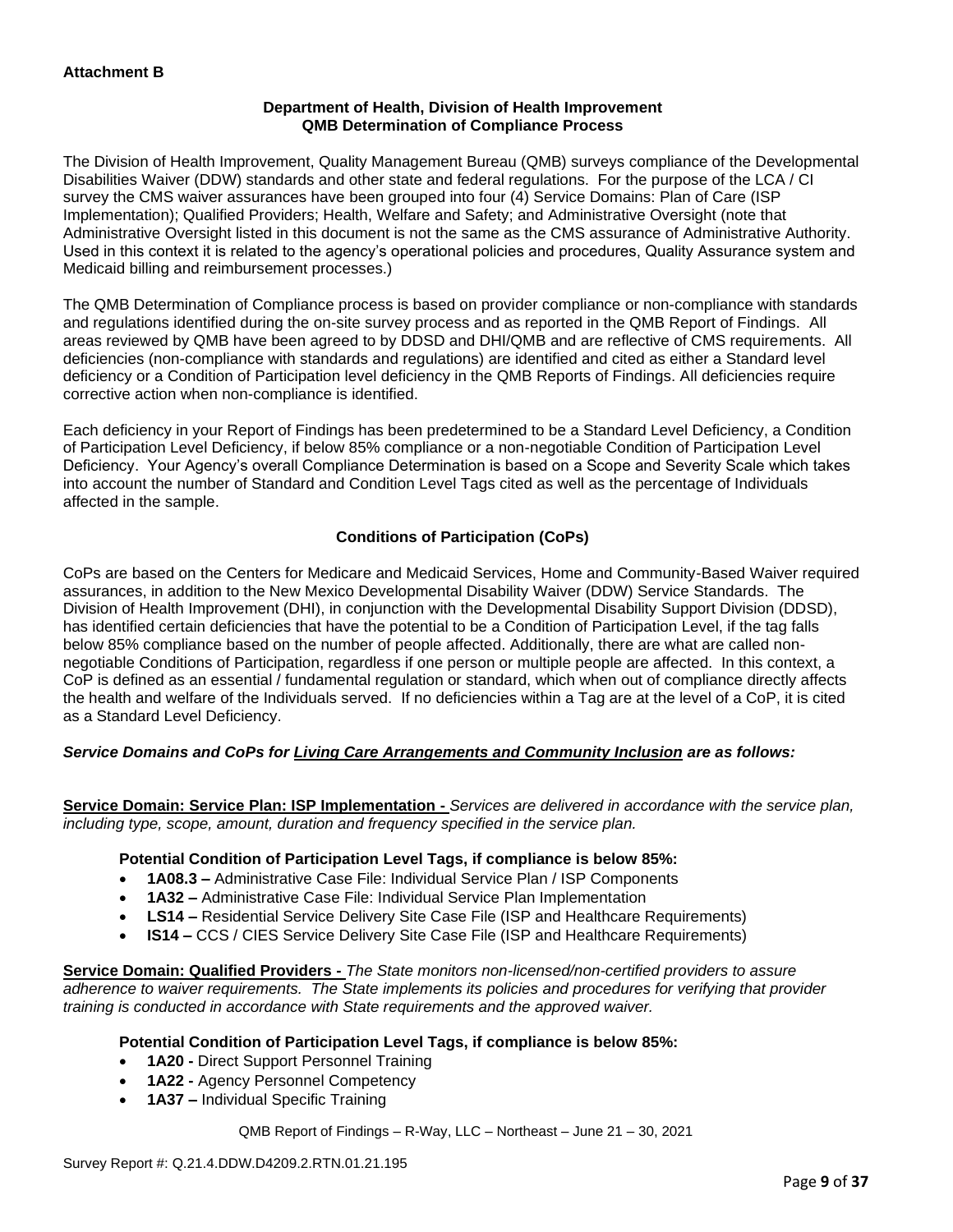## **Non-Negotiable Condition of Participation Level Tags (one or more Individuals are cited):**

- **1A25.1 –** Caregiver Criminal History Screening
- **1A26.1 –** Consolidated On-line Registry Employee Abuse Registry

**Service Domain: Health, Welfare and Safety -** *The State, on an ongoing basis, identifies, addresses and seeks to prevent occurrences of abuse, neglect and exploitation. Individuals shall be afforded their basic human rights. The provider supports individuals to access needed healthcare services in a timely manner.*

### **Potential Condition of Participation Level Tags, if compliance is below 85%:**

- **1A08.2 –** Administrative Case File: Healthcare Requirements & Follow-up
- **1A09 –** Medication Delivery Routine Medication Administration
- **1A09.1 –** Medication Delivery PRN Medication Administration
- **1A15.2 –** Administrative Case File: Healthcare Documentation (Therap and Required Plans)

#### **Non-Negotiable Condition of Participation Level Tags (one or more Individuals are cited):**

- **1A05 –** General Requirements / Agency Policy and Procedure Requirements
- **1A07 –** Social Security Income (SSI) Payments
- **1A09.2 –** Medication Delivery Nurse Approval for PRN Medication
- **1A15 –** Healthcare Coordination Nurse Availability / Knowledge
- **1A31 –** Client Rights/Human Rights
- **LS25.1 –** Residential Reqts. (Physical Environment Supported Living / Family Living / Intensive Medical Living)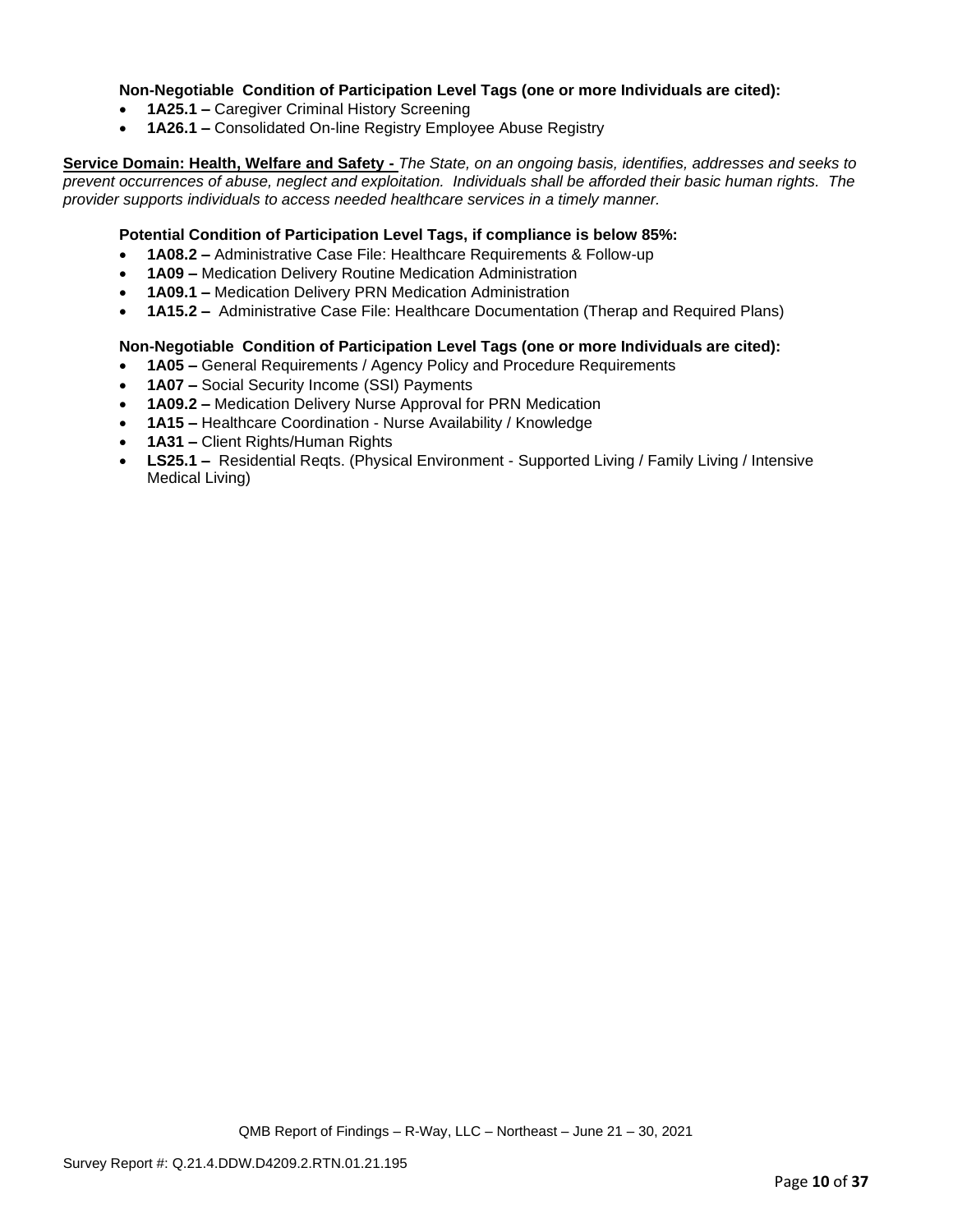## **Attachment C**

#### **Guidelines for the Provider Informal Reconsideration of Finding (IRF) Process**

#### **Introduction:**

Throughout the QMB Survey process, surveyors are openly communicating with providers. Open communication means surveyors have clarified issues and/or requested missing information before completing the review through the use of the signed/dated "Document Request," or "Administrative Needs," etc. forms. Regardless, there may still be instances where the provider disagrees with a specific finding. Providers may use the following process to informally dispute a finding.

#### **Instructions:**

- 1. The Informal Reconsideration of the Finding (IRF) request must be received in writing to the QMB Bureau Chief **within 10 business days** of receipt of the final Report of Findings **(***Note: No extensions are granted for the IRF)***.**
- 2. The written request for an IRF *must* be completed on the QMB Request for Informal Reconsideration of Finding form available on the QMB website: <https://nmhealth.org/about/dhi/cbp/irf/>
- 3. The written request for an IRF must specify in detail the request for reconsideration and why the finding is inaccurate.
- 4. The IRF request must include all supporting documentation or evidence.
- 5. If you have questions about the IRF process, email the IRF Chairperson, Valerie V. Valdez at [valerie.valdez@state.nm.us](mailto:valerie.valdez@state.nm.us) for assistance.

#### **The following limitations apply to the IRF process:**

- The written request for an IRF and all supporting evidence must be received within 10 business days.
- Findings based on evidence requested during the survey and not provided may not be subject to reconsideration.
- The supporting documentation must be new evidence not previously reviewed or requested by the survey team.
- Providers must continue to complete their Plan of Correction during the IRF process
- Providers may not request an IRF to challenge the sampling methodology.
- Providers may not request an IRF based on disagreement with the nature of the standard or regulation.
- Providers may not request an IRF to challenge the team composition.
- Providers may not request an IRF to challenge the DHI/QMB determination of compliance or the length of their DDSD provider contract.

A Provider forfeits the right to an IRF if the request is not received within 10 business days of receiving the report and/or does not include all supporting documentation or evidence to show compliance with the standards and regulations.

The IRF Committee will review the request; the Provider will be notified in writing of the ruling; no face-to-face meeting will be conducted.

When a Provider requests that a finding be reconsidered, it does not stop or delay the Plan of Correction process. **Providers must continue to complete the Plan of Correction, including the finding in dispute regardless of the IRF status.** If a finding is removed or modified, it will be noted and removed or modified from the Report of Findings. It should be noted that in some cases a Plan of Correction may be completed prior to the IRF process being completed. The provider will be notified in writing on the decisions of the IRF committee.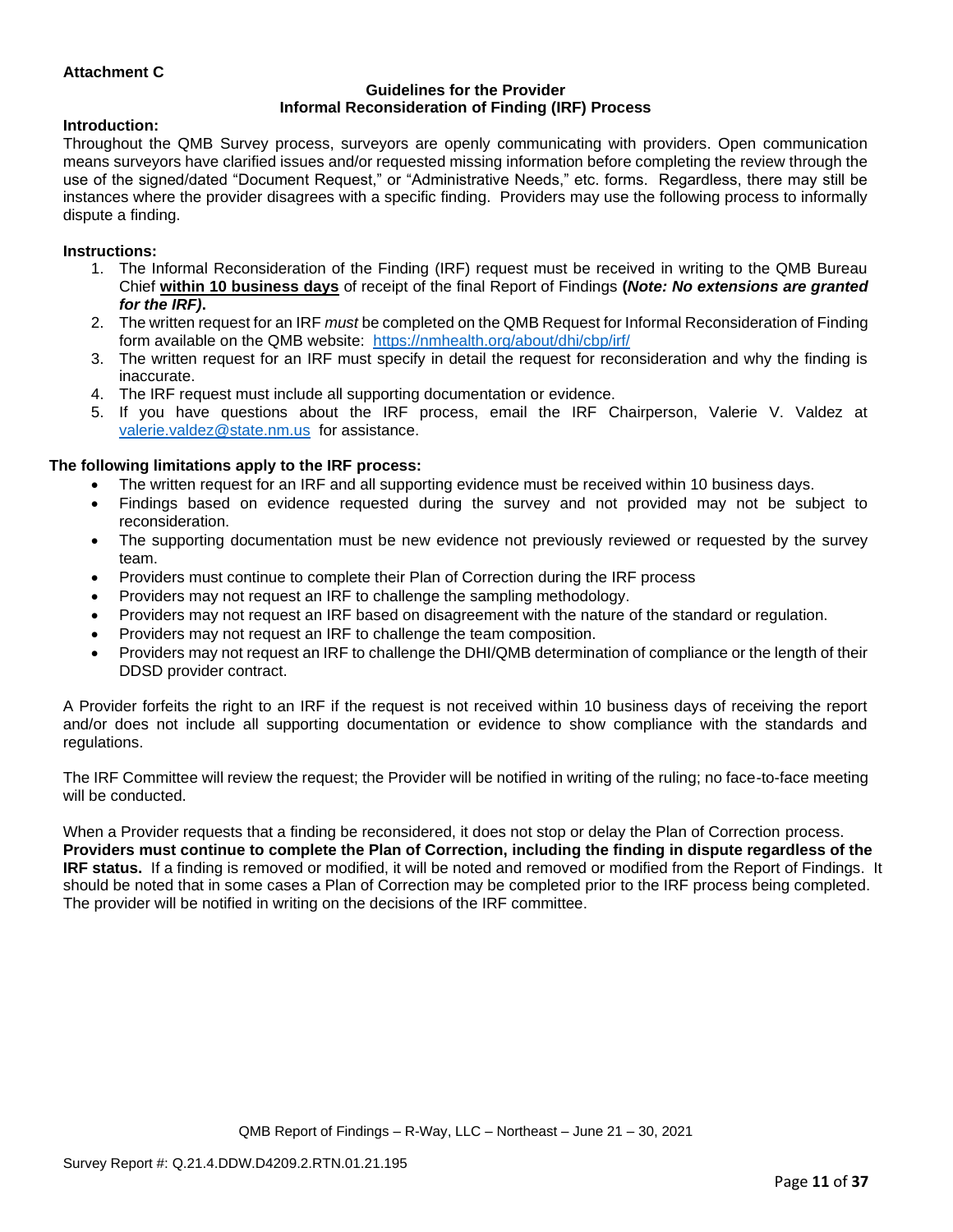## **QMB Determinations of Compliance**

## **Compliance:**

The QMB determination of *Compliance* indicates that a provider has either no deficiencies found during a survey or that no deficiencies at the Condition of Participation Level were found. The agency has obtained a level of compliance such that there is a minimal potential for harm to individuals' health and safety. To qualify for a determination of *Compliance*, the provider must have received no Conditions of Participation Level Deficiencies and have a minimal number of Individuals on the sample affected by the findings indicated in the Standards Level Tags.

## **Partial-Compliance with Standard Level Tags:**

The QMB determination of *Partial-Compliance with Standard Level Tags* indicates that a provider is in compliance with all Condition of Participation Level deficiencies but is out of compliance with a certain percentage of Standard Level deficiencies. This partial-compliance, if not corrected, may result in a negative outcome or the potential for more than minimal harm to individuals' health and safety. There are two ways to receive a determination of Partial Compliance with Standard Level Tags:

- 1. Your Report of Findings includes 16 or fewer Standards Level Tags with between 75% and 100% of the survey sample affected in any tag.
- 2. Your Report of Findings includes 17 or more Standard Level Tags with between 50% to 74% of the survey sample affected in any tag.

## **Partial-Compliance with Standard Level Tags and Condition of Participation Level Tags:**

The QMB determination of *Partial-Compliance with Standard Level Tags and Condition of Participation Level Tags*  indicates that a provider is out of compliance with one to five  $(1 - 5)$  Condition of Participation Level Tags. This partial-compliance, if not corrected, may result in a serious negative outcome or the potential for more than minimal harm to individuals' health and safety.

#### **Non-Compliance:**

The QMB determination of *Non-Compliance* indicates a provider is significantly out of compliance with both Standard Level deficiencies and Conditions of Participation level deficiencies. This non-compliance, if not corrected, may result in a serious negative outcome or the potential for more than minimal harm to individuals' health and safety. There are three ways an agency can receive a determination of Non-Compliance:

- 1. Your Report of Findings includes 17 or more total Tags with 0 to 5 Condition of Participation Level Tags with 75% to 100% of the survey sample affected in any Condition of Participation Level tag.
- 2. Your Report of Findings includes any amount of Standard Level Tags with 6 or more Condition of Participation Level Tags.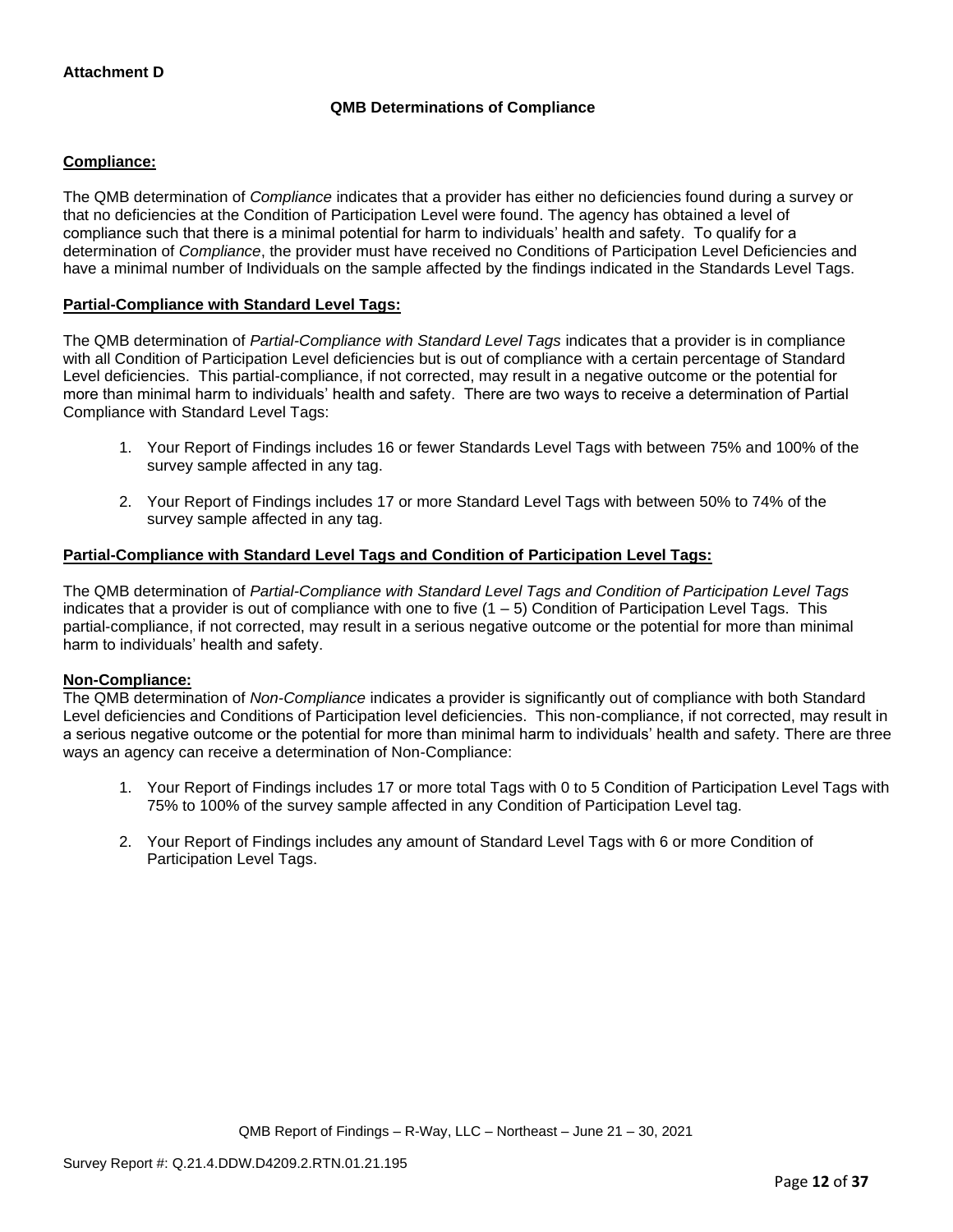| Compliance                                                                                                 | <b>Weighting</b>                                                                                                       |                                                                                                                          |                                                                                                                          |                                                                                                                        |                                                                                                                                |                                                                                                                             |                                                                                                               |
|------------------------------------------------------------------------------------------------------------|------------------------------------------------------------------------------------------------------------------------|--------------------------------------------------------------------------------------------------------------------------|--------------------------------------------------------------------------------------------------------------------------|------------------------------------------------------------------------------------------------------------------------|--------------------------------------------------------------------------------------------------------------------------------|-----------------------------------------------------------------------------------------------------------------------------|---------------------------------------------------------------------------------------------------------------|
| <b>Determination</b>                                                                                       |                                                                                                                        | LOW                                                                                                                      |                                                                                                                          | <b>MEDIUM</b>                                                                                                          |                                                                                                                                |                                                                                                                             | <b>HIGH</b>                                                                                                   |
| <b>Total Tags:</b>                                                                                         | up to 16                                                                                                               | 17 or more                                                                                                               | up to 16                                                                                                                 | 17 or more                                                                                                             | <b>Any Amount</b>                                                                                                              | 17 or more                                                                                                                  | <b>Any Amount</b>                                                                                             |
|                                                                                                            | and                                                                                                                    | and                                                                                                                      | and                                                                                                                      | and                                                                                                                    | And/or                                                                                                                         | and                                                                                                                         | And/or                                                                                                        |
| <b>COP Level Tags:</b>                                                                                     | 0 COP                                                                                                                  | 0 COP                                                                                                                    | 0 COP                                                                                                                    | 0 COP                                                                                                                  | 1 to 5 COP                                                                                                                     | 0 to 5 CoPs                                                                                                                 | 6 or more COP                                                                                                 |
|                                                                                                            | and                                                                                                                    | and                                                                                                                      | and                                                                                                                      | and                                                                                                                    |                                                                                                                                | and                                                                                                                         |                                                                                                               |
| Sample Affected:                                                                                           | 0 to 74%                                                                                                               | 0 to 49%                                                                                                                 | 75 to 100%                                                                                                               | 50 to 74%                                                                                                              |                                                                                                                                | 75 to 100%                                                                                                                  |                                                                                                               |
| "Non-Compliance"                                                                                           |                                                                                                                        |                                                                                                                          |                                                                                                                          |                                                                                                                        |                                                                                                                                | 17 or more<br><b>Total Tags with</b><br>75 to 100% of<br>the Individuals<br>in the sample<br>cited in any CoP<br>Level tag. | Any Amount of<br><b>Standard Level</b><br>Tags and 6 or<br>more Conditions<br>of Participation<br>Level Tags. |
| "Partial Compliance<br>with Standard Level<br>tags and Condition of<br><b>Participation Level</b><br>Tags" |                                                                                                                        |                                                                                                                          |                                                                                                                          |                                                                                                                        | <b>Any Amount</b><br><b>Standard Level</b><br>Tags, plus 1 to 5<br><b>Conditions of</b><br><b>Participation Level</b><br>tags. |                                                                                                                             |                                                                                                               |
| "Partial Compliance<br>with Standard Level<br>tags"                                                        |                                                                                                                        |                                                                                                                          | up to 16<br><b>Standard Level</b><br>Tags with 75 to<br>100% of the<br>individuals in<br>the sample cited<br>in any tag. | 17 or more<br>Standard Level<br>Tags with 50 to<br><b>74%</b> of the<br>individuals in<br>the sample cited<br>any tag. |                                                                                                                                |                                                                                                                             |                                                                                                               |
| "Compliance"                                                                                               | Up to 16<br><b>Standard Level</b><br>Tags with 0 to<br>74% of the<br>individuals in<br>the sample<br>cited in any tag. | 17 or more<br><b>Standard Level</b><br>Tags with 0 to<br>49% of the<br>individuals in<br>the sample cited<br>in any tag. |                                                                                                                          |                                                                                                                        |                                                                                                                                |                                                                                                                             |                                                                                                               |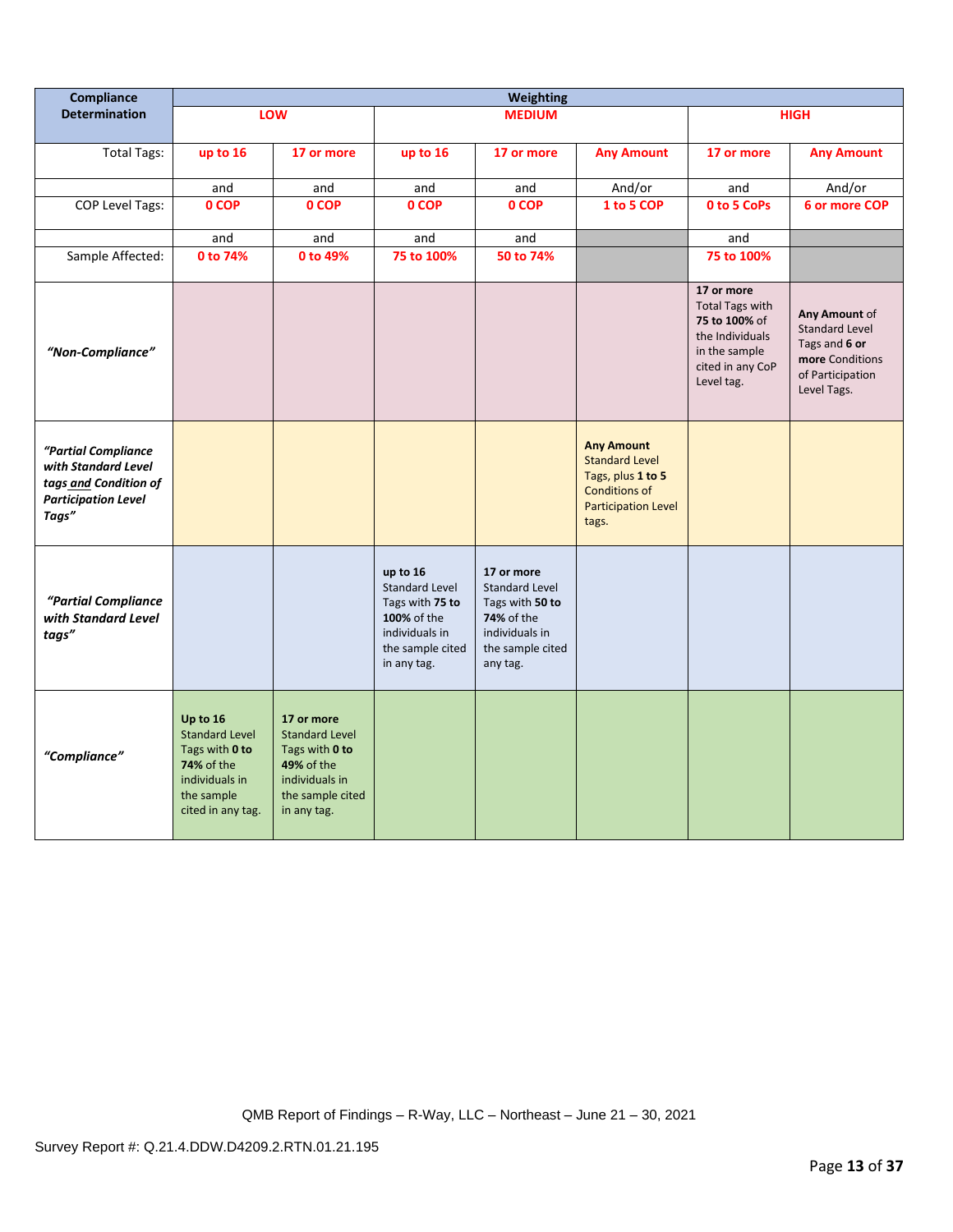**Agency: R-Way, LLC. - Northeast Region** Program: Developmental Disabilities Waiver<br>Service: 2018: Family Living, Customized C 2018: Family Living, Customized Community Supports and Customized In-Home Supports Routine Survey Type:<br>Survey Date: **Survey Date: June 21 – 30, 2021**

| <b>Standard of Care</b>                                                                                                                                     | <b>Deficiencies</b>                                            | Agency Plan of Correction, On-going QA/QI<br>and Responsible Party                         | <b>Completion</b><br><b>Date</b> |
|-------------------------------------------------------------------------------------------------------------------------------------------------------------|----------------------------------------------------------------|--------------------------------------------------------------------------------------------|----------------------------------|
| Service Domain: Service Plans: ISP Implementation - Services are delivered in accordance with the service plan, including type, scope, amount, duration and |                                                                |                                                                                            |                                  |
| frequency specified in the service plan.                                                                                                                    |                                                                |                                                                                            |                                  |
| Tag #1A08 Administrative Case File (Other                                                                                                                   | <b>Standard Level Deficiency</b>                               |                                                                                            |                                  |
| <b>Required Documents)</b>                                                                                                                                  |                                                                |                                                                                            |                                  |
| Developmental Disabilities (DD) Waiver                                                                                                                      | Based on record review, the Agency did not                     | Provider:                                                                                  |                                  |
| Service Standards 2/26/2018; Re-Issue:                                                                                                                      | maintain a complete and confidential case file                 | <b>State your Plan of Correction for the</b>                                               |                                  |
| 12/28/2018; Eff 1/1/2019                                                                                                                                    | at the administrative office for 2 of 3                        | deficiencies cited in this tag here (How is the                                            |                                  |
| <b>Chapter 20: Provider Documentation and</b>                                                                                                               | individuals.                                                   | deficiency going to be corrected? This can be                                              |                                  |
| <b>Client Records: 20.2 Client Records</b>                                                                                                                  |                                                                | specific to each deficiency cited or if possible an<br>overall correction?): $\rightarrow$ |                                  |
| Requirements: All DD Waiver Provider                                                                                                                        | Review of the Agency administrative individual                 |                                                                                            |                                  |
| Agencies are required to create and maintain                                                                                                                | case files revealed the following items were not               |                                                                                            |                                  |
| individual client records. The contents of client                                                                                                           | found, incomplete, and/or not current:                         |                                                                                            |                                  |
| records vary depending on the unique needs                                                                                                                  |                                                                |                                                                                            |                                  |
| of the person receiving services and the                                                                                                                    | <b>Positive Behavioral Support Plan:</b>                       |                                                                                            |                                  |
| resultant information produced. The extent of                                                                                                               | • Not Current $(#1)$                                           |                                                                                            |                                  |
| documentation required for individual client                                                                                                                |                                                                |                                                                                            |                                  |
| records per service type depends on the                                                                                                                     | <b>Behavior Crisis Intervention Plan:</b>                      | <b>Provider:</b>                                                                           |                                  |
| location of the file, the type of service being<br>provided, and the information necessary.                                                                 | • Not Current (#1)                                             | <b>Enter your ongoing Quality</b>                                                          |                                  |
| DD Waiver Provider Agencies are required to                                                                                                                 |                                                                | <b>Assurance/Quality Improvement</b>                                                       |                                  |
| adhere to the following:                                                                                                                                    | <b>Speech Therapy Plan (Therapy Intervention</b><br>Plan TIP): | processes as it related to this tag number                                                 |                                  |
| Client records must contain all documents<br>1.                                                                                                             | • Not Found $(#2)$                                             | here (What is going to be done? How many                                                   |                                  |
| essential to the service being provided and                                                                                                                 | • Not Current $(#1)$                                           | individuals is this going to affect? How often will                                        |                                  |
| essential to ensuring the health and safety of                                                                                                              |                                                                | this be completed? Who is responsible? What                                                |                                  |
| the person during the provision of the service.                                                                                                             |                                                                | steps will be taken if issues are found?): $\rightarrow$                                   |                                  |
| 2. Provider Agencies must have readily                                                                                                                      |                                                                |                                                                                            |                                  |
| accessible records in home and community                                                                                                                    |                                                                |                                                                                            |                                  |
| settings in paper or electronic form. Secure                                                                                                                |                                                                |                                                                                            |                                  |
| access to electronic records through the                                                                                                                    |                                                                |                                                                                            |                                  |
| Therap web-based system using computers or                                                                                                                  |                                                                |                                                                                            |                                  |
| mobile devices is acceptable.                                                                                                                               |                                                                |                                                                                            |                                  |
| 3. Provider Agencies are responsible for                                                                                                                    |                                                                |                                                                                            |                                  |
| ensuring that all plans created by nurses, RDs,                                                                                                             |                                                                |                                                                                            |                                  |
| therapists or BSCs are present in all needed                                                                                                                |                                                                |                                                                                            |                                  |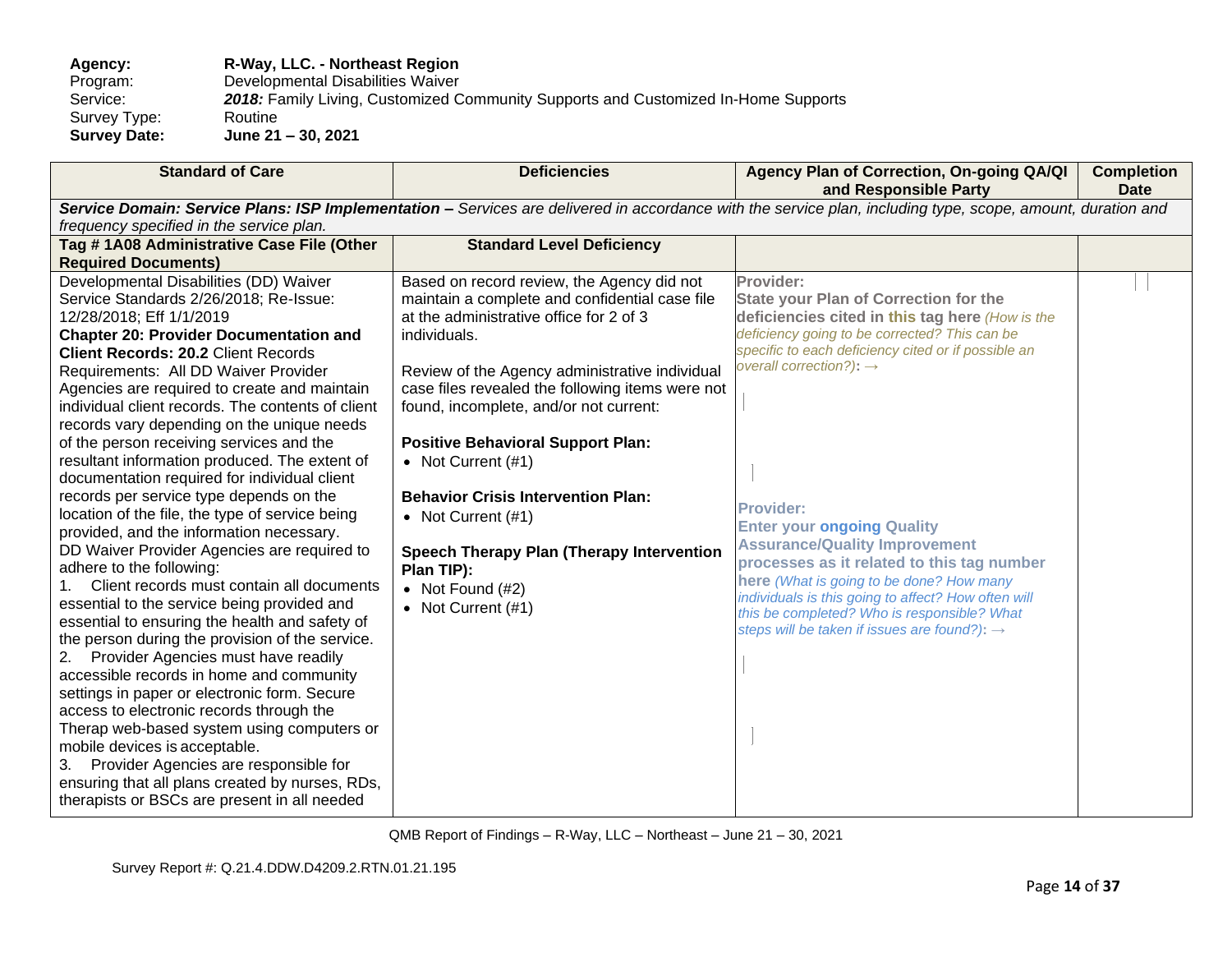| settings.                                          |  |  |
|----------------------------------------------------|--|--|
| Provider Agencies must maintain records            |  |  |
| of all documents produced by agency                |  |  |
| personnel or contractors on behalf of each         |  |  |
| person, including any routine notes or data,       |  |  |
| annual assessments, semi-annual reports,           |  |  |
| evidence of training provided/received,            |  |  |
| progress notes, and any other interactions for     |  |  |
| which billing is generated.                        |  |  |
| Each Provider Agency is responsible for<br>5.      |  |  |
| maintaining the daily or other contact notes       |  |  |
| documenting the nature and frequency of            |  |  |
| service delivery, as well as data tracking only    |  |  |
| for the services provided by their agency.         |  |  |
| The current Client File Matrix found in<br>6.      |  |  |
| Appendix A Client File Matrix details the          |  |  |
| minimum requirements for records to be             |  |  |
| stored in agency office files, the delivery site,  |  |  |
| or with DSP while providing services in the        |  |  |
| community.                                         |  |  |
| 7. All records pertaining to JCMs must be          |  |  |
| retained permanently and must be made              |  |  |
| available to DDSD upon request, upon the           |  |  |
| termination or expiration of a provider            |  |  |
| agreement, or upon provider withdrawal from        |  |  |
| services.                                          |  |  |
|                                                    |  |  |
| 20.5.1 Individual Data Form (IDF): The             |  |  |
| Individual Data Form provides an overview of       |  |  |
| demographic information as well as other key       |  |  |
| personal, programmatic, insurance, and health      |  |  |
| related information. It lists medical information; |  |  |
| assistive technology or adaptive equipment;        |  |  |
| diagnoses; allergies; information about            |  |  |
| whether a guardian or advance directives are       |  |  |
| in place; information about behavioral and         |  |  |
| health related needs; contacts of Provider         |  |  |
| Agencies and team members and other critical       |  |  |
| information. The IDF automatically loads           |  |  |
| information into other fields and forms and        |  |  |
| must be complete and kept current. This form       |  |  |
| is initiated by the CM. It must be opened and      |  |  |
| continuously updated by Living Supports,           |  |  |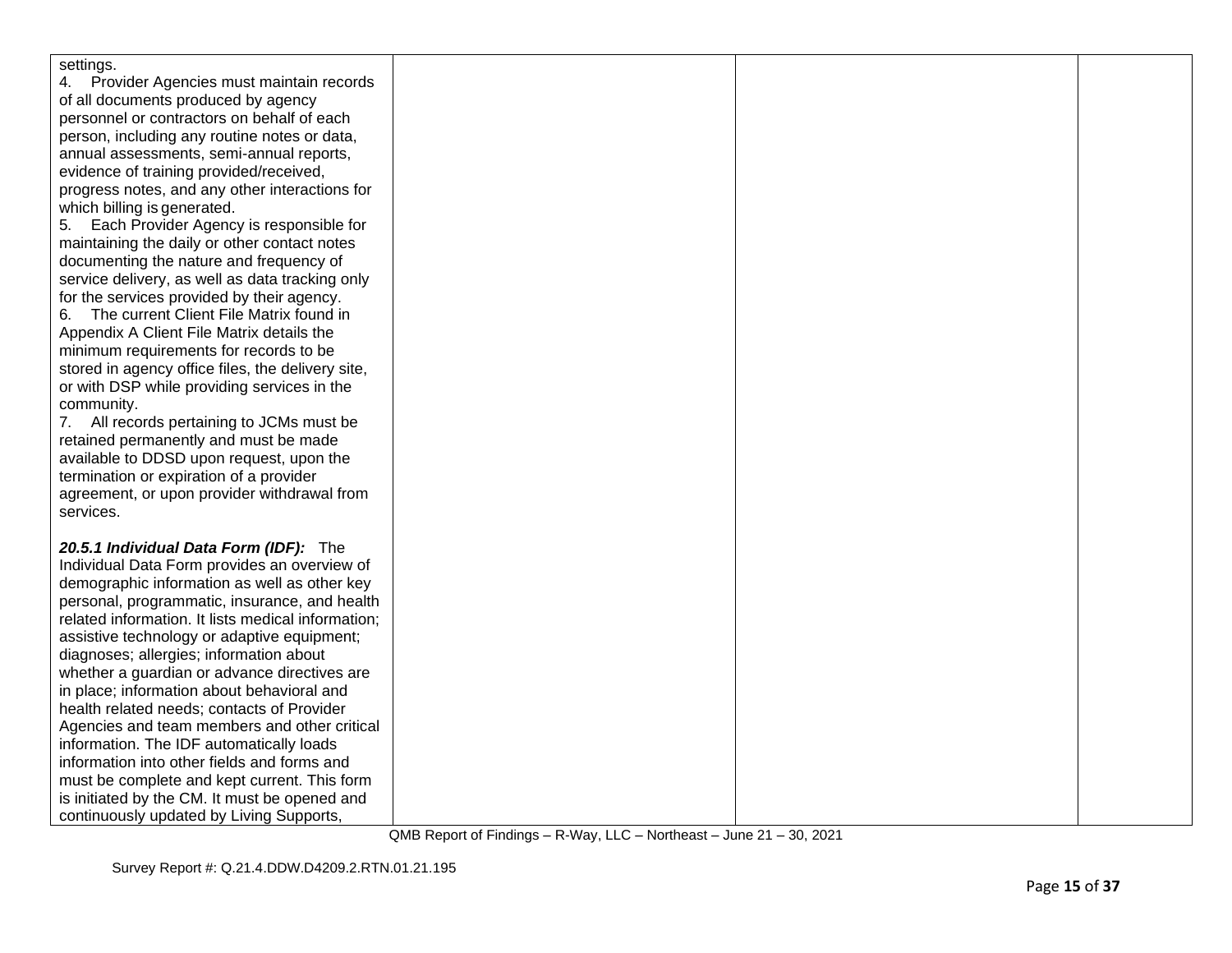| CCS- Group, ANS, CIHS and case                  |  |  |
|-------------------------------------------------|--|--|
| management when applicable to the person in     |  |  |
| order for accurate data to auto populate other  |  |  |
| documents like the Health Passport and          |  |  |
| Physician Consultation Form. Although the       |  |  |
| Primary Provider Agency is ultimately           |  |  |
| responsible for keeping this form current, each |  |  |
| provider collaborates and communicates          |  |  |
| critical information to update this form.       |  |  |
|                                                 |  |  |
| Chapter 3: Safeguards 3.1.2 Team                |  |  |
| <b>Justification Process: DD Waiver</b>         |  |  |
| participants may receive evaluations or         |  |  |
| reviews conducted by a variety of               |  |  |
| professionals or clinicians. These evaluations  |  |  |
| or reviews typically include recommendations    |  |  |
| or suggestions for the person/guardian or the   |  |  |
| team to consider. The team justification        |  |  |
| process includes:                               |  |  |
| Discussion and decisions about non-<br>1.       |  |  |
| health related recommendations are              |  |  |
| documented on the Team Justification form.      |  |  |
| 2.<br>The Team Justification form documents     |  |  |
| that the person/guardian or team has            |  |  |
| considered the recommendations and has          |  |  |
| decided:                                        |  |  |
| a. to implement the recommendation;             |  |  |
| b. to create an action plan and revise the      |  |  |
| ISP, if necessary; or                           |  |  |
| c. not to implement the recommendation          |  |  |
| currently.                                      |  |  |
| 3. All DD Waiver Provider Agencies              |  |  |
| participate in information gathering, IDT       |  |  |
| meeting attendance, and accessing               |  |  |
| supplemental resources if needed and desired.   |  |  |
| 4. The CM ensures that the Team                 |  |  |
| Justification Process is followed and complete. |  |  |
|                                                 |  |  |
|                                                 |  |  |
|                                                 |  |  |
|                                                 |  |  |
|                                                 |  |  |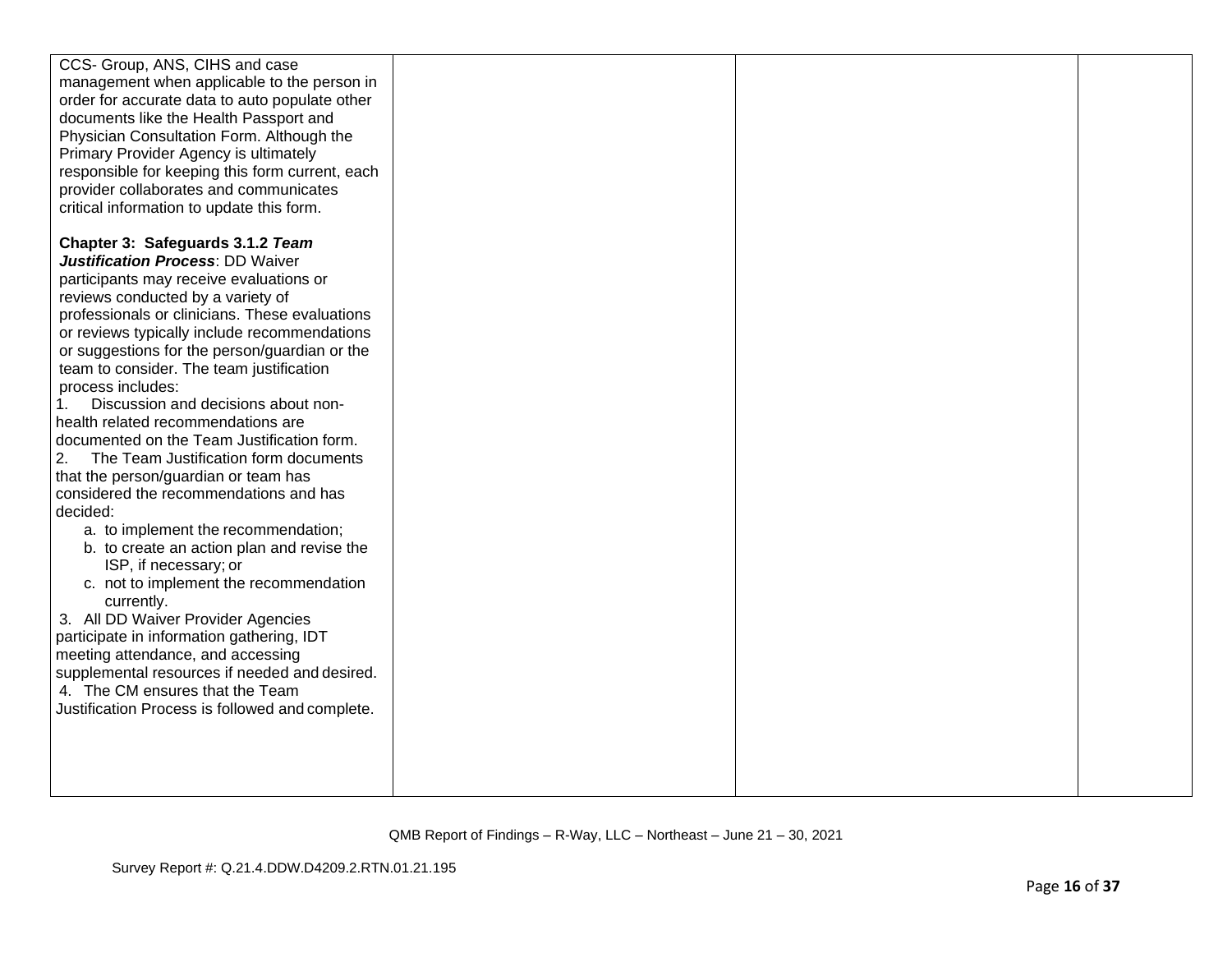| Tag #1A08.3 Administrative Case File:                                                                                                                                                                                                                                                                                                                                                               | <b>Condition of Participation Level Deficiency</b>                                                                                                                                                                                 |                                                                                                                                             |  |
|-----------------------------------------------------------------------------------------------------------------------------------------------------------------------------------------------------------------------------------------------------------------------------------------------------------------------------------------------------------------------------------------------------|------------------------------------------------------------------------------------------------------------------------------------------------------------------------------------------------------------------------------------|---------------------------------------------------------------------------------------------------------------------------------------------|--|
| <b>Individual Service Plan / ISP Components</b>                                                                                                                                                                                                                                                                                                                                                     |                                                                                                                                                                                                                                    |                                                                                                                                             |  |
| <b>NMAC 7.26.5 SERVICE PLANS FOR</b>                                                                                                                                                                                                                                                                                                                                                                | After an analysis of the evidence, it has been                                                                                                                                                                                     | Provider:                                                                                                                                   |  |
| INDIVIDUALS WITH DEVELOPMENTAL                                                                                                                                                                                                                                                                                                                                                                      | determined there is a significant potential for a                                                                                                                                                                                  | <b>State your Plan of Correction for the</b>                                                                                                |  |
| DISABILITIES LIVING IN THE COMMUNITY.                                                                                                                                                                                                                                                                                                                                                               | negative outcome to occur.                                                                                                                                                                                                         | deficiencies cited in this tag here (How is the                                                                                             |  |
| NMAC 7.26.5.12 DEVELOPMENT OF THE<br><b>INDIVIDUAL SERVICE PLAN (ISP) -</b><br><b>PARTICIPATION IN AND SCHEDULING OF</b><br><b>INTERDISCIPLINARY TEAM MEETINGS.</b>                                                                                                                                                                                                                                 | Based on record review, the Agency did not<br>maintain a complete and confidential case file<br>at the administrative office for 2 of 3<br>individuals.                                                                            | deficiency going to be corrected? This can be<br>specific to each deficiency cited or if possible an<br>overall correction?): $\rightarrow$ |  |
| NMAC 7.26.5.14 DEVELOPMENT OF THE<br><b>INDIVIDUAL SERVICE PLAN (ISP) -</b><br><b>CONTENT OF INDIVIDUAL SERVICE</b><br>PLANS.                                                                                                                                                                                                                                                                       | Review of the Agency administrative individual<br>case files revealed the following items were not<br>found, incomplete, and/or not current:                                                                                       |                                                                                                                                             |  |
| Developmental Disabilities (DD) Waiver<br>Service Standards 2/26/2018; Re-Issue:                                                                                                                                                                                                                                                                                                                    | Addendum A:<br>• Not Found $(\#1, 2)$                                                                                                                                                                                              | <b>Provider:</b><br><b>Enter your ongoing Quality</b><br><b>Assurance/Quality Improvement</b>                                               |  |
| 12/28/2018; Eff 1/1/2019<br><b>Chapter 6 Individual Service Plan: The</b>                                                                                                                                                                                                                                                                                                                           | ISP Teaching and Support Strategies:                                                                                                                                                                                               | processes as it related to this tag number<br>here (What is going to be done? How many                                                      |  |
| CMS requires a person-centered service plan                                                                                                                                                                                                                                                                                                                                                         | Individual #1:                                                                                                                                                                                                                     | individuals is this going to affect? How often will                                                                                         |  |
| for every person receiving HCBS. The DD                                                                                                                                                                                                                                                                                                                                                             | TSS not found for the following Live Outcome                                                                                                                                                                                       | this be completed? Who is responsible? What<br>steps will be taken if issues are found?): $\rightarrow$                                     |  |
| Waiver's person-centered service plan is the                                                                                                                                                                                                                                                                                                                                                        | Statement / Action Steps:                                                                                                                                                                                                          |                                                                                                                                             |  |
| ISP.                                                                                                                                                                                                                                                                                                                                                                                                | • "will turn on his computer."                                                                                                                                                                                                     |                                                                                                                                             |  |
| 6.5.2 ISP Revisions: The ISP is a dynamic<br>document that changes with the person's<br>desires, circumstances, and need. IDT<br>members must collaborate and request an IDT<br>meeting from the CM when a need to modify<br>the ISP arises. The CM convenes the IDT<br>within ten days of receipt of any reasonable<br>request to convene the team, either in person<br>or through teleconference. | Individual #2:<br>TSS not found for the following Live Outcome<br>Statement / Action Steps:<br>"With support, will sort his laundry 1 x per<br>month."<br>"With support, will launder his clothing 1 x<br>$\bullet$<br>per month." |                                                                                                                                             |  |
| 6.6 DDSD ISP Template: The ISP must be<br>written according to templates provided by the<br>DDSD. Both children and adults have<br>designated ISP templates. The ISP template<br>includes Vision Statements, Desired<br>Outcomes, a meeting participant signature<br>page, an Addendum A (i.e. an<br>acknowledgement of receipt of specific                                                         | "With support,  will put away his laundry 1<br>x per month."                                                                                                                                                                       |                                                                                                                                             |  |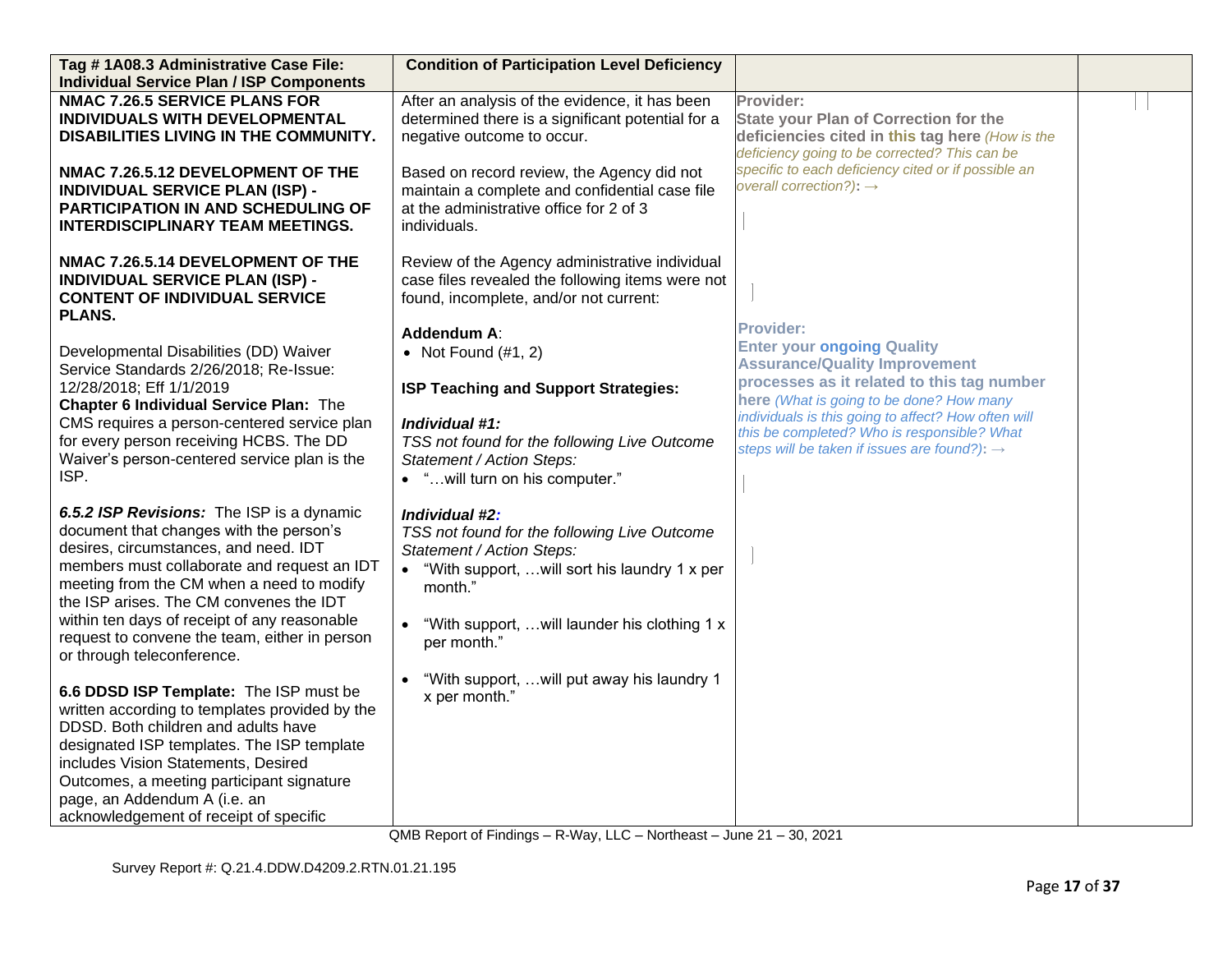| information) and other elements depending on     |  |  |
|--------------------------------------------------|--|--|
| the age of the individual. The ISP templates     |  |  |
| may be revised and reissued by DDSD to           |  |  |
| incorporate initiatives that improve person -    |  |  |
| centered planning practices. Companion           |  |  |
| documents may also be issued by DDSD and         |  |  |
| be required for use in order to better           |  |  |
| demonstrate required elements of the PCP         |  |  |
| process and ISP development.                     |  |  |
| The ISP is completed by the CM with the IDT      |  |  |
| input and must be completed according to the     |  |  |
| following requirements:                          |  |  |
| DD Waiver Provider Agencies should not           |  |  |
| recommend service type, frequency, and           |  |  |
| amount (except for required case                 |  |  |
| management services) on an individual budget     |  |  |
| prior to the Vision Statement and Desired        |  |  |
| Outcomes being developed.                        |  |  |
| The person does not require IDT<br>2.            |  |  |
| agreement/approval regarding his/her dreams,     |  |  |
| aspirations, and desired long-term outcomes.     |  |  |
| 3. When there is disagreement, the IDT is        |  |  |
| required to plan and resolve conflicts in a      |  |  |
| manner that promotes health, safety, and         |  |  |
| quality of life through consensus. Consensus     |  |  |
| means a state of general agreement that          |  |  |
| allows members to support the proposal, at       |  |  |
| least on a trial basis.                          |  |  |
| 4. A signature page and/or documentation of      |  |  |
| participation by phone must be completed.        |  |  |
| 5. The CM must review a current Addendum         |  |  |
| A and DHI ANE letter with the person and         |  |  |
| Court appointed guardian or parents of a         |  |  |
| minor, if applicable.                            |  |  |
|                                                  |  |  |
| 6.6.3 Additional Requirements for Adults:        |  |  |
| Because children have access to other funding    |  |  |
| sources, a larger array of services are          |  |  |
| available to adults than to children through the |  |  |
| DD Waiver. (See Chapter 7: Available             |  |  |
| Services and Individual Budget Development).     |  |  |
| The ISP Template for adults is also more         |  |  |
| extensive, including Action Plans, Teaching      |  |  |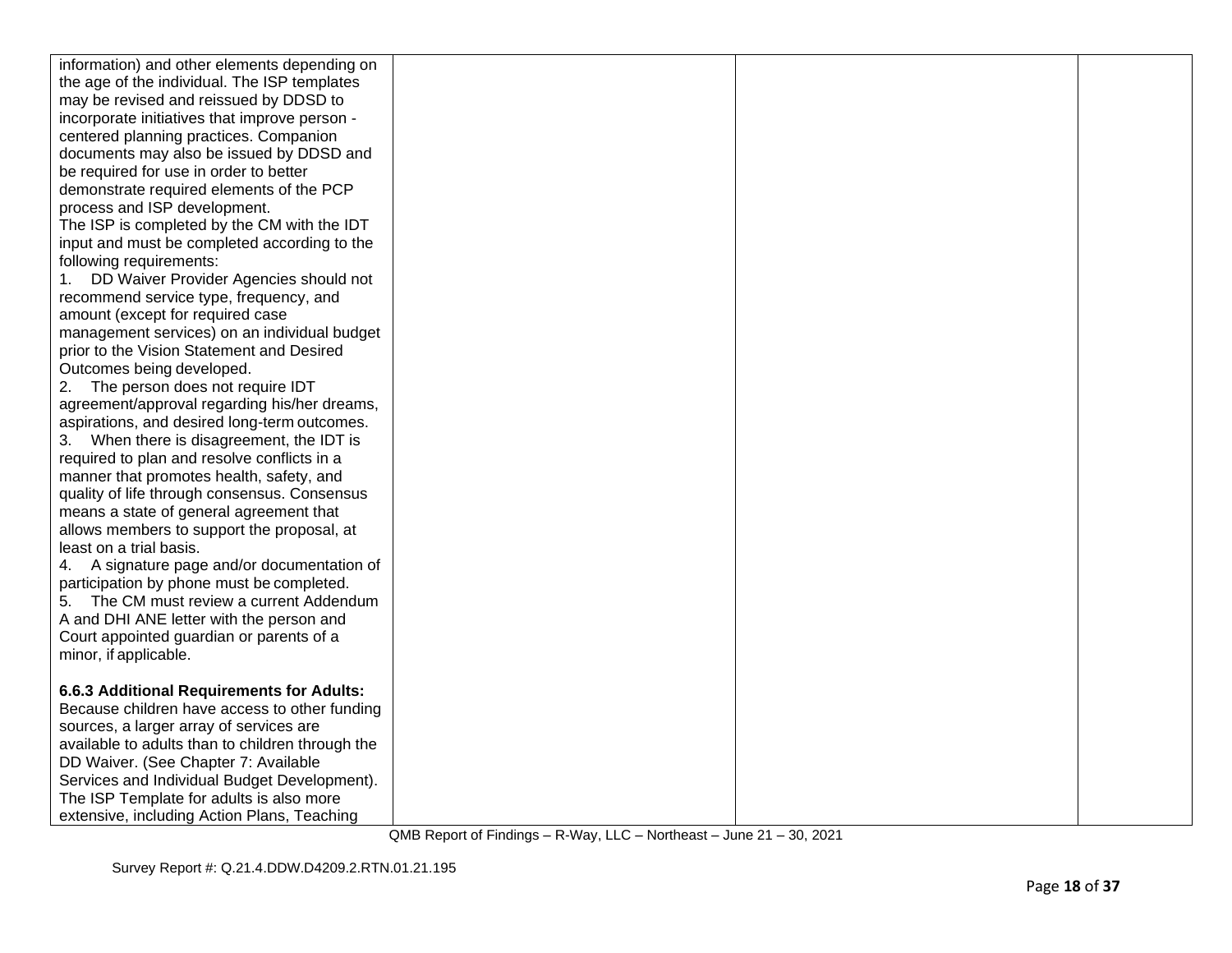| and Support Strategies (TSS), Written Direct       |  |  |
|----------------------------------------------------|--|--|
| Support Instructions (WDSI), and Individual        |  |  |
| Specific Training (IST) requirements.              |  |  |
|                                                    |  |  |
| 6.6.3.1. Action Plan: Each Desired Outcome         |  |  |
| requires an Action Plan. The Action Plan           |  |  |
| addresses individual strengths and capabilities    |  |  |
| in reaching Desired Outcomes. Multiple             |  |  |
| service types may be included in the Action        |  |  |
| Plan under a single Desired Outcome. Multiple      |  |  |
| Provider Agencies can and should be                |  |  |
| contributing to Action Plans toward each           |  |  |
| Desired Outcome.                                   |  |  |
| 1. Action Plans include actions the person         |  |  |
| will take; not just actions the staff will take.   |  |  |
| 2. Action Plans delineate which activities will    |  |  |
| be completed within one year.                      |  |  |
| 3. Action Plans are completed through IDT          |  |  |
| consensus during the ISP meeting.                  |  |  |
| 4. Action Plans must indicate under                |  |  |
| "Responsible Party" which DSP or service           |  |  |
| provider (i.e. Family Living, CCS, etc.) are       |  |  |
| responsible for carrying out the Action Step.      |  |  |
|                                                    |  |  |
| 6.6.3.2 Teaching and Supports Strategies           |  |  |
| (TSS) and Written Direct Support                   |  |  |
| <b>Instructions (WDSI):</b> After the ISP meeting, |  |  |
| IDT members conduct a task analysis and            |  |  |
| assessments necessary to create effective          |  |  |
| TSS and WDSI to support those Action Plans         |  |  |
| that require this extra detail. All TSS and        |  |  |
| WDSI should support the person in achieving        |  |  |
| his/her Vision.                                    |  |  |
|                                                    |  |  |
| 6.6.3.3 Individual Specific Training in the        |  |  |
| ISP: The CM, with input from each DD Waiver        |  |  |
| Provider Agency at the annual ISP meeting,         |  |  |
| completes the IST requirements section of the      |  |  |
| ISP form listing all training needs specific to    |  |  |
| the individual. Provider Agencies bring their      |  |  |
| proposed IST to the annual meeting. The IDT        |  |  |
| must reach a consensus about who needs to          |  |  |
| be trained, at what level (awareness,              |  |  |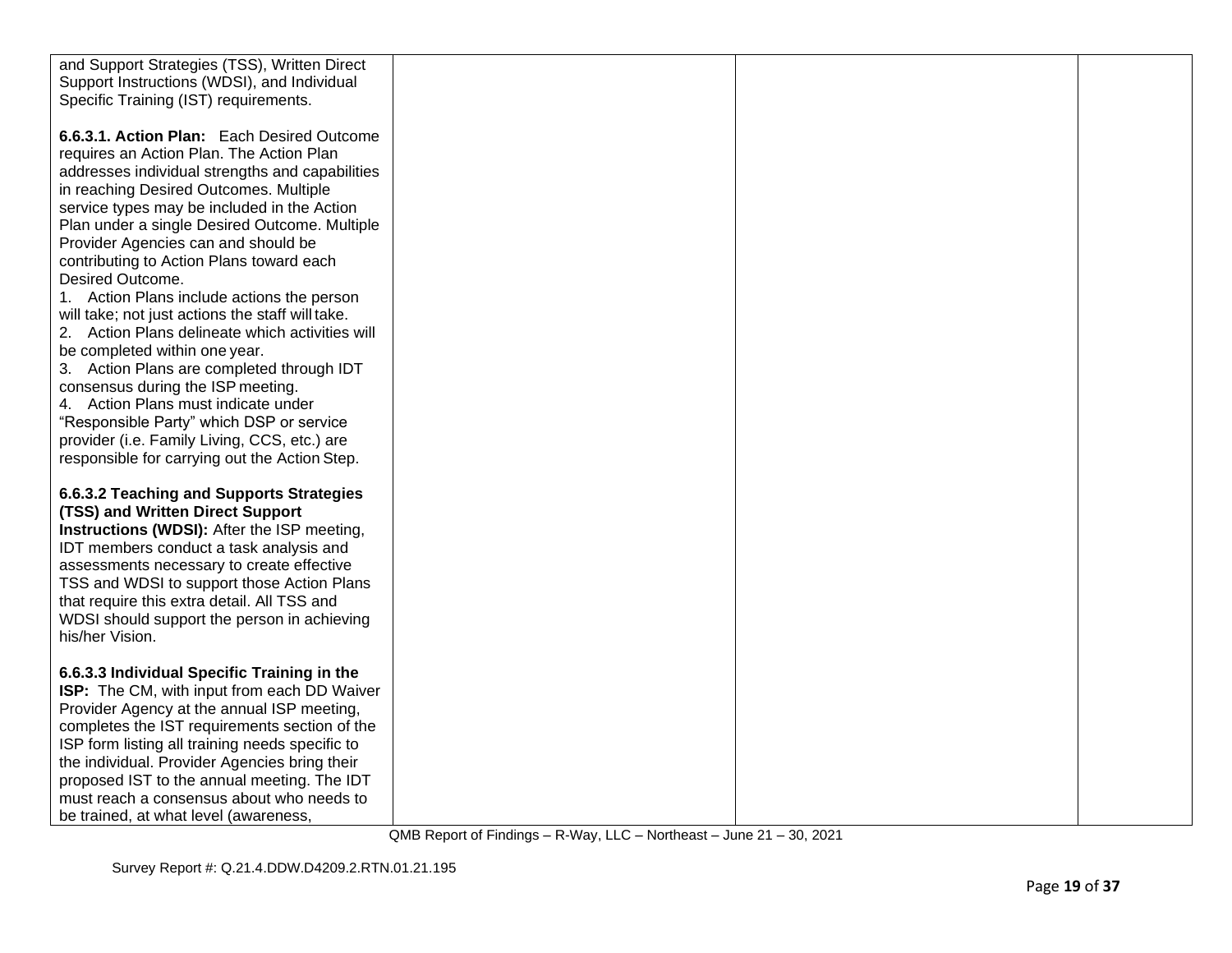| knowledge or skill), and within what timeframe.                                         |  |  |
|-----------------------------------------------------------------------------------------|--|--|
| (See Chapter 17.10 Individual-Specific                                                  |  |  |
| Training for more information about IST.)                                               |  |  |
| 6.8 ISP Implementation and Monitoring: All                                              |  |  |
| DD Waiver Provider Agencies with a signed                                               |  |  |
| SFOC are required to provide services as                                                |  |  |
| detailed in the ISP. The ISP must be readily                                            |  |  |
| accessible to Provider Agencies on the                                                  |  |  |
| approved budget. (See Chapter 20: Provider                                              |  |  |
| Documentation and Client Records.) CMs                                                  |  |  |
| facilitate and maintain communication with the                                          |  |  |
| person, his/her representative, other IDT                                               |  |  |
| members, Provider Agencies, and relevant                                                |  |  |
| parties to ensure that the person receives the                                          |  |  |
| maximum benefit of his/her services and that                                            |  |  |
| revisions to the ISP are made as needed. All                                            |  |  |
| DD Waiver Provider Agencies are required to                                             |  |  |
| cooperate with monitoring activities conducted                                          |  |  |
| by the CM and the DOH. Provider Agencies                                                |  |  |
| are required to respond to issues at the                                                |  |  |
| individual level and agency level as described                                          |  |  |
| in Chapter 16: Qualified Provider Agencies.                                             |  |  |
|                                                                                         |  |  |
| <b>Chapter 20: Provider Documentation and</b>                                           |  |  |
| <b>Client Records: 20.2 Client Records</b>                                              |  |  |
| Requirements: All DD Waiver Provider                                                    |  |  |
| Agencies are required to create and maintain                                            |  |  |
| individual client records. The contents of client                                       |  |  |
| records vary depending on the unique needs                                              |  |  |
| of the person receiving services and the                                                |  |  |
| resultant information produced. The extent of                                           |  |  |
| documentation required for individual client<br>records per service type depends on the |  |  |
| location of the file, the type of service being                                         |  |  |
| provided, and the information necessary.                                                |  |  |
|                                                                                         |  |  |
|                                                                                         |  |  |
|                                                                                         |  |  |
|                                                                                         |  |  |
|                                                                                         |  |  |
|                                                                                         |  |  |
|                                                                                         |  |  |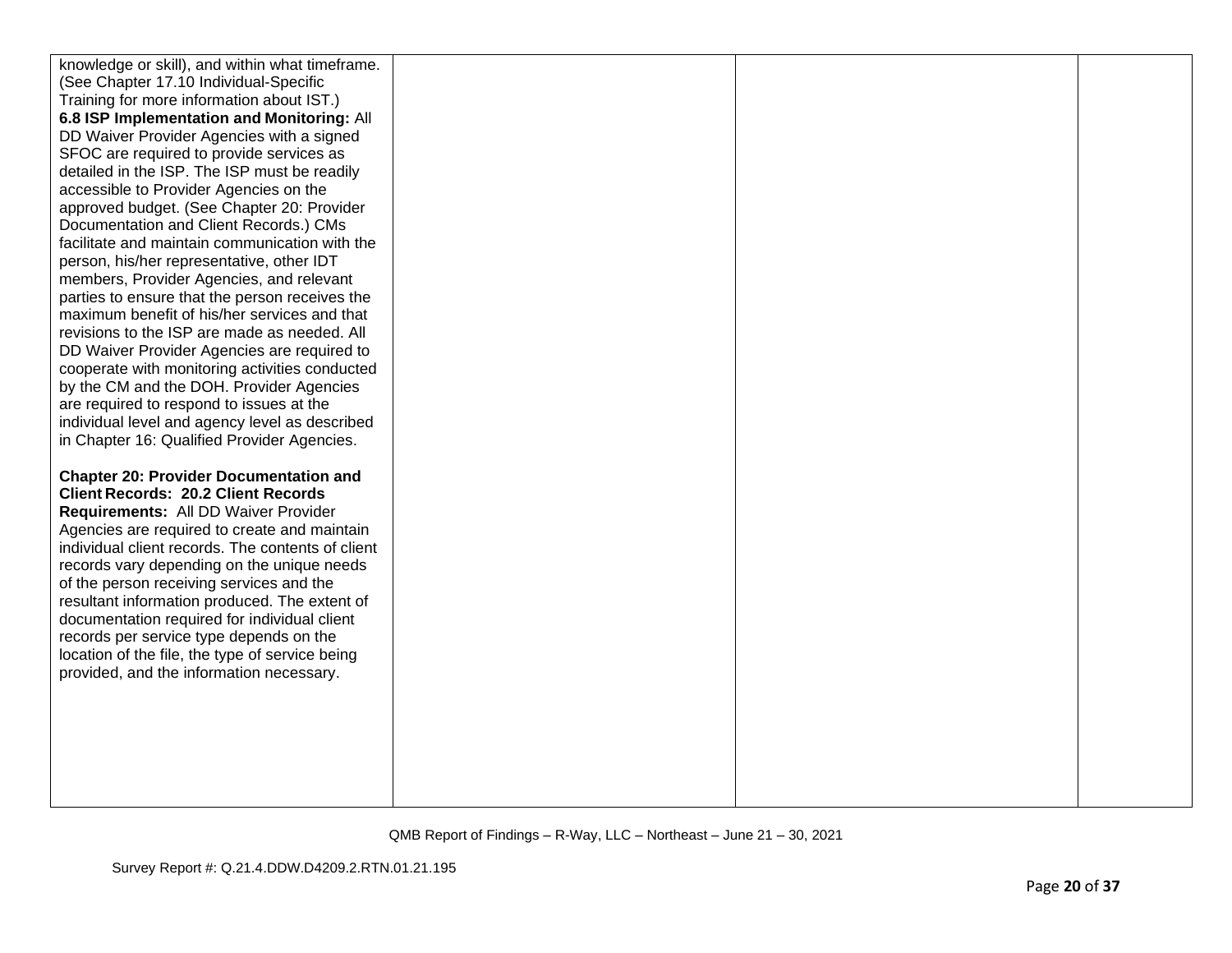| Tag #1A08.1 Administrative and                    | <b>Standard Level Deficiency</b>               |                                                                                                    |  |
|---------------------------------------------------|------------------------------------------------|----------------------------------------------------------------------------------------------------|--|
| <b>Residential Case File: Progress Notes</b>      |                                                |                                                                                                    |  |
| Developmental Disabilities (DD) Waiver            | Based on record review, the Agency did not     | Provider:                                                                                          |  |
| Service Standards 2/26/2018; Re-Issue:            | maintain progress notes and other service      | <b>State your Plan of Correction for the</b>                                                       |  |
| 12/28/2018; Eff 1/1/2019                          | delivery documentation for 1 of 3 Individuals. | deficiencies cited in this tag here (How is the                                                    |  |
| <b>Chapter 20: Provider Documentation and</b>     |                                                | deficiency going to be corrected? This can be                                                      |  |
| <b>Client Records 20.2 Client Records</b>         | Review of the Agency individual case files     | specific to each deficiency cited or if possible an                                                |  |
| Requirements: All DD Waiver Provider              | revealed the following items were not found:   | overall correction?): $\rightarrow$                                                                |  |
| Agencies are required to create and maintain      |                                                |                                                                                                    |  |
| individual client records. The contents of client | <b>Administrative Case File:</b>               |                                                                                                    |  |
| records vary depending on the unique needs of     |                                                |                                                                                                    |  |
| the person receiving services and the resultant   | <b>Customized In Home Supports Progress</b>    |                                                                                                    |  |
| information produced. The extent of               | <b>Notes/Daily Contact Logs:</b>               |                                                                                                    |  |
| documentation required for individual client      | • Individual #1 - None found for 5/2021.       |                                                                                                    |  |
| records per service type depends on the           |                                                |                                                                                                    |  |
| location of the file, the type of service being   |                                                | <b>Provider:</b>                                                                                   |  |
| provided, and the information necessary.          |                                                | <b>Enter your ongoing Quality</b>                                                                  |  |
| DD Waiver Provider Agencies are required to       |                                                | <b>Assurance/Quality Improvement</b>                                                               |  |
| adhere to the following:                          |                                                | processes as it related to this tag number                                                         |  |
| Client records must contain all documents<br>1.   |                                                | here (What is going to be done? How many                                                           |  |
| essential to the service being provided and       |                                                | individuals is this going to affect? How often will<br>this be completed? Who is responsible? What |  |
| essential to ensuring the health and safety of    |                                                | steps will be taken if issues are found?): $\rightarrow$                                           |  |
| the person during the provision of the service.   |                                                |                                                                                                    |  |
| 2. Provider Agencies must have readily            |                                                |                                                                                                    |  |
| accessible records in home and community          |                                                |                                                                                                    |  |
| settings in paper or electronic form. Secure      |                                                |                                                                                                    |  |
| access to electronic records through the          |                                                |                                                                                                    |  |
| Therap web-based system using computers or        |                                                |                                                                                                    |  |
| mobile devices is acceptable.                     |                                                |                                                                                                    |  |
| 3. Provider Agencies are responsible for          |                                                |                                                                                                    |  |
| ensuring that all plans created by nurses, RDs,   |                                                |                                                                                                    |  |
| therapists or BSCs are present in all needed      |                                                |                                                                                                    |  |
| settings.                                         |                                                |                                                                                                    |  |
| 4. Provider Agencies must maintain records        |                                                |                                                                                                    |  |
| of all documents produced by agency               |                                                |                                                                                                    |  |
| personnel or contractors on behalf of each        |                                                |                                                                                                    |  |
| person, including any routine notes or data,      |                                                |                                                                                                    |  |
| annual assessments, semi-annual reports,          |                                                |                                                                                                    |  |
| evidence of training provided/received,           |                                                |                                                                                                    |  |
| progress notes, and any other interactions for    |                                                |                                                                                                    |  |
| which billing is generated.                       |                                                |                                                                                                    |  |
| Each Provider Agency is responsible for<br>5.     |                                                |                                                                                                    |  |
| maintaining the daily or other contact notes      |                                                |                                                                                                    |  |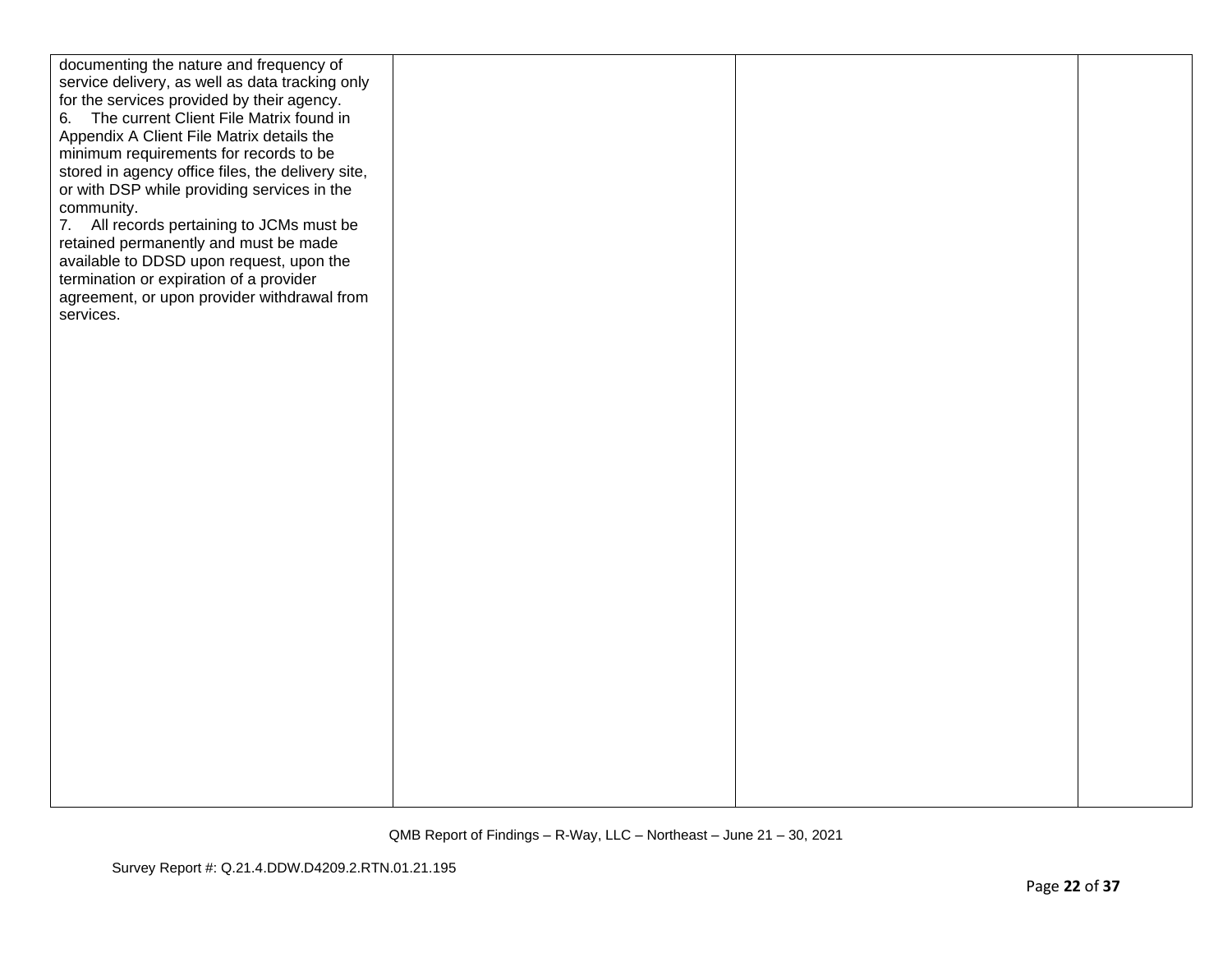| <b>Standard of Care</b>                                                                                                                           | <b>Deficiencies</b>                                                 | Agency Plan of Correction, On-going QA/QI<br>and Responsible Party                                                                                               | <b>Completion</b><br><b>Date</b> |  |
|---------------------------------------------------------------------------------------------------------------------------------------------------|---------------------------------------------------------------------|------------------------------------------------------------------------------------------------------------------------------------------------------------------|----------------------------------|--|
| Service Domain: Health and Welfare - The state, on an ongoing basis, identifies, addresses and seeks to prevent occurrences of abuse, neglect and |                                                                     |                                                                                                                                                                  |                                  |  |
|                                                                                                                                                   |                                                                     | exploitation. Individuals shall be afforded their basic human rights. The provider supports individuals to access needed healthcare services in a timely manner. |                                  |  |
| Tag # 1A15.2 Administrative Case File:                                                                                                            | <b>Condition of Participation Level Deficiency</b>                  |                                                                                                                                                                  |                                  |  |
| <b>Healthcare Documentation (Therap and</b>                                                                                                       |                                                                     |                                                                                                                                                                  |                                  |  |
| <b>Required Plans)</b>                                                                                                                            |                                                                     |                                                                                                                                                                  |                                  |  |
| Developmental Disabilities (DD) Waiver                                                                                                            | After an analysis of the evidence, it has been                      | Provider:                                                                                                                                                        |                                  |  |
| Service Standards 2/26/2018; Re-Issue:                                                                                                            | determined there is a significant potential for a                   | <b>State your Plan of Correction for the</b>                                                                                                                     |                                  |  |
| 12/28/2018; Eff 1/1/2019                                                                                                                          | negative outcome to occur.                                          | deficiencies cited in this tag here (How is the                                                                                                                  |                                  |  |
| <b>Chapter 20: Provider Documentation and</b>                                                                                                     |                                                                     | deficiency going to be corrected? This can be                                                                                                                    |                                  |  |
| <b>Client Records: 20.2 Client Records</b>                                                                                                        | Based on record review, the Agency did not                          | specific to each deficiency cited or if possible an                                                                                                              |                                  |  |
| Requirements: All DD Waiver Provider                                                                                                              | maintain the required documentation in the                          | overall correction?): $\rightarrow$                                                                                                                              |                                  |  |
| Agencies are required to create and maintain                                                                                                      | Individuals Agency Record as required by                            |                                                                                                                                                                  |                                  |  |
| individual client records. The contents of client                                                                                                 | standard for 1 of 3 individual                                      |                                                                                                                                                                  |                                  |  |
| records vary depending on the unique needs                                                                                                        |                                                                     |                                                                                                                                                                  |                                  |  |
| of the person receiving services and the                                                                                                          | Review of the administrative individual case                        |                                                                                                                                                                  |                                  |  |
| resultant information produced. The extent of                                                                                                     | files revealed the following items were not                         |                                                                                                                                                                  |                                  |  |
| documentation required for individual client                                                                                                      | found, incomplete, and/or not current:                              |                                                                                                                                                                  |                                  |  |
| records per service type depends on the                                                                                                           |                                                                     | <b>Provider:</b>                                                                                                                                                 |                                  |  |
| location of the file, the type of service being<br>provided, and the information necessary.                                                       | <b>Healthcare Passport:</b>                                         | <b>Enter your ongoing Quality</b>                                                                                                                                |                                  |  |
| DD Waiver Provider Agencies are required to                                                                                                       | > Did not contain Allergies to Strawberries,<br>Kiwi, Avocados (#1) | <b>Assurance/Quality Improvement</b>                                                                                                                             |                                  |  |
| adhere to the following:                                                                                                                          |                                                                     | processes as it related to this tag number                                                                                                                       |                                  |  |
| Client records must contain all documents<br>1.                                                                                                   | <b>Medical Emergency Response Plans:</b>                            | here (What is going to be done? How many                                                                                                                         |                                  |  |
| essential to the service being provided and                                                                                                       | HIV:                                                                | individuals is this going to affect? How often will                                                                                                              |                                  |  |
| essential to ensuring the health and safety of                                                                                                    | • Individual #1 - As indicated by the IST                           | this be completed? Who is responsible? What                                                                                                                      |                                  |  |
| the person during the provision of the service.                                                                                                   | section of ISP the individual is required to                        | steps will be taken if issues are found?): $\rightarrow$                                                                                                         |                                  |  |
| Provider Agencies must have readily                                                                                                               | have a plan. No evidence of a plan found.                           |                                                                                                                                                                  |                                  |  |
| accessible records in home and community                                                                                                          |                                                                     |                                                                                                                                                                  |                                  |  |
| settings in paper or electronic form. Secure                                                                                                      |                                                                     |                                                                                                                                                                  |                                  |  |
| access to electronic records through the                                                                                                          |                                                                     |                                                                                                                                                                  |                                  |  |
| Therap web-based system using computers or                                                                                                        |                                                                     |                                                                                                                                                                  |                                  |  |
| mobile devices is acceptable.                                                                                                                     |                                                                     |                                                                                                                                                                  |                                  |  |
| 3. Provider Agencies are responsible for                                                                                                          |                                                                     |                                                                                                                                                                  |                                  |  |
| ensuring that all plans created by nurses, RDs,                                                                                                   |                                                                     |                                                                                                                                                                  |                                  |  |
| therapists or BSCs are present in all needed                                                                                                      |                                                                     |                                                                                                                                                                  |                                  |  |
| settings.                                                                                                                                         |                                                                     |                                                                                                                                                                  |                                  |  |
| Provider Agencies must maintain records<br>4.                                                                                                     |                                                                     |                                                                                                                                                                  |                                  |  |
| of all documents produced by agency                                                                                                               |                                                                     |                                                                                                                                                                  |                                  |  |
| personnel or contractors on behalf of each                                                                                                        |                                                                     |                                                                                                                                                                  |                                  |  |
| person, including any routine notes or data,                                                                                                      |                                                                     |                                                                                                                                                                  |                                  |  |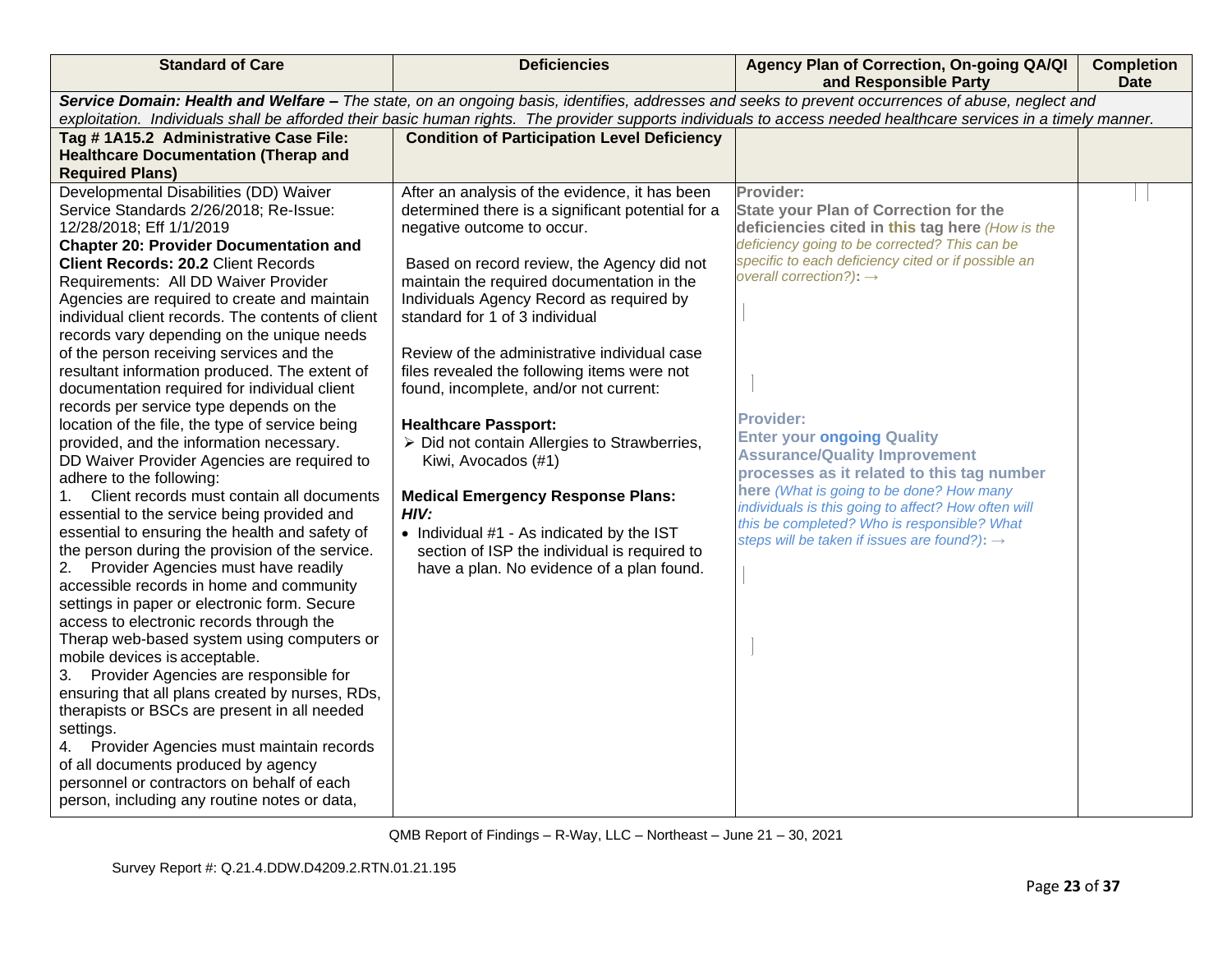| annual assessments, semi-annual reports,          |  |  |
|---------------------------------------------------|--|--|
| evidence of training provided/received,           |  |  |
| progress notes, and any other interactions for    |  |  |
| which billing is generated.                       |  |  |
| 5. Each Provider Agency is responsible for        |  |  |
| maintaining the daily or other contact notes      |  |  |
| documenting the nature and frequency of           |  |  |
| service delivery, as well as data tracking only   |  |  |
| for the services provided by their agency.        |  |  |
| The current Client File Matrix found in<br>6.     |  |  |
| Appendix A Client File Matrix details the         |  |  |
| minimum requirements for records to be            |  |  |
| stored in agency office files, the delivery site, |  |  |
| or with DSP while providing services in the       |  |  |
| community.                                        |  |  |
| 7. All records pertaining to JCMs must be         |  |  |
| retained permanently and must be made             |  |  |
| available to DDSD upon request, upon the          |  |  |
| termination or expiration of a provider           |  |  |
| agreement, or upon provider withdrawal from       |  |  |
| services.                                         |  |  |
|                                                   |  |  |
|                                                   |  |  |
| <b>Chapter 3 Safeguards: 3.1.1 Decision</b>       |  |  |
| <b>Consultation Process (DCP): Health</b>         |  |  |
| decisions are the sole domain of waiver           |  |  |
| participants, their guardians or healthcare       |  |  |
| decision makers. Participants and their           |  |  |
| healthcare decision makers can confidently        |  |  |
| make decisions that are compatible with their     |  |  |
| personal and cultural values. Provider            |  |  |
| Agencies are required to support the informed     |  |  |
| decision making of waiver participants by         |  |  |
| supporting access to medical consultation,        |  |  |
| information, and other available resources        |  |  |
| according to the following:                       |  |  |
| The DCP is used when a person or<br>1.            |  |  |
| his/her guardian/healthcare decision maker        |  |  |
| has concerns, needs more information about        |  |  |
| health-related issues, or has decided not to      |  |  |
| follow all or part of an order, recommendation,   |  |  |
| or suggestion. This includes, but is not limited  |  |  |
| to:<br>a. medical orders or recommendations from  |  |  |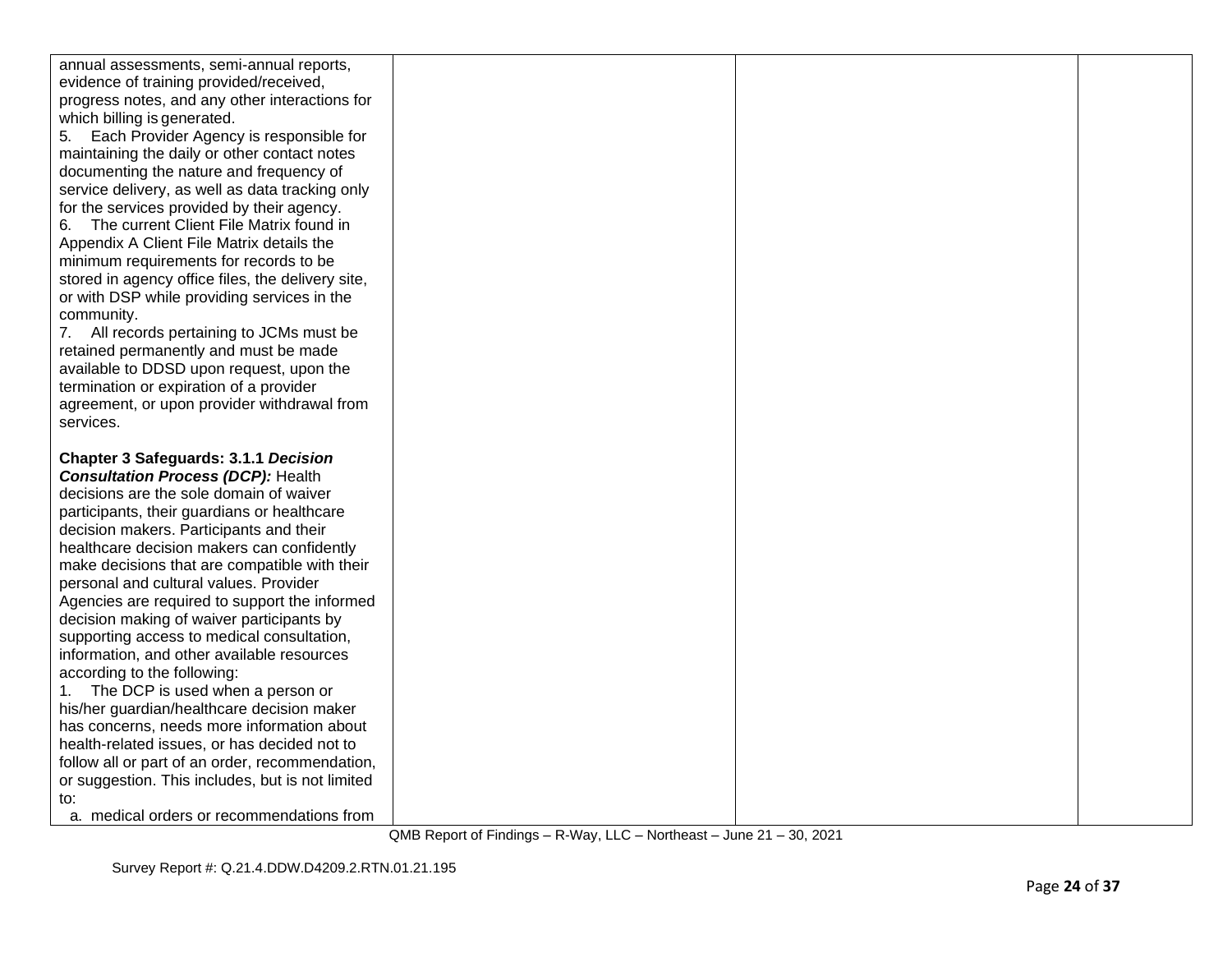| the Primary Care Practitioner, Specialists   |  |  |
|----------------------------------------------|--|--|
| or other licensed medical or healthcare      |  |  |
| practitioners such as a Nurse Practitioner   |  |  |
| (NP or CNP), Physician Assistant (PA) or     |  |  |
| Dentist:                                     |  |  |
| b. clinical recommendations made by          |  |  |
| registered/licensed clinicians who are       |  |  |
| either members of the IDT or clinicians      |  |  |
| who have performed an evaluation such        |  |  |
| as a video-fluoroscopy;                      |  |  |
| c. health related recommendations or         |  |  |
| suggestions from oversight activities such   |  |  |
| as the Individual Quality Review (IQR) or    |  |  |
| other DOH review or oversight activities;    |  |  |
| and                                          |  |  |
| d. recommendations made through a            |  |  |
| Healthcare Plan (HCP), including a           |  |  |
| <b>Comprehensive Aspiration Risk</b>         |  |  |
| Management Plan (CARMP), or another          |  |  |
| plan.                                        |  |  |
|                                              |  |  |
| 2. When the person/guardian disagrees with a |  |  |
| recommendation or does not agree with the    |  |  |
| implementation of that recommendation,       |  |  |
| Provider Agencies follow the DCP and attend  |  |  |
| the meeting coordinated by the CM. During    |  |  |
| this meeting:                                |  |  |
| a. Providers inform the person/guardian of   |  |  |
| the rationale for that recommendation,       |  |  |
| so that the benefit is made clear. This      |  |  |
| will be done in layman's terms and will      |  |  |
| include basic sharing of information         |  |  |
| designed to assist the person/guardian       |  |  |
| with understanding the risks and benefits    |  |  |
| of the recommendation.                       |  |  |
| b. The information will be focused on the    |  |  |
| specific area of concern by the              |  |  |
| person/guardian. Alternatives should be      |  |  |
| presented, when available, if the            |  |  |
| guardian is interested in considering        |  |  |
| other options for implementation.            |  |  |
| c. Providers support the person/guardian to  |  |  |
| make an informed decision.                   |  |  |
|                                              |  |  |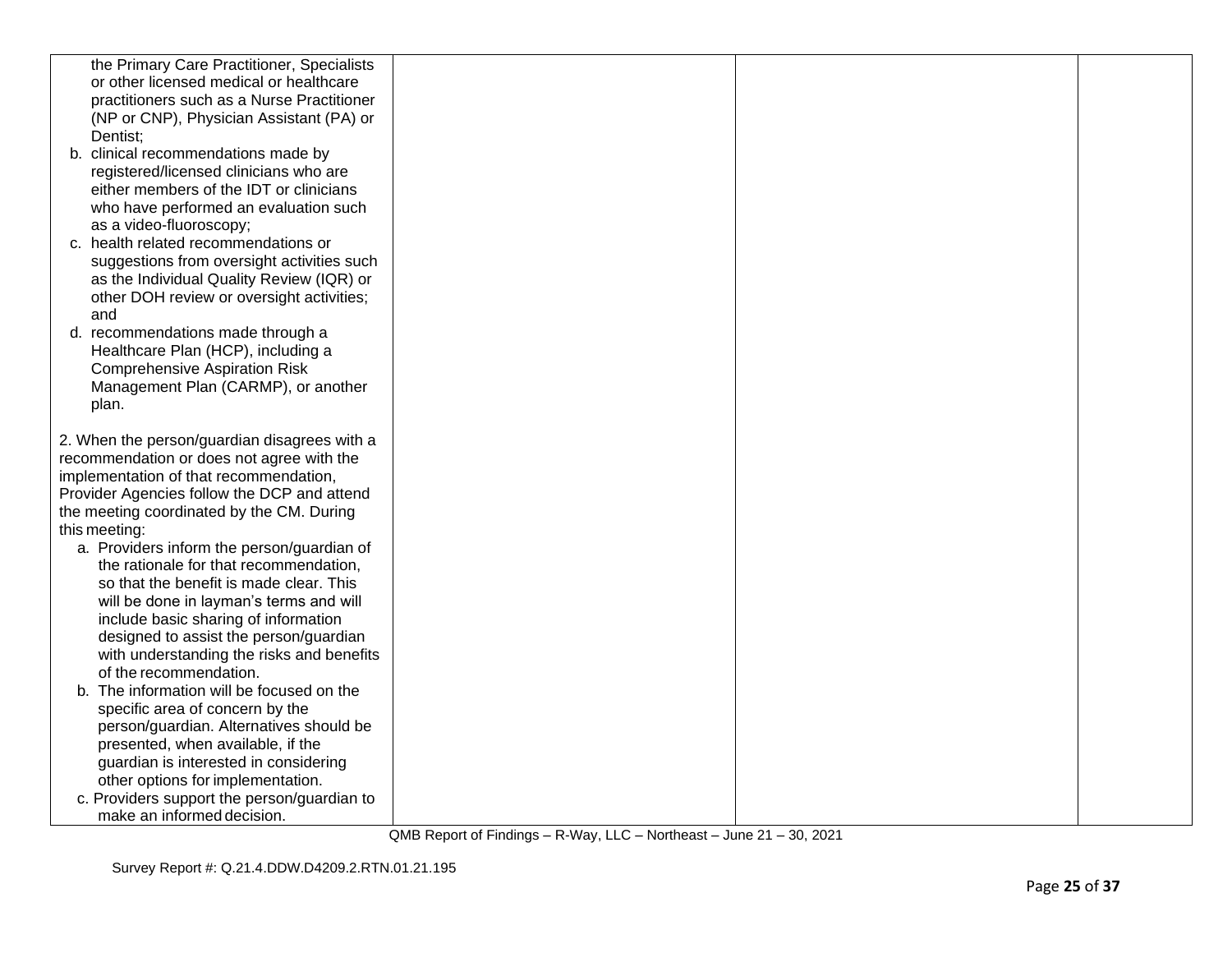| d. The decision made by the                     |  |  |
|-------------------------------------------------|--|--|
| person/guardian during the meeting is           |  |  |
| accepted; plans are modified; and the           |  |  |
| IDT honors this health decision in every        |  |  |
| setting.                                        |  |  |
|                                                 |  |  |
| Chapter 13 Nursing Services: 13.2.5             |  |  |
| <b>Electronic Nursing Assessment and</b>        |  |  |
| <b>Planning Process:</b> The nursing assessment |  |  |
| process includes several DDSD mandated          |  |  |
|                                                 |  |  |
| tools: the electronic Comprehensive Nursing     |  |  |
| Assessment Tool (e-CHAT), the Aspiration        |  |  |
| Risk Screening Tool (ARST) and the              |  |  |
| Medication Administration Assessment Tool       |  |  |
| (MAAT). This process includes developing        |  |  |
| and training Health Care Plans and Medical      |  |  |
| Emergency Response Plans.                       |  |  |
| The following hierarchy is based on budgeted    |  |  |
| services and is used to identify which Provider |  |  |
| Agency nurse has primary responsibility for     |  |  |
| completion of the nursing assessment process    |  |  |
| and related subsequent planning and training.   |  |  |
| Additional communication and collaboration for  |  |  |
| planning specific to CCS or CIE services may    |  |  |
| be needed.                                      |  |  |
| The hierarchy for Nursing Assessment and        |  |  |
| Planning responsibilities is:                   |  |  |
| 1. Living Supports: Supported Living, IMLS or   |  |  |
| Family Living via ANS;                          |  |  |
| 2. Customized Community Supports- Group;        |  |  |
| and                                             |  |  |
| 3. Adult Nursing Services (ANS):                |  |  |
| a. for persons in Community Inclusion           |  |  |
| with health-related needs; or                   |  |  |
| b. if no residential services are budgeted      |  |  |
| but assessment is desired and health            |  |  |
| needs may exist.                                |  |  |
|                                                 |  |  |
| 13.2.6 The Electronic Comprehensive             |  |  |
| <b>Health Assessment Tool (e-CHAT)</b>          |  |  |
| 1. The e-CHAT is a nursing assessment. It       |  |  |
| may not be delegated by a licensed nurse to a   |  |  |
| non-licensed person.                            |  |  |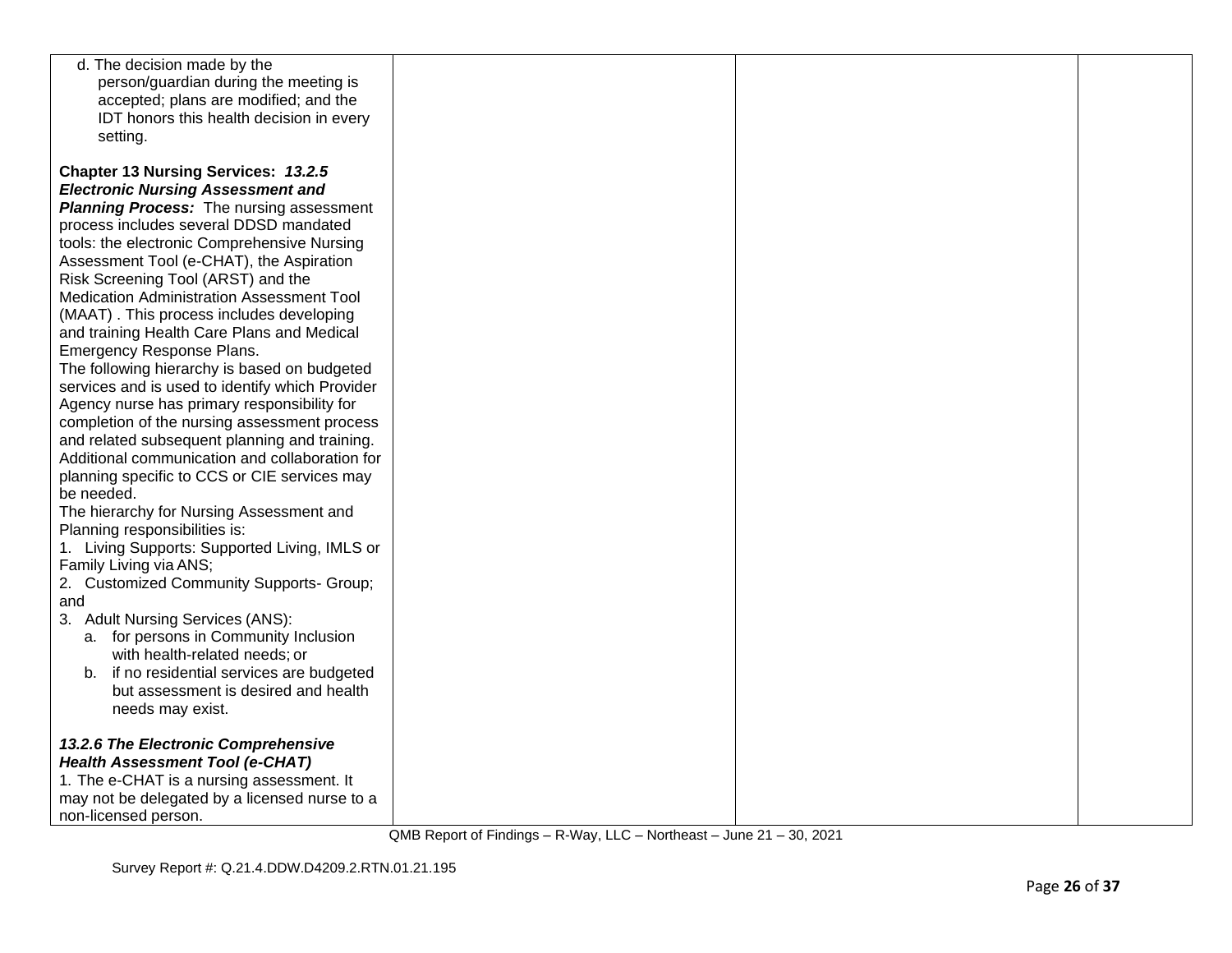| 2. The nurse must see the person face-to-face                              |  |  |
|----------------------------------------------------------------------------|--|--|
| to complete the nursing assessment.                                        |  |  |
| Additional information may be gathered from                                |  |  |
| members of the IDT and other sources.                                      |  |  |
| 3. An e-CHAT is required for persons in FL,                                |  |  |
| SL, IMLS, or CCS-Group. All other DD Waiver                                |  |  |
| recipients may obtain an e-CHAT if needed or                               |  |  |
| desired by adding ANS hours for assessment                                 |  |  |
| and consultation to their budget.                                          |  |  |
| 4. When completing the e-CHAT, the nurse is                                |  |  |
| required to review and update the electronic                               |  |  |
| record and consider the diagnoses,                                         |  |  |
| medications, treatments, and overall status of                             |  |  |
| the person. Discussion with others may be                                  |  |  |
| needed to obtain critical information.                                     |  |  |
| 5. The nurse is required to complete all the e-                            |  |  |
| CHAT assessment questions and add                                          |  |  |
| additional pertinent information in all comment                            |  |  |
| sections.                                                                  |  |  |
|                                                                            |  |  |
| 13.2.7 Aspiration Risk Management                                          |  |  |
| <b>Screening Tool (ARST)</b>                                               |  |  |
|                                                                            |  |  |
| <b>13.2.8 Medication Administration</b>                                    |  |  |
| <b>Assessment Tool (MAAT):</b>                                             |  |  |
| 1. A licensed nurse completes the                                          |  |  |
| <b>DDSD Medication Administration</b>                                      |  |  |
| Assessment Tool (MAAT) at least two                                        |  |  |
| weeks before the annual ISP meeting.                                       |  |  |
| 2. After completion of the MAAT, the nurse                                 |  |  |
| will present recommendations regarding the                                 |  |  |
| level of assistance with medication delivery                               |  |  |
| (AWMD) to the IDT. A copy of the MAAT will                                 |  |  |
| be sent to all the team members two weeks                                  |  |  |
| before the annual ISP meeting and the                                      |  |  |
| original MAAT will be retained in the Provider                             |  |  |
| Agency records.                                                            |  |  |
| 3. Decisions about medication delivery                                     |  |  |
| are made by the IDT to promote a                                           |  |  |
| person's maximum independence and                                          |  |  |
|                                                                            |  |  |
| community integration. The IDT will                                        |  |  |
| reach consensus regarding which<br>criteria the person meets, as indicated |  |  |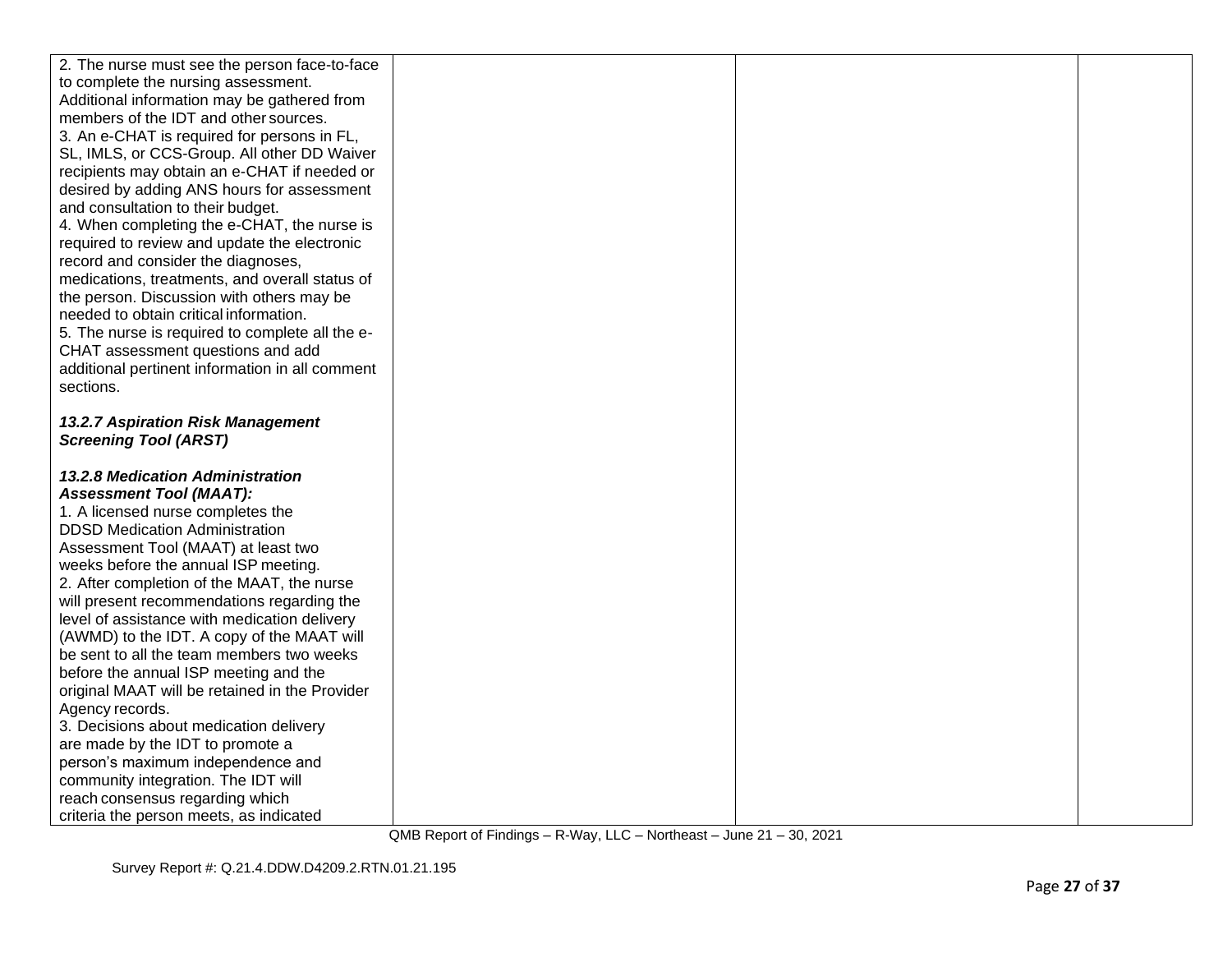| by the results of the MAAT and the               |  |  |
|--------------------------------------------------|--|--|
| nursing recommendations, and the                 |  |  |
| decision is documented this in the ISP.          |  |  |
|                                                  |  |  |
| 13.2.9 Healthcare Plans (HCP):                   |  |  |
| 1. At the nurse's discretion, based on prudent   |  |  |
| nursing practice, interim HCPs may be            |  |  |
| developed to address issues that must be         |  |  |
| implemented immediately after admission,         |  |  |
| readmission or change of medical condition to    |  |  |
| provide safe services prior to completion of the |  |  |
| e-CHAT and formal care planning process.         |  |  |
| This includes interim ARM plans for those        |  |  |
| persons newly identified at moderate or high     |  |  |
| risk for aspiration. All interim plans must be   |  |  |
| removed if the plan is no longer needed or       |  |  |
| when final HCP including CARMPs are in           |  |  |
| place to avoid duplication of plans.             |  |  |
| 2. In collaboration with the IDT, the agency     |  |  |
| nurse is required to create HCPs that address    |  |  |
| all the areas identified as required in the most |  |  |
| current e-CHAT summary report which is           |  |  |
| indicated by "R" in the HCP column. At the       |  |  |
| nurse's sole discretion, based on prudent        |  |  |
| nursing practice, HCPs may be combined           |  |  |
| where clinically appropriate. The nurse should   |  |  |
| use nursing judgment to determine whether to     |  |  |
| also include HCPs for any of the areas           |  |  |
| indicated by "C" on the e-CHAT summary           |  |  |
| report. The nurse may also create other HCPs     |  |  |
| plans that the nurse determines are warranted.   |  |  |
|                                                  |  |  |
| 13.2.10 Medical Emergency Response Plan          |  |  |
| $(MERP)$ :                                       |  |  |
| 1. The agency nurse is required to develop a     |  |  |
| Medical Emergency Response Plan (MERP)           |  |  |
| for all conditions marked with an "R" in the e-  |  |  |
| CHAT summary report. The agency nurse            |  |  |
| should use her/his clinical judgment and input   |  |  |
| from the Interdisciplinary Team (IDT) to         |  |  |
| determine whether shown as "C" in the e-         |  |  |
| CHAT summary report or other conditions also     |  |  |
| warrant a MERP.                                  |  |  |
|                                                  |  |  |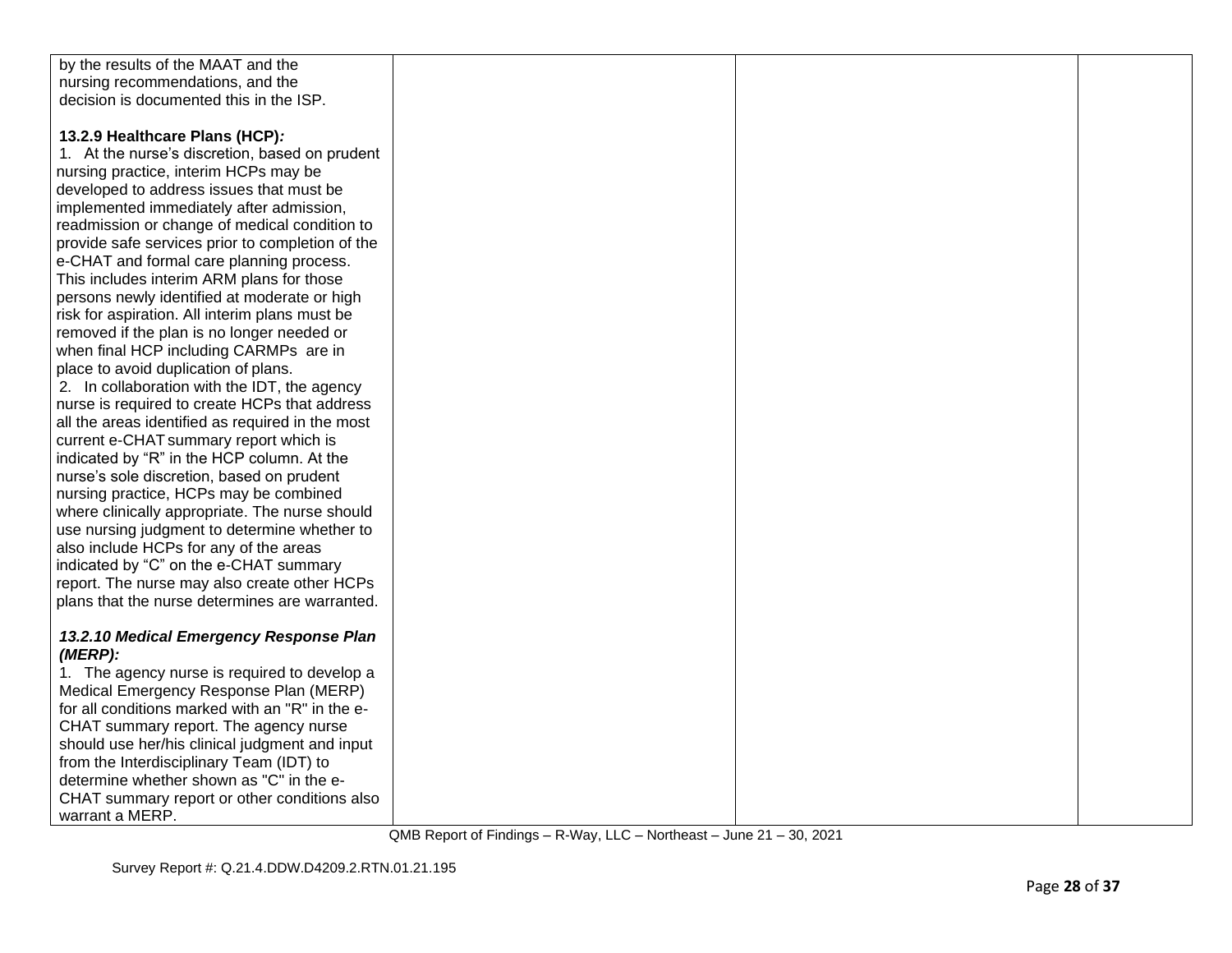| 2. MERPs are required for persons who have      |  |  |
|-------------------------------------------------|--|--|
| one or more conditions or illnesses that        |  |  |
| present a likely potential to become a life-    |  |  |
| threatening situation.                          |  |  |
|                                                 |  |  |
| <b>Chapter 20: Provider Documentation and</b>   |  |  |
| Client Records: 20.5.3 Health Passport and      |  |  |
| <b>Physician Consultation Form: All Primary</b> |  |  |
| and Secondary Provider Agencies must use        |  |  |
| the Health Passport and Physician               |  |  |
| Consultation form from the Therap system.       |  |  |
| This standardized document contains             |  |  |
| individual, physician and emergency contact     |  |  |
| information, a complete list of current medical |  |  |
| diagnoses, health and safety risk factors,      |  |  |
| allergies, and information regarding insurance, |  |  |
| guardianship, and advance directives. The       |  |  |
| Health Passport also includes a standardized    |  |  |
| form to use at medical appointments called the  |  |  |
| Physician Consultation form.                    |  |  |
|                                                 |  |  |
|                                                 |  |  |
|                                                 |  |  |
|                                                 |  |  |
|                                                 |  |  |
|                                                 |  |  |
|                                                 |  |  |
|                                                 |  |  |
|                                                 |  |  |
|                                                 |  |  |
|                                                 |  |  |
|                                                 |  |  |
|                                                 |  |  |
|                                                 |  |  |
|                                                 |  |  |
|                                                 |  |  |
|                                                 |  |  |
|                                                 |  |  |
|                                                 |  |  |
|                                                 |  |  |
|                                                 |  |  |
|                                                 |  |  |
|                                                 |  |  |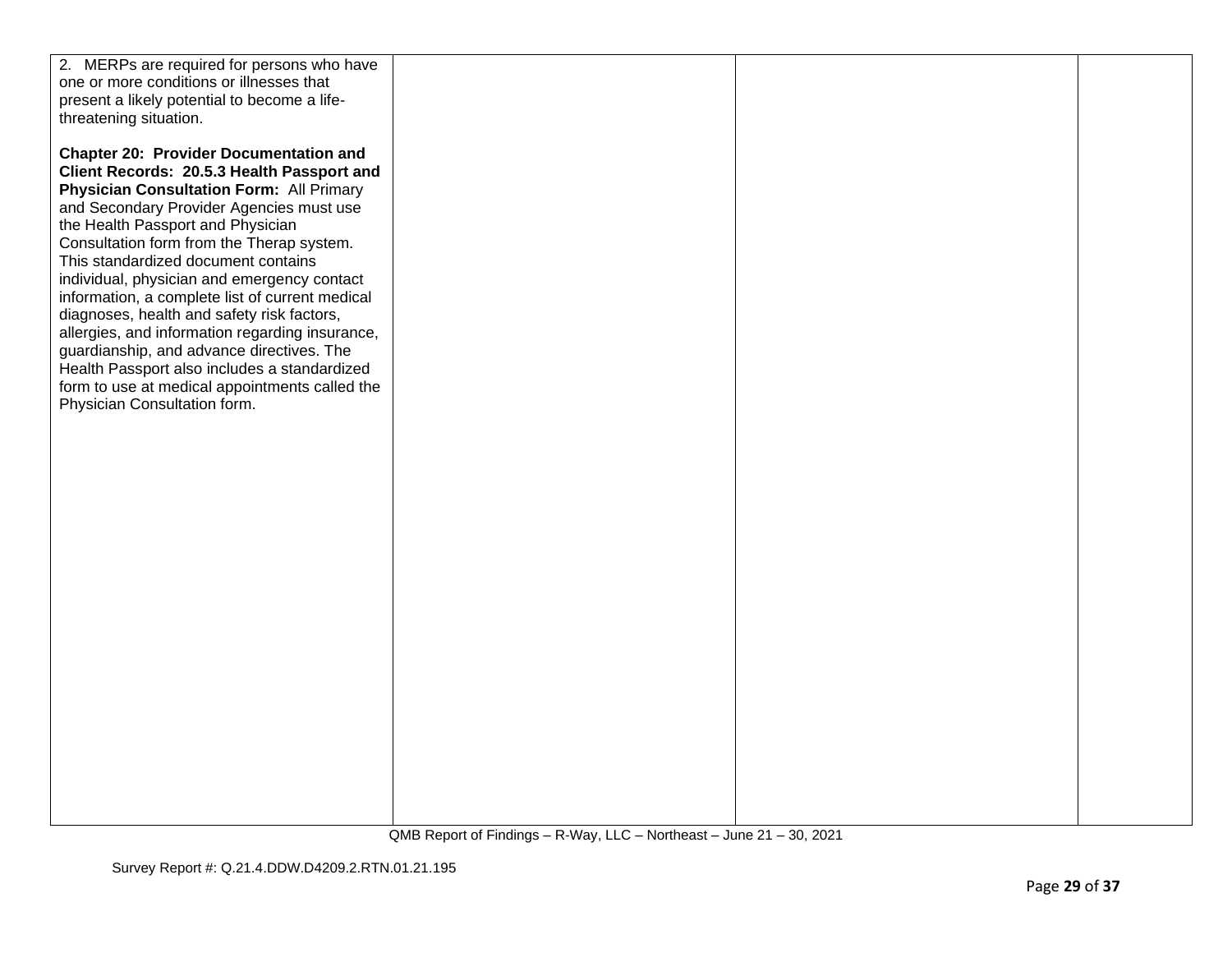| Tag #1A27.2 Duty to Report IRs Filed                 | <b>Standard Level Deficiency</b>                |                                                                                             |  |
|------------------------------------------------------|-------------------------------------------------|---------------------------------------------------------------------------------------------|--|
| During On-Site and/or IRs Not Reported by            |                                                 |                                                                                             |  |
| <b>Provider</b>                                      |                                                 |                                                                                             |  |
| NMAC 7.1.14.8 INCIDENT MANAGEMENT                    | Based on interview and observation, the         | Provider:                                                                                   |  |
| <b>SYSTEM REPORTING REQUIREMENTS FOR</b>             | Agency did not report suspected abuse,          | <b>State your Plan of Correction for the</b>                                                |  |
| <b>COMMUNITY-BASED SERVICE PROVIDERS:</b>            | neglect, or exploitation, unexpected and        | deficiencies cited in this tag here (How is the                                             |  |
| A. Duty to report:                                   | natural/expected deaths; or other reportable    | deficiency going to be corrected? This can be                                               |  |
| (1) All community-based providers shall              | incidents as required to the Division of Health | specific to each deficiency cited or if possible an                                         |  |
| immediately report alleged crimes to law             | Improvement for 1 of 3 Individuals.             | overall correction?): $\rightarrow$                                                         |  |
| enforcement or call for emergency medical            |                                                 |                                                                                             |  |
| services as appropriate to ensure the safety of      | During the on-site survey on June 21 - 30,      |                                                                                             |  |
| consumers.                                           | 2021, surveyors observed the following:         |                                                                                             |  |
| All community-based service providers,<br>(2)        |                                                 |                                                                                             |  |
| their employees and volunteers shall                 | During the on-site survey, Individual #1 stated |                                                                                             |  |
| immediately call the department of health            | during the Individual Interview, "Yeah, I told  |                                                                                             |  |
| improvement (DHI) hotline at 1-800-445-6242 to       | them that (DSP #500) was yelling at me a lot    |                                                                                             |  |
| report abuse, neglect, exploitation, suspicious      | and I told  and then they had  working with     | <b>Provider:</b>                                                                            |  |
| injuries or any death and also to report an          | me instead.  used to work with me too, but      | <b>Enter your ongoing Quality</b>                                                           |  |
| environmentally hazardous condition which            | he was drinking and fired a long long long time | <b>Assurance/Quality Improvement</b>                                                        |  |
| creates an immediate threat to health or safety.     | ago. Now  (DSP #500) works with me still        | processes as it related to this tag number                                                  |  |
|                                                      | and we get along now together but he yells at   | here (What is going to be done? How many                                                    |  |
| B. Reporter requirement. All community-              | me sometimes."                                  | individuals is this going to affect? How often will                                         |  |
| based service providers shall ensure that the        | As a result of what was stated during the       | this be completed? Who is responsible? What<br>steps will be taken if issues are found?): → |  |
| employee or volunteer with knowledge of the          | interview the following incident(s) was         |                                                                                             |  |
| alleged abuse, neglect, exploitation, suspicious     | reported:                                       |                                                                                             |  |
| injury, or death calls the division's hotline to     |                                                 |                                                                                             |  |
| report the incident.                                 | Individual #1                                   |                                                                                             |  |
|                                                      | A State ANE Report of abuse was filed on        |                                                                                             |  |
| C. Initial reports, form of report, immediate        | June 30, 2021. Incident report was reported to  |                                                                                             |  |
| action and safety planning, evidence                 | DHI.                                            |                                                                                             |  |
| preservation, required initial notifications:        |                                                 |                                                                                             |  |
| (1) Abuse, neglect, and exploitation,                |                                                 |                                                                                             |  |
| suspicious injury or death reporting: Any            |                                                 |                                                                                             |  |
| person may report an allegation of abuse,            |                                                 |                                                                                             |  |
| neglect, or exploitation, suspicious injury or a     |                                                 |                                                                                             |  |
| death by calling the division's toll-free hotline    |                                                 |                                                                                             |  |
| number 1-800-445-6242. Any consumer, family          |                                                 |                                                                                             |  |
| member, or legal guardian may call the division's    |                                                 |                                                                                             |  |
| hotline to report an allegation of abuse, neglect,   |                                                 |                                                                                             |  |
| or exploitation, suspicious injury or death          |                                                 |                                                                                             |  |
| directly, or may report through the community-       |                                                 |                                                                                             |  |
| based service provider who, in addition to calling   |                                                 |                                                                                             |  |
| the hotline, must also utilize the division's abuse, |                                                 |                                                                                             |  |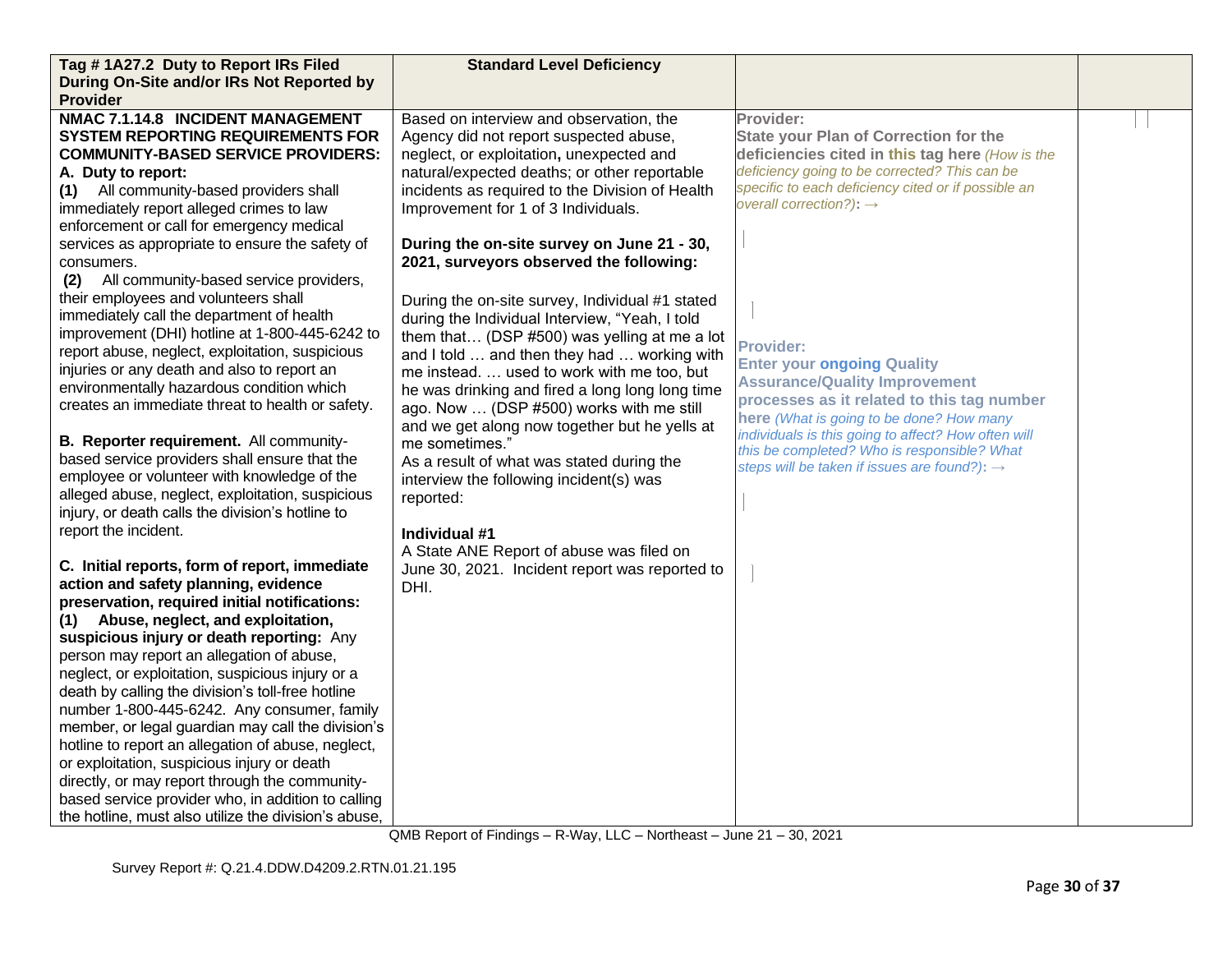| neglect, and exploitation or report of death form.  |  |  |
|-----------------------------------------------------|--|--|
| The abuse, neglect, and exploitation or report of   |  |  |
| death form and instructions for its completion      |  |  |
| and filing are available at the division's website, |  |  |
| http://dhi.health.state.nm.us, or may be obtained   |  |  |
| from the department by calling the division's toll  |  |  |
| free hotline number, 1-800-445-6242.                |  |  |
| Use of abuse, neglect, and exploitation<br>(2)      |  |  |
| or report of death form and notification by         |  |  |
| community-based service providers: In               |  |  |
| addition to calling the division's hotline as       |  |  |
| required in Paragraph (2) of Subsection A of        |  |  |
| 7.1.14.8 NMAC, the community-based service          |  |  |
| provider shall also report the incident of abuse,   |  |  |
| neglect, exploitation, suspicious injury, or death  |  |  |
| utilizing the division's abuse, neglect, and        |  |  |
| exploitation or report of death form consistent     |  |  |
| with the requirements of the division's abuse,      |  |  |
| neglect, and exploitation reporting guide. The      |  |  |
| community-based service provider shall ensure       |  |  |
| all abuse, neglect, exploitation or death reports   |  |  |
| describing the alleged incident are completed on    |  |  |
| the division's abuse, neglect, and exploitation or  |  |  |
| report of death form and received by the division   |  |  |
| within 24 hours of the verbal report. If the        |  |  |
| provider has internet access, the report form       |  |  |
| shall be submitted via the division's website at    |  |  |
| http://dhi.health.state.nm.us; otherwise it may be  |  |  |
| submitted via fax to 1-800-584-6057. The            |  |  |
| community-based service provider shall ensure       |  |  |
| that the reporter with the most direct knowledge    |  |  |
| of the incident participates in the preparation of  |  |  |
| the report form.                                    |  |  |
| (3) Limited provider investigation: No              |  |  |
| investigation beyond that necessary in order to     |  |  |
| be able to report the abuse, neglect, or            |  |  |
| exploitation and ensure the safety of consumers     |  |  |
| is permitted until the division has completed its   |  |  |
| investigation.                                      |  |  |
| Immediate action and safety planning:<br>(4)        |  |  |
| Upon discovery of any alleged incident of abuse,    |  |  |
| neglect, or exploitation, the community-based       |  |  |
| service provider shall:                             |  |  |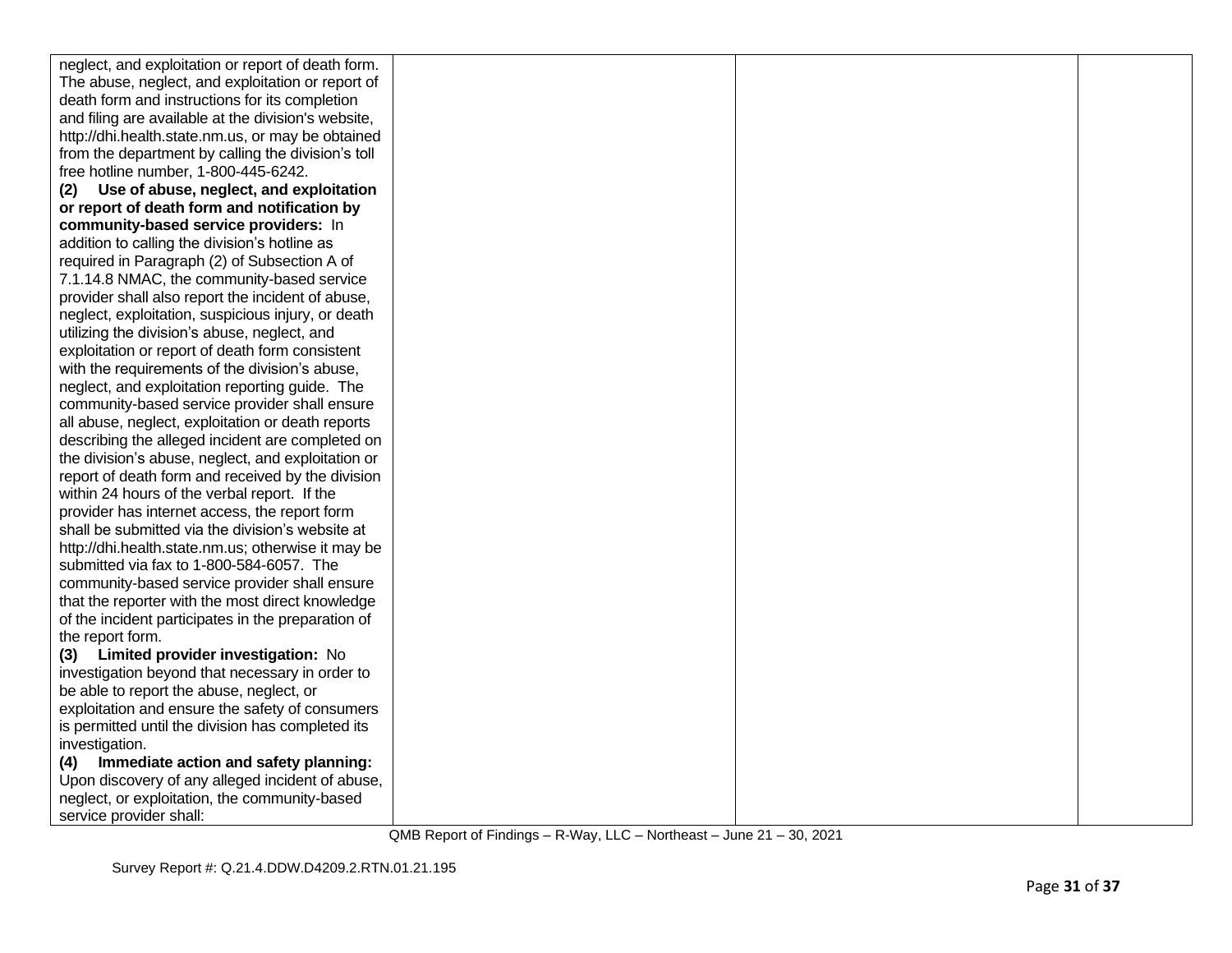| (a) develop and implement an                       |  |  |
|----------------------------------------------------|--|--|
| immediate action and safety plan for any           |  |  |
| potentially endangered consumers, if               |  |  |
| applicable;                                        |  |  |
| (b) be immediately prepared to report              |  |  |
| that immediate action and safety plan              |  |  |
| verbally, and revise the plan according to         |  |  |
| the division's direction, if necessary; and        |  |  |
| (c) provide the accepted immediate                 |  |  |
| action and safety plan in writing on the           |  |  |
| immediate action and safety plan form              |  |  |
| within 24 hours of the verbal report. If the       |  |  |
| provider has internet access, the report           |  |  |
| form shall be submitted via the division's         |  |  |
| website at http://dhi.health.state.nm.us;          |  |  |
| otherwise it may be submitted by faxing it         |  |  |
| to the division at 1-800-584-6057.                 |  |  |
| Evidence preservation: The community-<br>(5)       |  |  |
| based service provider shall preserve evidence     |  |  |
| related to an alleged incident of abuse, neglect,  |  |  |
| or exploitation, including records, and do nothing |  |  |
| to disturb the evidence. If physical evidence      |  |  |
| must be removed or affected, the provider shall    |  |  |
| take photographs or do whatever is reasonable      |  |  |
| to document the location and type of evidence      |  |  |
| found which appears related to the incident.       |  |  |
| Legal guardian or parental notification:<br>(6)    |  |  |
| The responsible community-based service            |  |  |
| provider shall ensure that the consumer's legal    |  |  |
| guardian or parent is notified of the alleged      |  |  |
| incident of abuse, neglect and exploitation within |  |  |
| 24 hours of notice of the alleged incident unless  |  |  |
| the parent or legal guardian is suspected of       |  |  |
| committing the alleged abuse, neglect, or          |  |  |
| exploitation, in which case the community-based    |  |  |
| service provider shall leave notification to the   |  |  |
| division's investigative representative.           |  |  |
| (7) Case manager or consultant                     |  |  |
| notification by community-based service            |  |  |
| providers: The responsible community-based         |  |  |
| service provider shall notify the consumer's case  |  |  |
| manager or consultant within 24 hours that an      |  |  |
| alleged incident involving abuse, neglect, or      |  |  |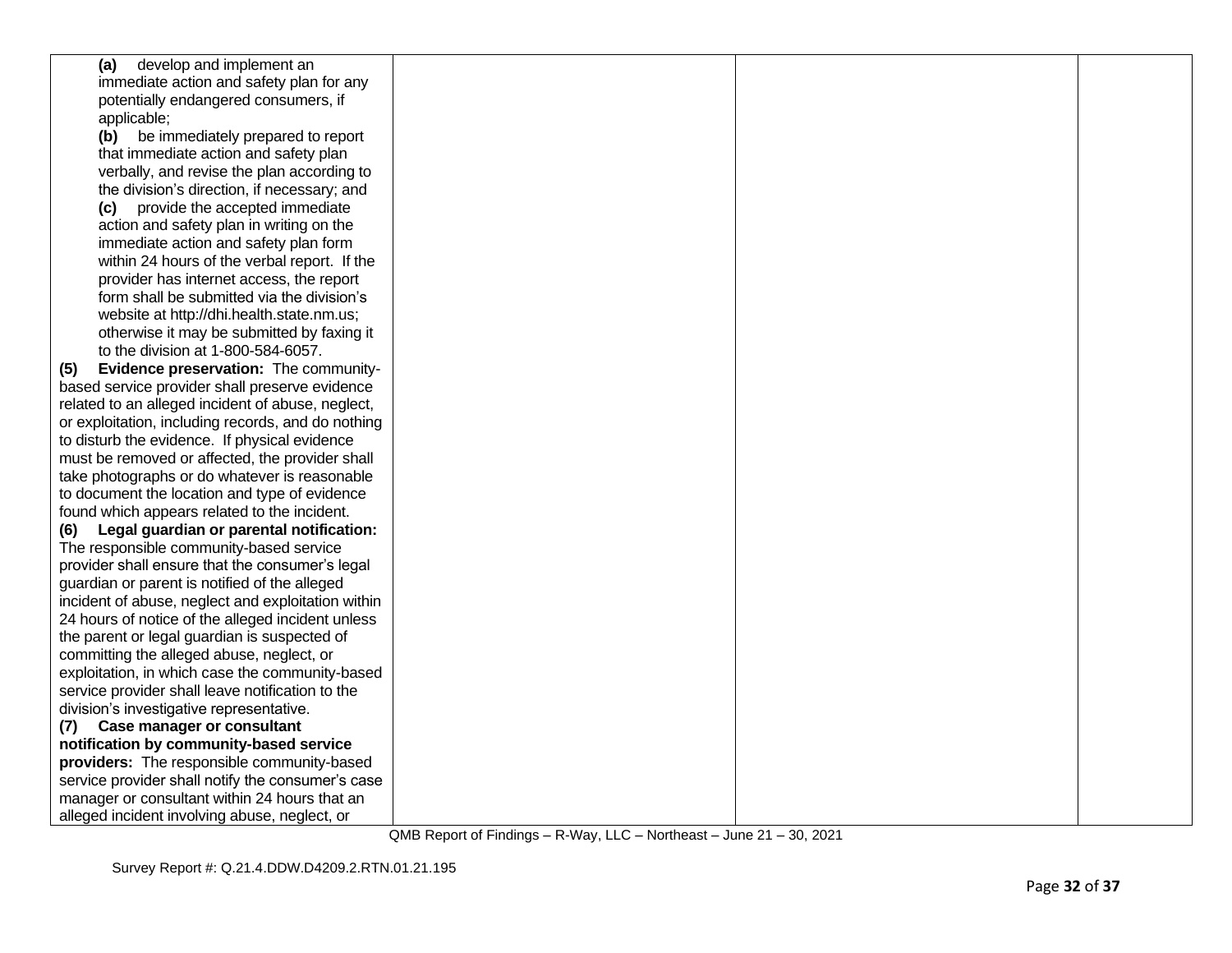| exploitation has been reported to the division.  |  |  |
|--------------------------------------------------|--|--|
| Names of other consumers and employees may       |  |  |
| be redacted before any documentation is          |  |  |
| forwarded to a case manager or consultant.       |  |  |
| Non-responsible reporter: Providers<br>(8)       |  |  |
| who are reporting an incident in which they are  |  |  |
| not the responsible community-based service      |  |  |
| provider shall notify the responsible community- |  |  |
| based service provider within 24 hours of an     |  |  |
| incident or allegation of an incident of abuse,  |  |  |
| neglect, and exploitation.                       |  |  |
|                                                  |  |  |
|                                                  |  |  |
|                                                  |  |  |
|                                                  |  |  |
|                                                  |  |  |
|                                                  |  |  |
|                                                  |  |  |
|                                                  |  |  |
|                                                  |  |  |
|                                                  |  |  |
|                                                  |  |  |
|                                                  |  |  |
|                                                  |  |  |
|                                                  |  |  |
|                                                  |  |  |
|                                                  |  |  |
|                                                  |  |  |
|                                                  |  |  |
|                                                  |  |  |
|                                                  |  |  |
|                                                  |  |  |
|                                                  |  |  |
|                                                  |  |  |
|                                                  |  |  |
|                                                  |  |  |
|                                                  |  |  |
|                                                  |  |  |
|                                                  |  |  |
|                                                  |  |  |
|                                                  |  |  |
|                                                  |  |  |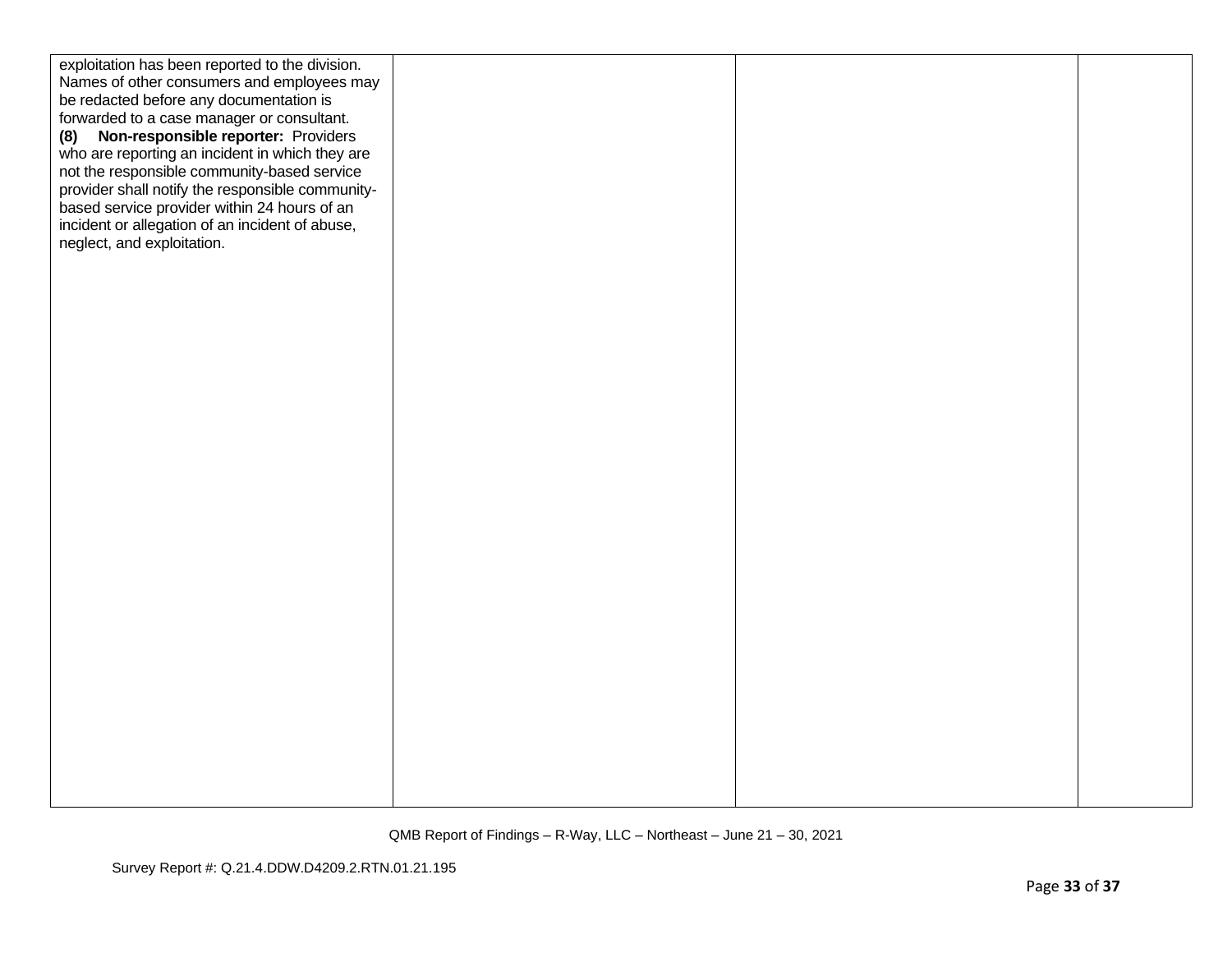| <b>Standard of Care</b>                                                        | <b>Deficiencies</b>                                                               | Agency Plan of Correction, On-going QA/QI<br>and Responsible Party                                                                                    | <b>Completion</b><br><b>Date</b> |
|--------------------------------------------------------------------------------|-----------------------------------------------------------------------------------|-------------------------------------------------------------------------------------------------------------------------------------------------------|----------------------------------|
|                                                                                |                                                                                   | Service Domain: Medicaid Billing/Reimbursement - State financial oversight exists to assure that claims are coded and paid for in accordance with the |                                  |
| reimbursement methodology specified in the approved waiver.                    |                                                                                   |                                                                                                                                                       |                                  |
| Tag #IH32 Customized In-Home Supports                                          | <b>Standard Level Deficiency</b>                                                  |                                                                                                                                                       |                                  |
| Reimbursement                                                                  |                                                                                   |                                                                                                                                                       |                                  |
| Developmental Disabilities (DD) Waiver                                         | Based on record review, the Agency did not                                        | Provider:                                                                                                                                             |                                  |
| Service Standards 2/26/2018; Re-Issue:                                         | provide written or electronic documentation as                                    | <b>State your Plan of Correction for the</b>                                                                                                          |                                  |
| 12/28/2018; Eff 1/1/2019                                                       | evidence for each unit billed for Customized In-                                  | deficiencies cited in this tag here (How is the                                                                                                       |                                  |
| <b>Chapter 21: Billing Requirements: 21.4</b>                                  | Home Supports Reimbursement for 1 of 3                                            | deficiency going to be corrected? This can be                                                                                                         |                                  |
| <b>Recording Keeping and Documentation</b>                                     | individuals.                                                                      | specific to each deficiency cited or if possible an                                                                                                   |                                  |
| <b>Requirements: DD Waiver Provider Agencies</b>                               |                                                                                   | overall correction?): $\rightarrow$                                                                                                                   |                                  |
| must maintain all records necessary to                                         | Individual #1                                                                     |                                                                                                                                                       |                                  |
| demonstrate proper provision of services for                                   | May 2021                                                                          |                                                                                                                                                       |                                  |
| Medicaid billing. At a minimum, Provider                                       | • The Agency billed 66 units of Customized                                        |                                                                                                                                                       |                                  |
| Agencies must adhere to the following:                                         | In-Home Supports (S5125 HB UA) from                                               |                                                                                                                                                       |                                  |
| 1. The level and type of service provided                                      | 4/25/2021 through 5/1/2021. No                                                    |                                                                                                                                                       |                                  |
| must be supported in the ISP and have an                                       | documentation was found for 4/25/2021                                             |                                                                                                                                                       |                                  |
| approved budget prior to service delivery and                                  | through 5/1/2021 to justify the 66 units                                          | <b>Provider:</b>                                                                                                                                      |                                  |
| billing.                                                                       | billed.                                                                           | <b>Enter your ongoing Quality</b>                                                                                                                     |                                  |
| 2. Comprehensive documentation of direct                                       |                                                                                   | <b>Assurance/Quality Improvement</b>                                                                                                                  |                                  |
| service delivery must include, at a minimum:                                   | • The Agency billed 54 units of Customized                                        | processes as it related to this tag number                                                                                                            |                                  |
| a. the agency name;                                                            | In-Home Supports (S5125 HB UA) from                                               | here (What is going to be done? How many                                                                                                              |                                  |
| b. the name of the recipient of the service;<br>c. the location of theservice; | 5/2/2021 through 5/8/2021. No                                                     | individuals is this going to affect? How often will                                                                                                   |                                  |
| d. the date of the service;                                                    | documentation was found for 5/2/2021                                              | this be completed? Who is responsible? What                                                                                                           |                                  |
| e. the type of service;                                                        | through 5/8/2021 to justify the 54 units<br>billed.                               | steps will be taken if issues are found?): $\rightarrow$                                                                                              |                                  |
| the start and end times of theservice;<br>f.                                   |                                                                                   |                                                                                                                                                       |                                  |
| g. the signature and title of each staff member                                |                                                                                   |                                                                                                                                                       |                                  |
| who documents their time; and                                                  | • The Agency billed 68 units of Customized<br>In-Home Supports (S5125 HB UA) from |                                                                                                                                                       |                                  |
| h. the nature of services.                                                     | 5/9/2021 through 5/15/2021. No                                                    |                                                                                                                                                       |                                  |
| 3. A Provider Agency that receives payment                                     | documentation was found for 5/9/2021                                              |                                                                                                                                                       |                                  |
| for treatment, services, or goods must retain                                  | through 5/15/2021 to justify the 68 units                                         |                                                                                                                                                       |                                  |
| all medical and business records for a period                                  | billed.                                                                           |                                                                                                                                                       |                                  |
| of at least six years from the last payment                                    |                                                                                   |                                                                                                                                                       |                                  |
| date, until ongoing audits are settled, or until                               | • The Agency billed 62 units of Customized                                        |                                                                                                                                                       |                                  |
| involvement of the state Attorney General is                                   | In-Home Supports (S5125 HB UA) from                                               |                                                                                                                                                       |                                  |
| completed regarding settlement of any claim,                                   | 5/16/2021 through 5/22/2021. No                                                   |                                                                                                                                                       |                                  |
| whichever is longer.                                                           | documentation was found for 5/16/2021                                             |                                                                                                                                                       |                                  |
| 4. A Provider Agency that receives payment                                     | through 5/22/2021 to justify the 62 units                                         |                                                                                                                                                       |                                  |
| for treatment, services or goods must retain all                               | billed.                                                                           |                                                                                                                                                       |                                  |
| medical and business records relating to any                                   |                                                                                   |                                                                                                                                                       |                                  |
|                                                                                | QMB Report of Findings - R-Way, LLC - Northeast - June 21 - 30, 2021              |                                                                                                                                                       |                                  |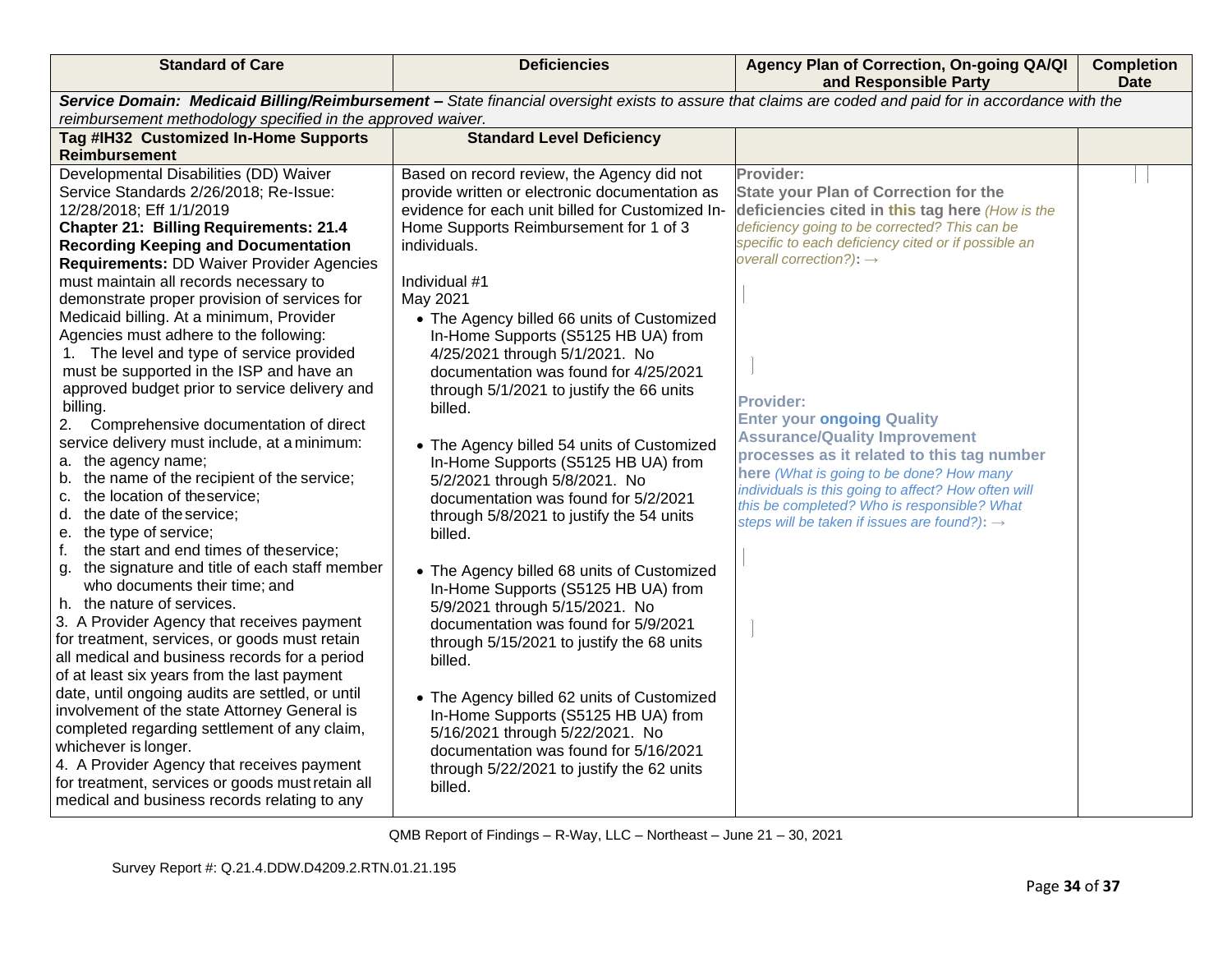| of the following for a period of at least six<br>years from the payment date:<br>a. treatment or care of any eligible recipient;<br>b. services or goods provided to any eligible<br>recipient;<br>c. amounts paid by MAD on behalf of any<br>eligible recipient; and<br>d. any records required by MAD for the<br>administration of Medicaid.<br>21.9 Billable Units: The unit of billing                                                                                                                                                                                                                                                                                                                                                                                                                                                                                                                                                                                              | • The Agency billed 66 units of Customized<br>In-Home Supports (S5125 HB UA) from<br>5/23/2021 through 5/29/2021. No<br>documentation was found for 5/23/2021<br>through 5/29/2021 to justify the 66 units<br>billed.<br>• The Agency billed 54 units of Customized<br>In-Home Supports (S5125 HB UA) from<br>5/30/2021 through 6/5/2021. No<br>documentation was found for 5/30/2021 |  |
|-----------------------------------------------------------------------------------------------------------------------------------------------------------------------------------------------------------------------------------------------------------------------------------------------------------------------------------------------------------------------------------------------------------------------------------------------------------------------------------------------------------------------------------------------------------------------------------------------------------------------------------------------------------------------------------------------------------------------------------------------------------------------------------------------------------------------------------------------------------------------------------------------------------------------------------------------------------------------------------------|---------------------------------------------------------------------------------------------------------------------------------------------------------------------------------------------------------------------------------------------------------------------------------------------------------------------------------------------------------------------------------------|--|
| depends on the service type. The unit may be<br>a 15-minute interval, a daily unit, a monthly unit<br>or a dollar amount. The unit of billing is<br>identified in the current DD Waiver Rate Table.<br>Provider Agencies must correctly report<br>service units.                                                                                                                                                                                                                                                                                                                                                                                                                                                                                                                                                                                                                                                                                                                        | through 6/5/2021 to justify the 54 units<br>billed.                                                                                                                                                                                                                                                                                                                                   |  |
| 21.9.1 Requirements for Daily Units: For<br>services billed in daily units, Provider Agencies<br>must adhere to the following:<br>1. A day is considered 24 hours from midnight<br>to midnight.<br>2. If 12 or fewer hours of service are<br>provided, then one-half unit shall be billed.<br>A whole unit can be billed if more than 12<br>hours of service is provided during a 24-<br>hour period.<br>3. The maximum allowable billable units<br>cannot exceed 340 calendar days per ISP<br>year or 170 calendar days per six months.<br>4. When a person transitions from one<br>Provider Agency to another during the ISP<br>year, a standard formula to calculate the<br>units billed by each Provider Agency must be<br>applied as follows:<br>a. The discharging Provider Agency bills<br>the number of calendar days that<br>services were provided multiplied by .93<br>$(93%)$ .<br>b. The receiving Provider Agency bills the<br>remaining days up to 340 for the ISP year. |                                                                                                                                                                                                                                                                                                                                                                                       |  |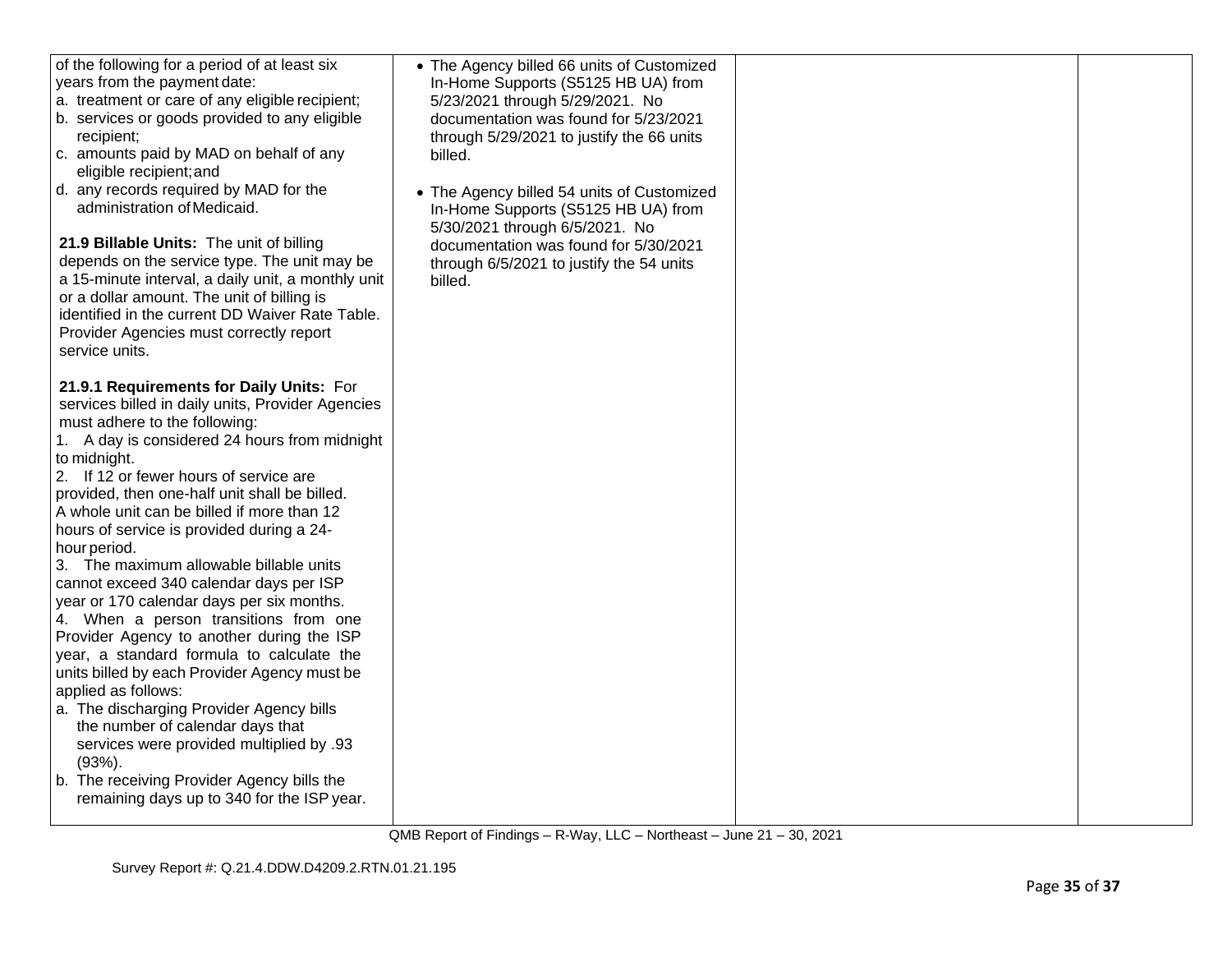| 21.9.2 Requirements for Monthly Units: For        |  |  |
|---------------------------------------------------|--|--|
| services billed in monthly units, a Provider      |  |  |
| Agency must adhere to the following:              |  |  |
| 1. A month is considered a period of 30           |  |  |
| calendar days.                                    |  |  |
| 2. At least one hour of face-to-face              |  |  |
| billable services shall be provided during        |  |  |
| a calendar month where any portion of a           |  |  |
| monthly unit is billed.                           |  |  |
| 3. Monthly units can be prorated by a half unit.  |  |  |
| 4. Agency transfers not occurring at the          |  |  |
| beginning of the 30-day interval are required     |  |  |
| to be coordinated in the middle of the 30-day     |  |  |
| interval so that the discharging and receiving    |  |  |
| agency receive a half unit.                       |  |  |
|                                                   |  |  |
| 21.9.3 Requirements for 15-minute and             |  |  |
| hourly units: For services billed in 15-minute    |  |  |
| or hourly intervals, Provider Agencies must       |  |  |
| adhere to the following:                          |  |  |
| 1. When time spent providing the service          |  |  |
| is not exactly 15 minutes or one hour,            |  |  |
| Provider Agencies are responsible for             |  |  |
| reporting time correctly following NMAC           |  |  |
| 8.302.2.                                          |  |  |
| 2. Services that last in their entirety less than |  |  |
| eight minutes cannot be billed.                   |  |  |
|                                                   |  |  |
|                                                   |  |  |